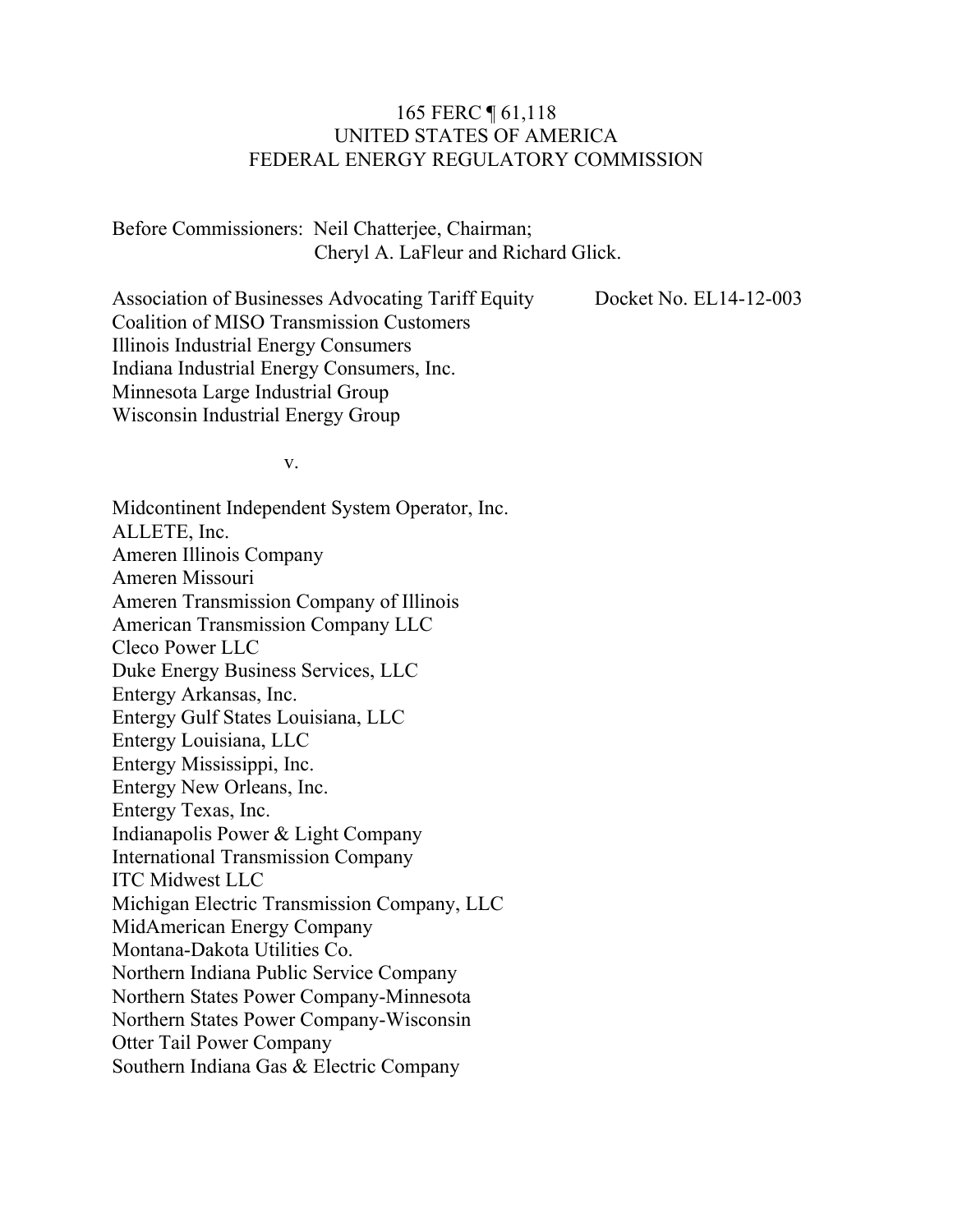Arkansas Electric Cooperative Corporation Mississippi Delta Energy Agency Clarksdale Public Utilities Commission Public Service Commission of Yazoo City Hoosier Energy Rural Electric Cooperative, Inc.

v.

ALLETE, Inc. Ameren Illinois Company Ameren Missouri Ameren Transmission Company of Illinois American Transmission Company LLC Cleco Power LLC Duke Energy Business Services, LLC Entergy Arkansas, Inc. Entergy Gulf States Louisiana, LLC Entergy Louisiana, LLC Entergy Mississippi, Inc. Entergy New Orleans, Inc. Entergy Texas, Inc. Indianapolis Power & Light Company International Transmission Company ITC Midwest LLC Michigan Electric Transmission Company, LLC MidAmerican Energy Company Montana-Dakota Utilities Co. Northern Indiana Public Service Company Northern States Power Company-Minnesota Northern States Power Company-Wisconsin Otter Tail Power Company Southern Indiana Gas & Electric Company

#### ORDER DIRECTING BRIEFS

(Issued November 15, 2018)

1. Two complaint proceedings involving the return on equity (ROE) of Midcontinent Independent System Operator, Inc.'s (MISO) transmission-owning members (MISO TOs) are currently pending before the Commission. The Commission set these proceedings for hearing after it issued Opinion No. 531, concerning the ROE of the New

Docket No. EL15-45-000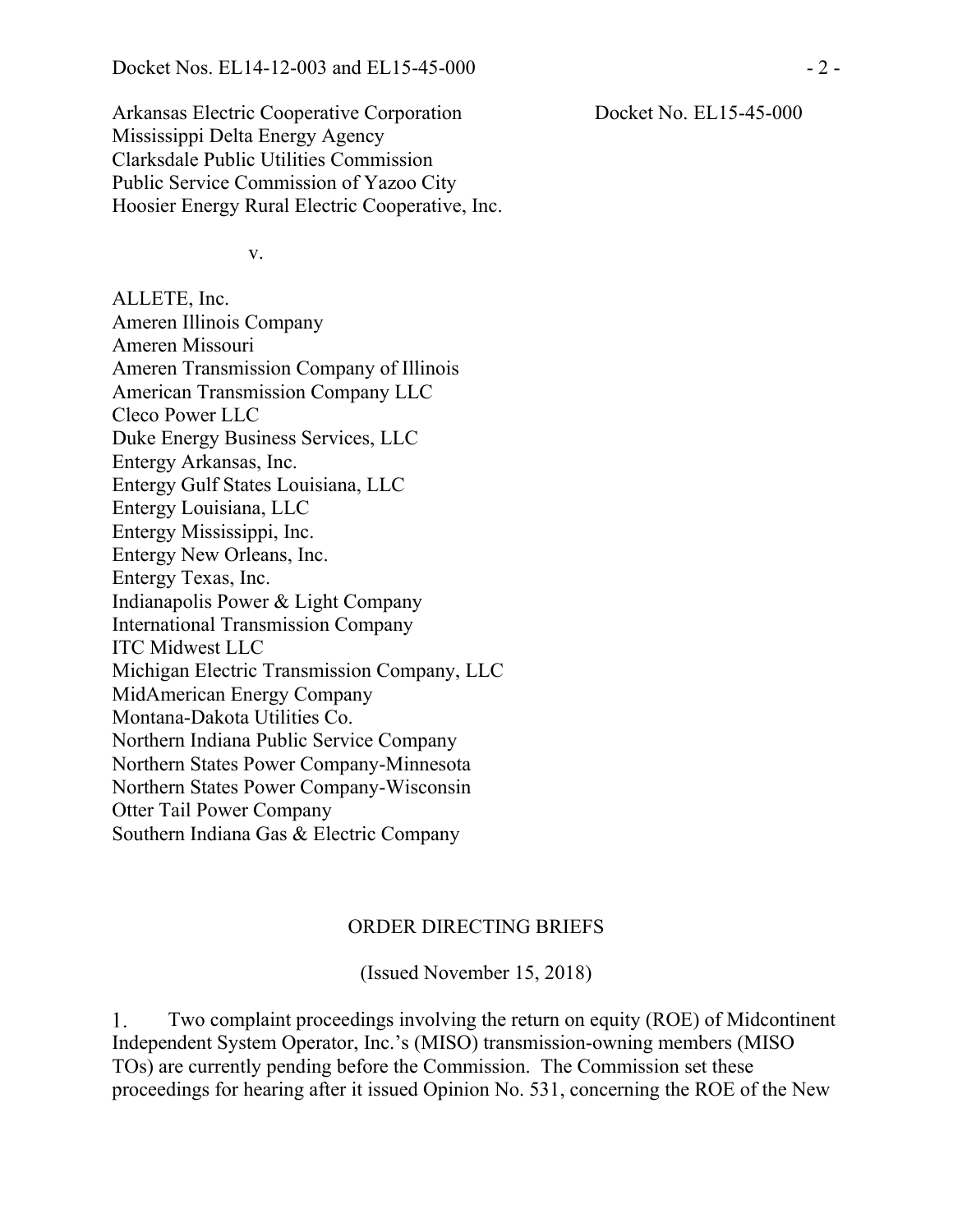England Transmission Owners (New England TOs).<sup>[1](#page-2-0)</sup> In the order setting the first MISO proceeding for hearing, the Commission stated that it "expect[ed] the participants' evidence and [Discounted Cash Flow (DCF)] analyses to be guided by our decision in Opinion No. 531."**[2](#page-2-1)** Subsequently, in *Emera Maine v. FERC*, **[3](#page-2-2)** the U.S. Court of Appeals for the District of Columbia Circuit (D.C. Circuit) vacated and remanded Opinion No. 531. On October 16, 2018, the Commission issued an order proposing a methodology for addressing the issues that were remanded to the Commission in *Emera Maine* and establishing a paper hearing on how that methodology should apply to the proceedings before the Commission involving New England TOs' ROE.**[4](#page-2-3)** In this order, we similarly establish a paper hearing on whether and how this methodology should apply to the proceedings pending before the Commission involving MISO TOs' ROE.

## **I. Background**

## **A. Opinion No. 531** *et seq.*

In Opinion No. 531, the Commission adopted certain changes to its use of the 2. DCF methodology for evaluating and setting the Commission-allowed ROE for the New England TOs. In particular, the Commission elected to replace the "one-step" DCF model, which considers only short-term growth projections for a public utility, with a "two-step" model that considers both short- and long-term growth projections.**[5](#page-2-4)** The Commission also departed from its typical practice of setting the just and reasonable ROE of a group of utilities at the midpoint of the zone of reasonableness. The Commission explained that evidence of "anomalous" capital market conditions, including

<span id="page-2-0"></span> $\overline{a}$ **<sup>1</sup>** *Coakley v. Bangor Hydro-Elec. Co*., Opinion No. 531, 147 FERC ¶ 61,234 (Opinion No. 531), *order on paper hearing*, Opinion No. 531-A, 149 FERC ¶ 61,032 (2014) (Opinion No. 531-B) (Opinion No. 531-A), *order on reh'g*, Opinion No. 531-B, 150 FERC ¶ 61,165 (2015), *rev'd, Emera Maine v. FERC*, 854 F.3d 9 (D.C. Cir. 2017) (*Emera Maine*).

<span id="page-2-1"></span>**<sup>2</sup>** *Ass'n of Bus. Advocating Tariff Equity v. Midcontinent Indep. Sys. Operator, Inc.*  149 FERC ¶ 61,049, at P 186 (2014) (MISO I Hearing Order), *order on reh'g*, 156 FERC 61,060 (2016) (MISO I Rehearing Order).

**<sup>3</sup>** *Emera Maine*, 854 F.3d 9.

<span id="page-2-3"></span><span id="page-2-2"></span>**<sup>4</sup>** *See Coakley v. Bangor Hydro-Elec. Co.*, 165 FERC ¶ 61,030 (2018) (*Coakley* Briefing Order).

<span id="page-2-4"></span>**<sup>5</sup>** *See generally*, Opinion No. 531, 147 FERC ¶ 61,234 at PP 8, 32-41, Opinion No. 531-A, 149 FERC ¶ 61,032, Opinion No. 531-B, 150 FERC ¶ 61,165, *rev'd, Emera Maine*, 854 F.3d 9.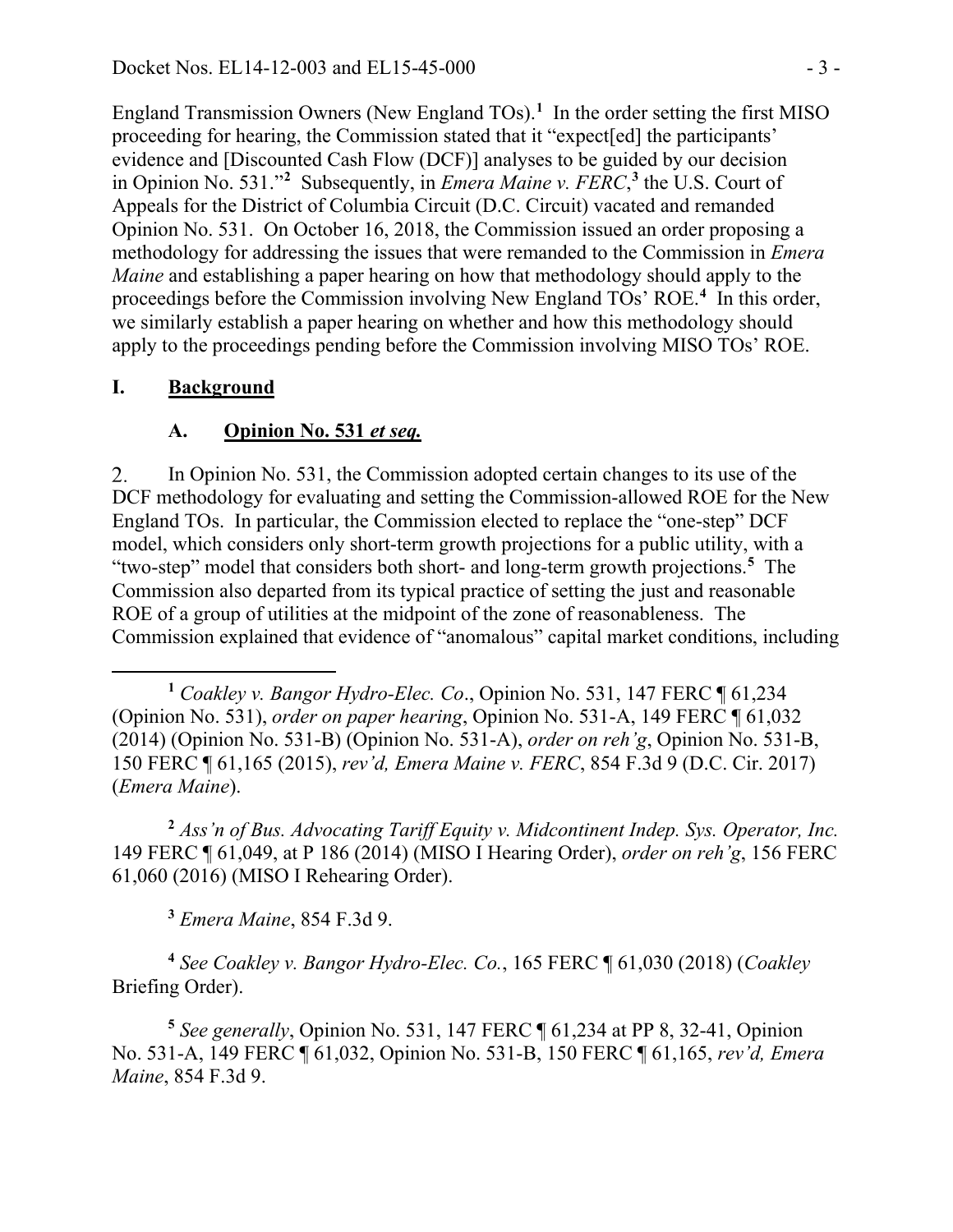"bond yields [that were] at historic lows," made the Commission "less confiden[t] that the midpoint of the zone of reasonableness . . . accurately reflects the [ROE] necessary to meet the *Hope* and *Bluefield* capital attraction standards."**[6](#page-3-0)** The Commission therefore looked to four alternative benchmark methodologies: Three financial models—a risk premium analysis, a capital-asset pricing model (CAPM) analysis, and an expected earnings analysis—as well as a comparison with the ROEs approved by state public utility commissions.**[7](#page-3-1)** In considering those methodologies, the Commission emphasized that it was not departing from its long-standing reliance on the DCF model, but rather relying on those methodologies only to "inform the just and reasonable placement of the ROE within the zone of reasonableness established . . . by the DCF methodology."**[8](#page-3-2)** Based on these alternative methodologies, the Commission determined that an ROE of 10.57 percent, the midpoint of the upper half of the zone of reasonableness produced by the DCF, would be just and reasonable. Because that figure differed from the New England TOs' existing 11.14 percent ROE, the Commission concluded that the existing base ROE had become unjust and unreasonable and it therefore set New England TOs' base ROE at 10.57 percent, pending a paper hearing concerning the long-term growth projection to use in the DCF analysis. Following that hearing, in Opinion No. 531-A the Commission reaffirmed its conclusion that 10.57 percent was the just and reasonable ROE and that New England TOs' existing ROE was unjust and unreasonable. The Commission required New England TOs to submit a compliance filing to implement their new ROEs effective October 16, 2014—the date of Opinion No. 531-A.

<span id="page-3-2"></span>**<sup>8</sup>** *Id.* P 146.

<span id="page-3-0"></span> $\overline{a}$ **<sup>6</sup>** Opinion No. 531, 147 FERC ¶ 61,234 at PP 144-145 & n.285. "*Hope*" and "*Bluefield*" refer to a pair of U.S. Supreme Court cases that require the Commission "to set a rate of return commensurate with other enterprises of comparable risk and sufficient to assure that enough capital is attracted to the utility to enable it to meet the public's needs." *Boroughs of Ellwood City, Grove City, New Wilmington, Wampum, & Zelienople, Pa. v. FERC*, 731 F.2d 959, 967 (D.C. Cir. 1984) (citing *FPC v. Hope Nat. Gas Co.*, 320 U.S. 591, 603 (1944) (*Hope*) and *Bluefield Waterworks Improvement Co. v. Pub. Serv. Comm'n of W.V.*, 262 U.S. 679 (1923) (*Bluefield*)).

<span id="page-3-1"></span>**<sup>7</sup>** Opinion No. 531, 147 FERC ¶ 61,234 at PP 147-149.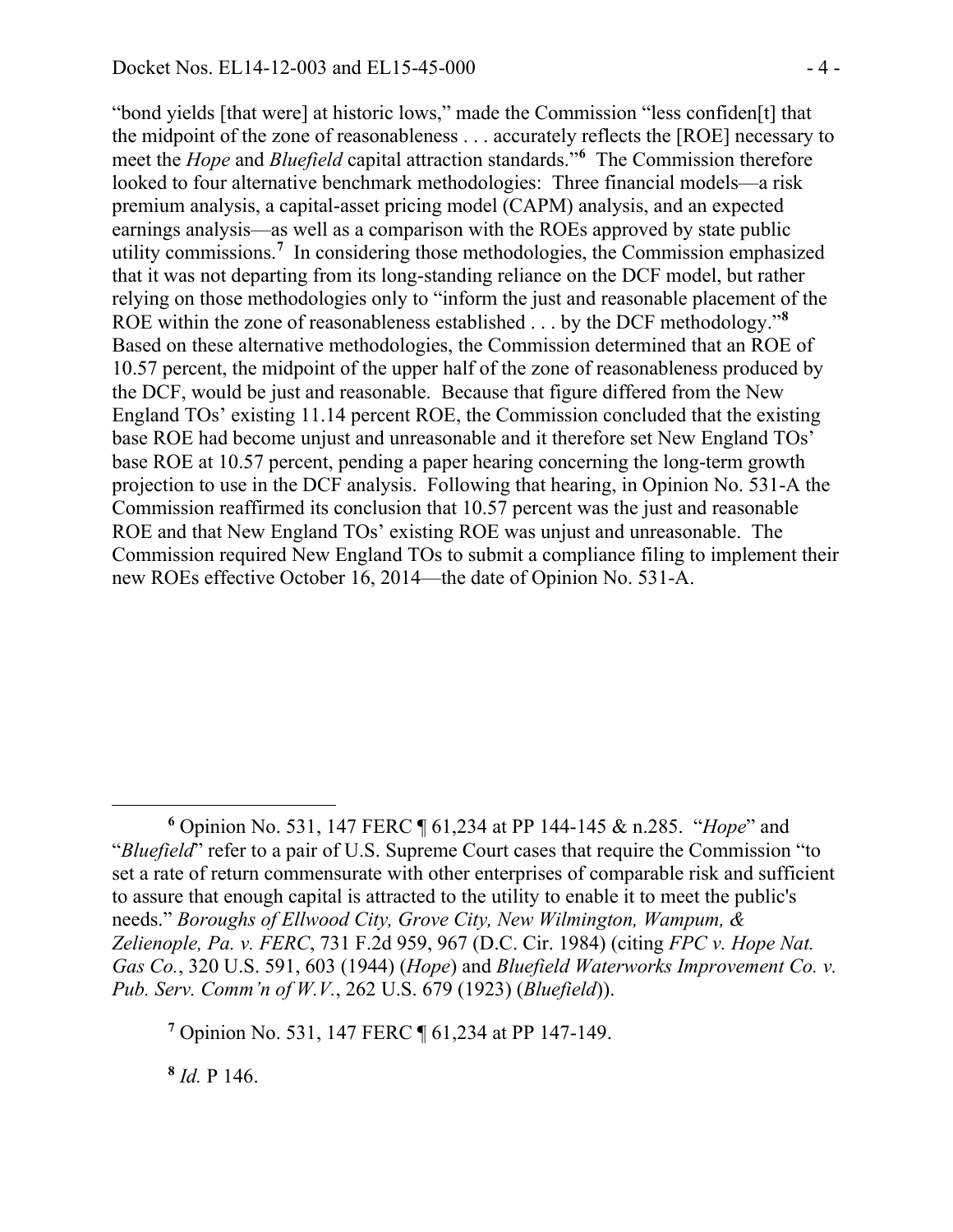#### **B. Opinion No. 551** *et seq.*

On November 12, 2013, multiple complainants**[9](#page-4-0)** filed a complaint (First 3. Complaint) pursuant to section 206 of the Federal Power Act (FPA), **[10](#page-4-1)** alleging, among other things, that MISO TOs' base ROE reflected in MISO's Open Access Transmission, Energy and Operating Reserve Markets Tariff (Tariff) was unjust and unreasonable. **[11](#page-4-2)** At the time of the First Complaint, MISO TOs (except for ATC) had a base ROE of 12.38 percent, and their total ROE—i.e., the base ROE plus any ROE adders approved by the Commission—was not permitted to exceed 15.96 percent. The Commission established the MISO TOs' preexisting 12.38 percent ROE in a 2002 decision.**[12](#page-4-3)** That ROE was

**<sup>10</sup>** 16 U.S.C. § 824e (2012).

 $\overline{a}$ 

<span id="page-4-2"></span><span id="page-4-1"></span>**<sup>11</sup>** The following MISO transmission owners were named in the First Complaint: ALLETE, Inc. for its operating division Minnesota Power (and its subsidiary Superior Water, L&P); Ameren Services Company, as agent for Union Electric Company, Ameren Illinois Company, and Ameren Transmission Company of Illinois; American Transmission Company LLC (ATC); Cleco Power LLC; Duke Energy Corporation for Duke Energy Indiana, Inc.; Entergy Arkansas, Inc.; Entergy Louisiana, LLC; Entergy Gulf States Louisiana, L.L.C.; Entergy Mississippi, Inc.; Entergy New Orleans, Inc.; Entergy Texas, Inc.; Indianapolis Power & Light Company; International Transmission Company; ITC Midwest LLC; METC; MidAmerican Energy Company; Montana-Dakota Utilities Co.; Northern Indiana Public Service Company; Northern States Power Company, a Minnesota corporation, and Northern States Power Company, a Wisconsin corporation, subsidiaries of Xcel Energy Inc.; Northwestern Wisconsin Electric Company; Otter Tail Power Company; Southern Indiana Gas & Electric Company; and Wolverine Power Supply Cooperative, Inc. Intervenor Xcel Energy Services Inc. did not join certain of the MISO Transmission Owners' pleadings in this proceeding, but generally supports this brief on behalf of respondents Northern States Power Company, a Minnesota corporation, and Northern States Power Company, a Wisconsin corporation.

<span id="page-4-3"></span>**<sup>12</sup>** *See Midwest Indep. Transmission Sys. Operator, Inc.*, 99 FERC ¶ 63,011, *initial decision affirmed as to base ROE*, 100 FERC ¶ 61,292 (2002), *reh'g denied*, 102 FERC ¶ 61,143 (2003), *order on remand*, 106 FERC ¶ 61,302 (2004). ATC's base ROE of 12.2 percent was established as part of a settlement agreement that was filed with the Commission on March 26, 2004. In Docket No. ER04-108-000, the Commission

<span id="page-4-0"></span>**<sup>9</sup>** The First Complaint complainants consist of a group of large industrial customers: Association of Businesses Advocating Tariff Equity (ABATE); Coalition of MISO Transmission Customers (Coalition of MISO Customers); Illinois Industrial Energy Consumers; Indiana Industrial Energy Consumers, Inc.; Minnesota Large Industrial Group; and Wisconsin Industrial Energy Group.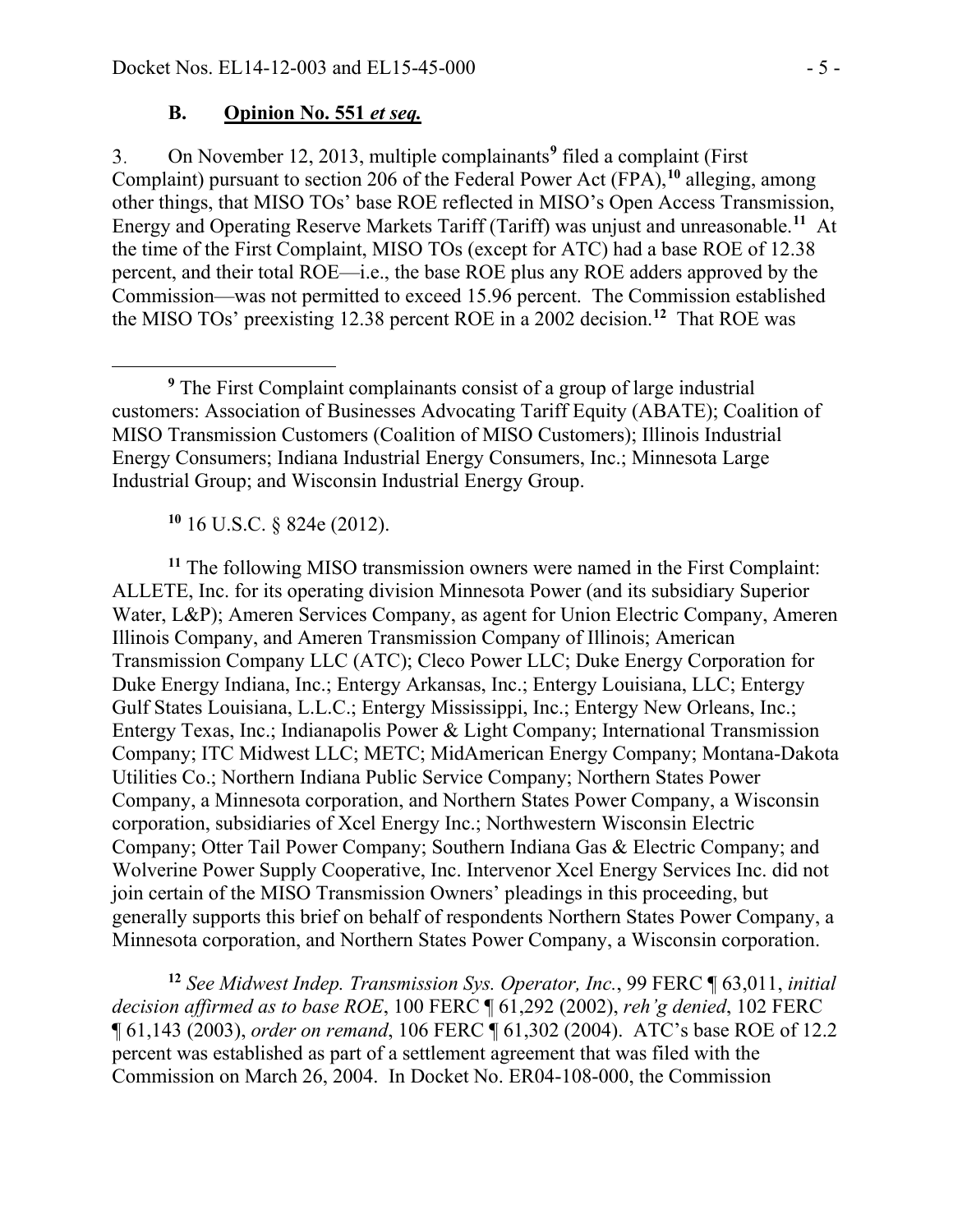based on a DCF analysis using financial data for the six-month period ending February 2002. **[13](#page-5-0)**

 $4.$ On October 16, 2014, the same date that the Commission issued Opinion No. 531- A, it set the First Complaint for hearing before an Administrative Law Judge and established a refund effective date of November 12, 2013.**[14](#page-5-1)**

Following the hearing, the Commission issued Opinion No. 551.**[15](#page-5-2)** In Opinion 5. No. 551, the Commission calculated the just and reasonable ROE using the two-step DCF methodology from Opinion No. 531 and financial data for the period January 1 through June 30, 2015. The Commission affirmed the conclusions of the Initial Decision, finding that the Presiding Judge correctly applied the two-step DCF analysis required by Opinion No. 531.<sup>[16](#page-5-3)</sup> The Commission also affirmed the Presiding Judge's determination that, as in Opinion No. 531, there were anomalous capital market conditions such that the Commission had less confidence that the midpoint of the zone of reasonableness produced by a mechanical application of the DCF methodology satisfied the capital attraction standards of *Hope* and *Bluefield*. **[17](#page-5-4)** The Commission found that the Presiding Judge reasonably considered evidence of alternative methodologies for determining the ROE and the ROEs approved by state regulatory commissions, for purposes of deciding to set the ROE at the central tendency of the upper half of the zone of reasonableness, setting the base ROE for MISO TOs at 10.32 percent. **[18](#page-5-5)** The Commission required MISO TOs to submit a compliance filing to implement their new ROEs effective September 28,

<span id="page-5-0"></span>**<sup>13</sup>** *Midwest Indep. Transmission Sys. Operator, Inc.*, 99 FERC ¶ 63,011, Appendix A.

<span id="page-5-1"></span>**<sup>14</sup>** MISO I Hearing Order, 149 FERC ¶ 61,049 at P 188. On July 21, 2016, the Commission denied requests for rehearing and clarification of the MISO I Hearing Order. MISO I Rehearing Order, 156 FERC ¶ 61,060. In the MISO I Rehearing Order, the Commission clarified that non-public utility transmission owners are subject to the outcome of that proceeding. *Id.* PP 47-48.

<span id="page-5-4"></span><span id="page-5-3"></span><span id="page-5-2"></span>**<sup>15</sup>** *Ass'n of Businesses Advocating Tariff Equity*, Opinion No. 551, 156 FERC ¶ 61,234 (2016).

**<sup>16</sup>** *See generally* Opinion No. 551, 156 FERC ¶ 61,234 at P 9.

**<sup>17</sup>** *Id.*

<span id="page-5-5"></span>**<sup>18</sup>** Opinion No. 551, 156 FERC ¶ 61,234 at P 9.

 $\overline{a}$ approved the uncontested settlement. *Am. Transmission Co. LLC*, 107 FERC ¶ 61,117 (2004).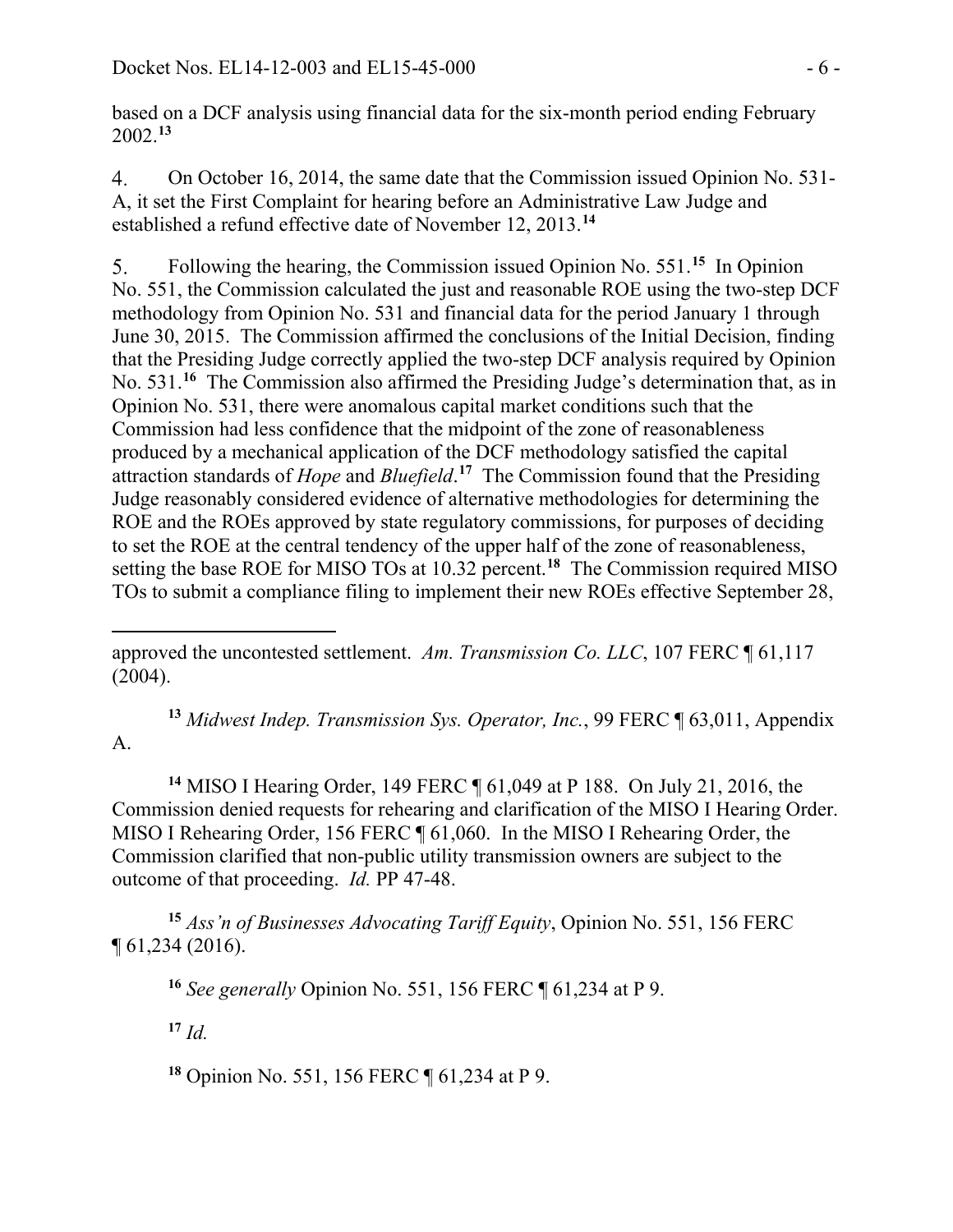2016, the date of Opinion No. 551, and to provide refunds for the November 13, 2013- February 11, 2015 refund period. Following the issuance of Opinion No. 551, numerous parties submitted requests for rehearing, which are currently pending.

### **C. Subsequent Complaint against MISO TOs' ROE**

On February 12, 2015, a new set of complainants**[19](#page-6-0)** filed a complaint (Second 6. Complaint) also alleging that the MISO TOs' base ROE, of 12.38 percent was unjust and unreasonable.**[20](#page-6-1)** Relying on an updated two-step DCF analysis, the Second Complaint complainants argued that the base ROE should be no higher than 8.67 percent.<sup>[21](#page-6-2)</sup> On June 18, 2015, the Commission established hearing procedures and set a refund effective date of February 12, 2015.**[22](#page-6-3)**

<span id="page-6-1"></span>**<sup>20</sup>** The following MISO transmission owners were named in the Second Complaint: ALLETE, Inc. (for its operating division Minnesota Power, Inc. and its wholly-owned subsidiary Superior Water Light, & Power Company; Ameren Illinois Company; Union Electric Company (identified as Ameren Missouri); Ameren Transmission Company of Illinois; ATC; Cleco Power LLC; Duke Energy Business Services, LLC; Entergy Arkansas, Inc.; Entergy Gulf States Louisiana, LLC; Entergy Louisiana, LLC; Entergy Mississippi, Inc.; Entergy New Orleans, Inc.; Entergy Texas, Inc.; Indianapolis Power & Light Company; International Transmission Company, ITC Midwest LLC, and Michigan Electric Transmission Company, LLC; MidAmerican Energy Company; Montana-Dakota Utilities Co., Northern Indiana Public Service Company; Northern States Power Company-Minnesota; Northern States Power Company-Wisconsin; Otter Tail Power Company; and Southern Indiana Gas & Electric Company.

<span id="page-6-3"></span><span id="page-6-2"></span>**<sup>21</sup>** *Ark. Elec. Coop. Corp. v. ALLETE, Inc.*, 151 FERC ¶ 61,219, at P 1 (2015) (MISO II Hearing Order), *order on reh'g*, 156 FERC ¶ 61,061 (2016) (MISO II Rehearing Order).

**<sup>22</sup>** *Id.*

<span id="page-6-0"></span> $\overline{a}$ **<sup>19</sup>** Complainants for the Second Complaint consist of: Arkansas Electric Cooperative Corporation (Arkansas Electric Cooperative); Mississippi Delta Energy Agency and its two members, Clarksdale Public Utilities Commission of the City of Clarksdale, Mississippi and Public Service Commission of Yazoo City of the City of Yazoo City, Mississippi; and Hoosier Energy Rural Electric Cooperative, Inc. (Hoosier Cooperative).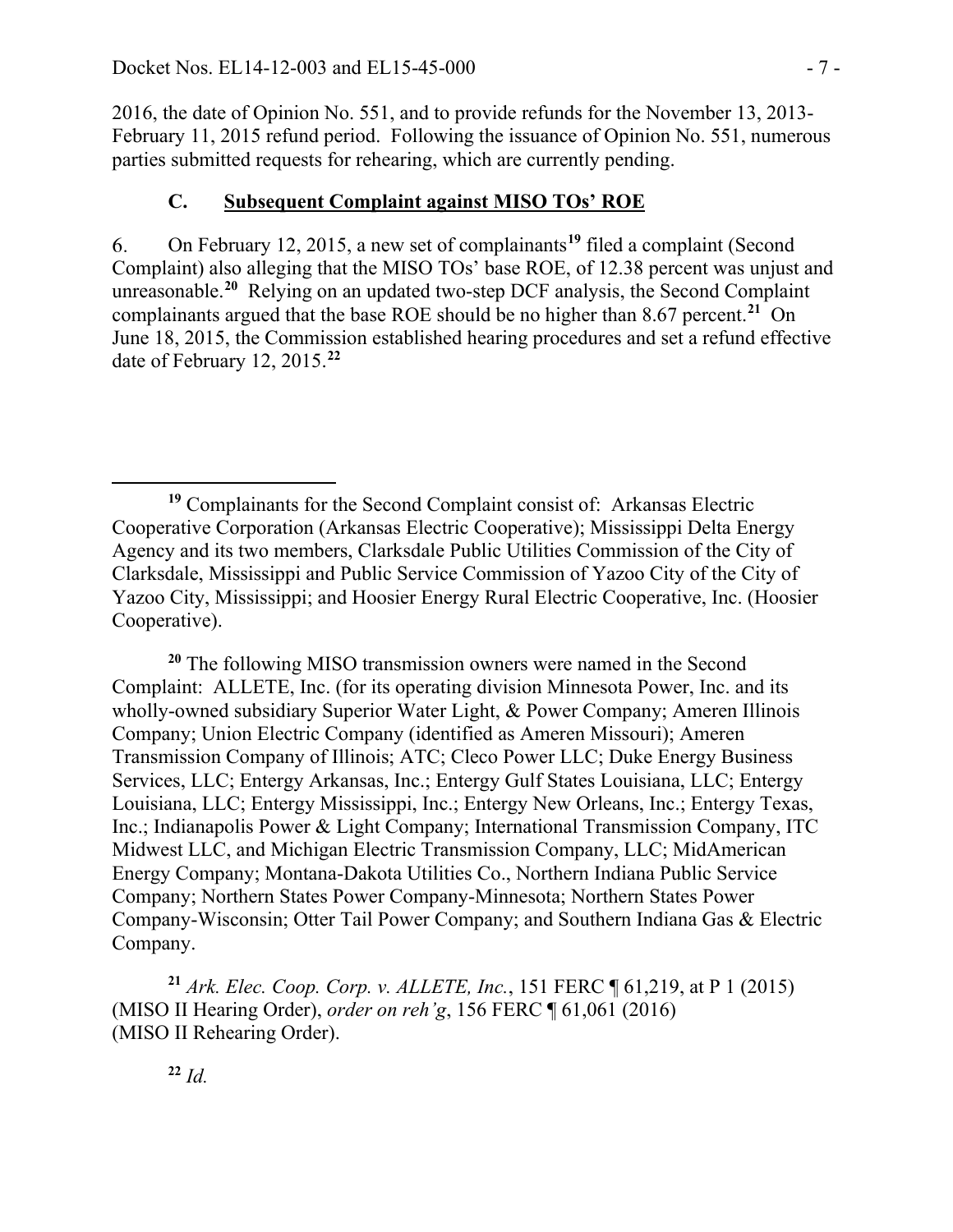Parties filed requests for rehearing of the MISO II Hearing Order, and on July 21, 7. 2016, the Commission generally denied these rehearing requests.**[23](#page-7-0)** Following the MISO II Hearing Order, the Presiding Judge issued the Initial Decision on June 30, 2016.**[24](#page-7-1)** The Presiding Judge adopted a zone of reasonableness of 6.76 percent to 10.68 percent based on financial data for the period July 1, 2015 through December 31, 2015. The Presiding Judge also determined that the anomalous market conditions identified in Opinion No. 531 persisted and, after considering the alternative benchmark methodologies, that the just and reasonable ROE was 9.70 percent–halfway between the midpoint and the upper bound of the zone of reasonableness. The participants filed briefs on and opposing exception, which are currently pending before the Commission.

## **D.** *Emera Maine*

On April 14, 2017, the D.C. Circuit issued its *Emera Maine* decision, vacating and 8. remanding Opinion No. 531 *et seq*. As an initial matter, the D.C. Circuit rejected New England TOs' argument that an ROE within the DCF-produced zone of reasonableness could not be deemed unjust and unreasonable. The D.C. Circuit explained that the zone of reasonableness established by the DCF is not "coextensive" with the "statutory" zone of reasonableness envisioned by the FPA.**[25](#page-7-2)** Accordingly, the D.C. Circuit concluded that the fact that New England TOs' existing ROE fell within the zone of reasonableness produced by the DCF did not necessarily indicate that it was just and reasonable for the purposes of the FPA.**[26](#page-7-3)**

Nevertheless, the D.C. Circuit found that the Commission had not adequately 9. shown that their existing ROE was unjust and unreasonable. The D.C. Circuit explained that the FPA's statutory "zone of reasonableness creates a broad range of potentially lawful ROEs rather than a single just and reasonable ROE" and that whether particular ROE is unjust and unreasonable depends on the "particular circumstances of the case."**[27](#page-7-4)** Thus, the fact that New England TOs' existing ROE did not equal the just and reasonable ROE that the Commission would have set using the current DCF inputs did not necessarily indicate that New England TOs' existing ROE fell outside the statutory zone

- **<sup>24</sup>** *Ark. Elec. Coop. Corp. v. ALLETE, Inc.*, 155 FERC ¶ 63,030 (2016).
- **<sup>25</sup>** *Emera Maine*, 854 F.3d at 22-23.

<span id="page-7-3"></span>**<sup>26</sup>** *Id.* at 23.

<span id="page-7-2"></span><span id="page-7-1"></span><span id="page-7-0"></span> $\overline{a}$ 

<span id="page-7-4"></span>**<sup>27</sup>** *Id.* at 23, 26.

**<sup>23</sup>** MISO II Rehearing Order, 156 FERC ¶ 61,061.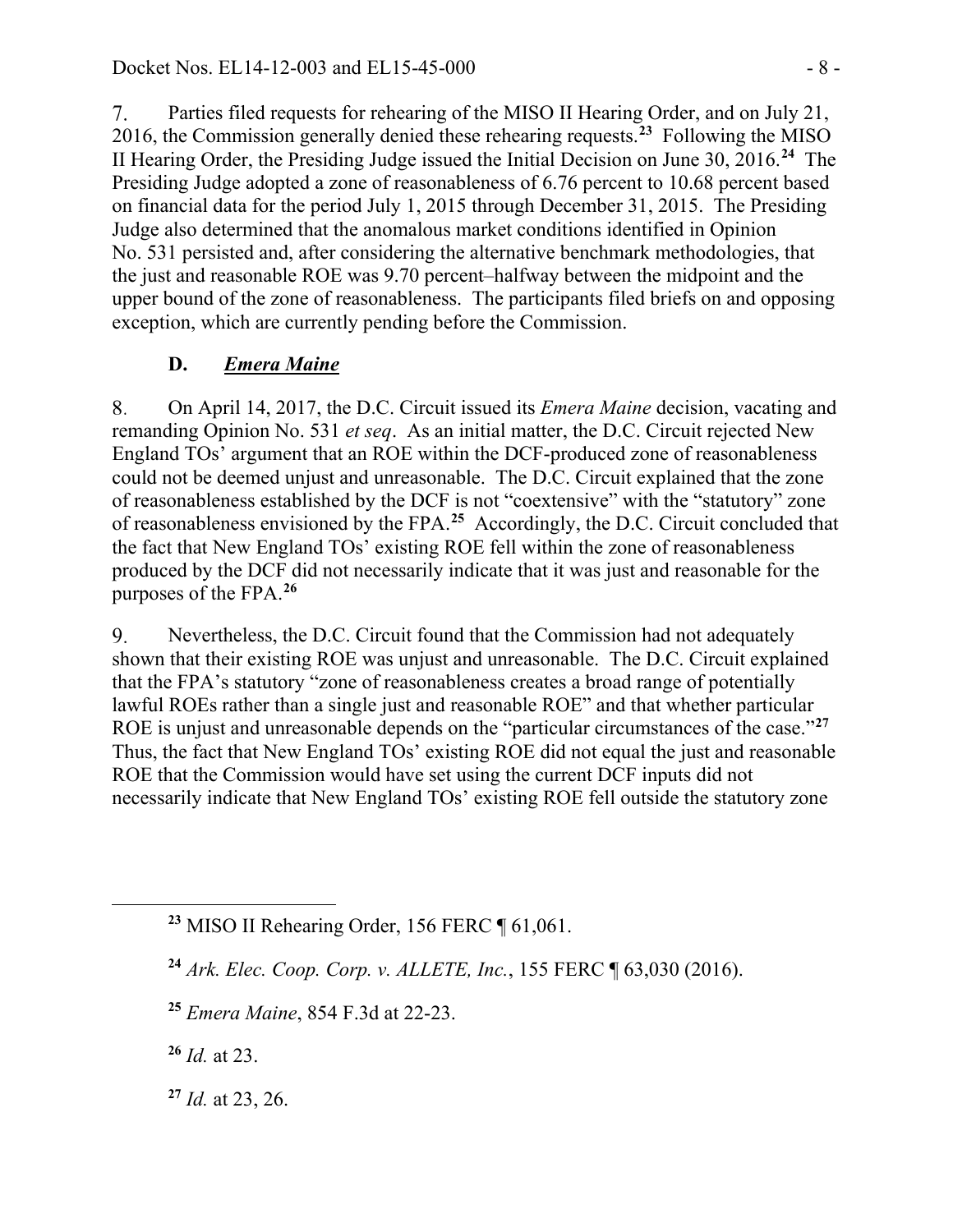of reasonableness.**[28](#page-8-0)** As such, the D.C. Circuit concluded that Opinion No. 531 "failed to include an actual finding as to the lawfulness of [New England TOs'] existing base ROE" and that its conclusion that their existing ROE was unjust and unreasonable was itself arbitrary and capricious.**[29](#page-8-1)**

The D.C. Circuit found that the Commission had not adequately shown that the  $10.$ 10.57 percent ROE that it set was just and reasonable. Although recognizing that the Commission has the authority "to make 'pragmatic adjustments' to a utility's ROE based on the 'particular circumstances' of a case," the D.C. Circuit nevertheless concluded that the Commission had not explained why setting the ROE at the upper midpoint was just and reasonable.**[30](#page-8-2)** The D.C. Circuit noted, in particular, that the Commission relied on the alternative models and state-regulated ROEs to support a base ROE *above* the midpoint, but that it did not rely on that evidence to support an ROE *at* the upper midpoint.**[31](#page-8-3)** Similarly, the D.C. Circuit noted that the Commission had concluded that a base ROE of 9.39 percent—the midpoint of the zone of reasonableness—might not be sufficient to satisfy *Hope* and *Bluefield* or to allow the utility to attract capital, but that the Commission had not similarly explained how a 10.57 percent base ROE was sufficient to meet either of those conditions. Because the D.C. Circuit found that the Commission had not pointed to record evidence supporting the specific point at which it set New England TOs' ROE, the D.C. Circuit held that the Commission had not articulated the "rational connection" between the evidence and the rate that the FPA demands.**[32](#page-8-4)**

11. Based on those two conclusions—that the Commission had not met its burden either under the first or the second prong of FPA section 206—the D.C. Circuit vacated and remanded Opinion No. 531 *et seq.*<sup>[33](#page-8-5)</sup> Thus, the current state of affairs concerning the

**<sup>29</sup>** *Id.*

**<sup>30</sup>** *Id.* (quoting *FPC v. Nat. Gas Pipeline Co.*, 315 U.S. 575, 586 (1942)).

<span id="page-8-4"></span><span id="page-8-3"></span><span id="page-8-2"></span><span id="page-8-1"></span>**<sup>31</sup>** *Id.* at 29 ("FERC's reasoning is unclear. On the one hand, it argued that the alternative analyses supported its decision to place the base ROE above the midpoint, but on the other hand, it stressed that none of these analyses were used to select the 10.57 percent base ROE.").

**<sup>32</sup>** *Id.* at 28-30.

<span id="page-8-5"></span>**<sup>33</sup>** *Id.* at 30.

<span id="page-8-0"></span> $\overline{a}$ **<sup>28</sup>** *Id.* at 27 ("To satisfy its dual burden under section 206, FERC was required to do more than show that its single ROE analysis generated a new just and reasonable ROE and conclusively declare that, consequently, the existing ROE was per se unjust and unreasonable.").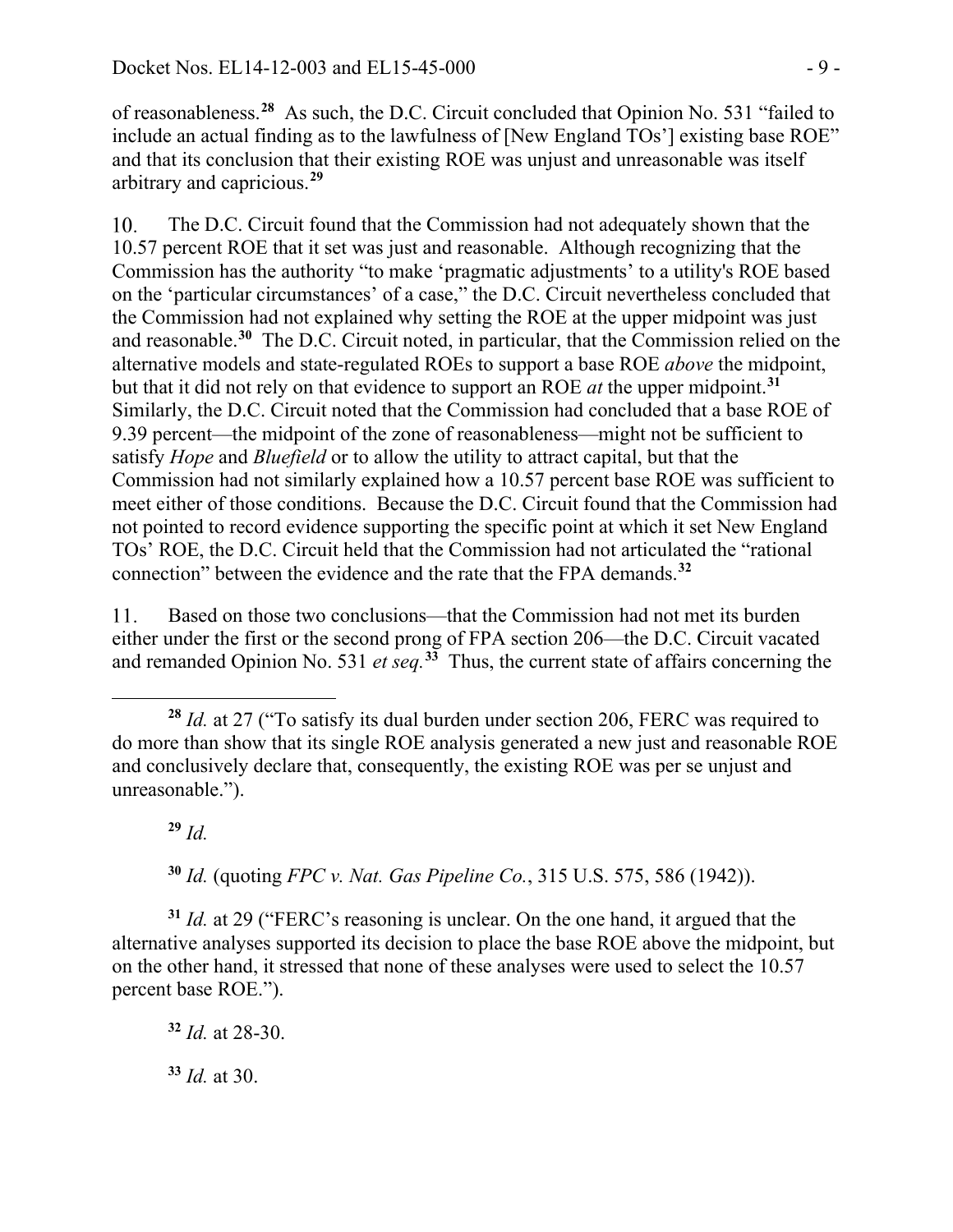MISO TOs' ROE is this: There are two currently pending complaints against their ROE, both of which have been fully litigated before a Presiding Judge. The D.C. Circuit vacated the Commission's determinations in Opinion No. 531, upon which the Commission relied extensively in its order on the First MISO Complaint (i.e. Opinion No. 551), meaning that Opinion No. 531 is no longer precedential,**[34](#page-9-0)** even though the Commission remains free to re-adopt those determinations on remand as long as it provides a reasoned basis for doing so. **[35](#page-9-1)** In the meantime, MISO TOs are continuing to collect their 10.32 percent ROE, although the Commission has broad remedial authority to correct its legal error in order to make whatever ROE it sets on rehearing effective as of the date of Opinion No. 551.**[36](#page-9-2)**

## **E. Briefing Order in New England TO ROE Proceedings**

12. On October 16, 2018, the Commission issued an order proposing a methodology for addressing the issues that were remanded to the Commission in *Emera Maine* and establishing a paper hearing on whether and how this methodology should apply to the four complaint proceedings concerning the New England TOs' ROE. **[37](#page-9-3)** In that order, the Commission proposed to change its approach to determining base ROE by giving equal weight to four financial models, instead of primarily relying on the DCF methodology. The Commission stated that evidence indicates that investors do not rely on any one model to the exclusion of others. Therefore, relying on multiple financial models makes it more likely that our decision will accurately reflect how investors make their investment decisions.

13. Specifically, the Commission proposed to rely on three financial models that produce zones of reasonableness—the DCF model, the CAPM model, and the expected earnings model—to establish a composite zone of reasonableness. The zone of reasonableness produced by each model would be given equal weight and averaged to determine the composite zone of reasonableness. The Commission proposed a framework for using the composite zone of reasonableness in evaluating whether an existing base ROE remains just and reasonable.

14. For purposes of establishing a new just and reasonable base ROE when the existing base ROE has been shown to be unjust and unreasonable, the Commission

<span id="page-9-0"></span> $\overline{a}$ **<sup>34</sup>** *ISO New England Inc. v. Bangor Hydro-Electric Co.*, 161 FERC ¶ 61,031, at P 28 (2017).

**<sup>35</sup>** *Emera Maine*, 854 F.3d at 30.

<span id="page-9-3"></span><span id="page-9-2"></span><span id="page-9-1"></span>**<sup>36</sup>** *See ISO New England Inc. v. Bangor Hydro-Electric Co.*, 161 FERC ¶ 61,031 at PP 24, 34.

**<sup>37</sup>** *See Coakley* Briefing Order, 165 FERC ¶ 61,030.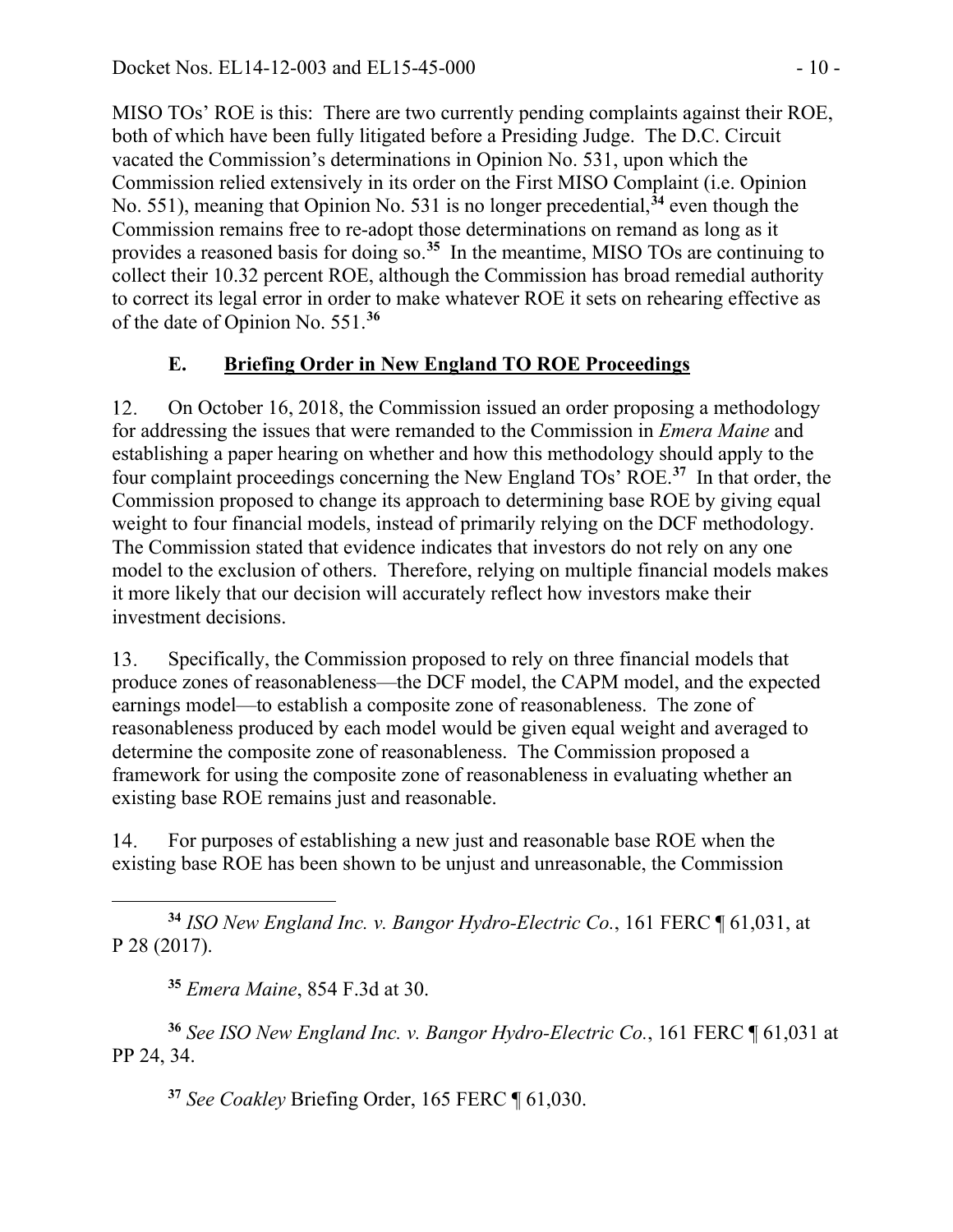proposed to rely on four financial models—the DCF model, the CAPM model, the expected earnings model, and the risk premium model—to produce four separate base ROE estimates that would then be averaged to produce a specific just and reasonable base ROE. The risk premium model produces a single numerical point rather than a range; therefore it cannot be used in establishing a composite zone of reasonableness.

15. The Commission established a paper hearing and directed the participants in the four complaint proceedings to submit briefs regarding this proposed new approach and how to apply it to those four proceedings.

# **II. Determination**

16. Below we describe how the Commission proposes to address, in the two proceedings involving the MISO TOs' ROE, the issues that the D.C. Circuit remanded to the Commission in *Emera Maine*. In short, we propose to adopt the same approach recently proposed in the *Coakley* Briefing Order, **[38](#page-10-0)** which gives equal weight to the results of the four financial models in the record instead of primarily relying on the DCF model. In relying on a broader range of record evidence to estimate MISO TOs' cost of equity, we can ensure that our chosen ROE is based on substantial evidence and bring our methodology into closer alignment with how investors inform their investment decisions.

We begin with the Commission's proposed framework for determining whether an 17. existing ROE remains just and reasonable (i.e., the first prong of the FPA section 206 analysis). Specifically, we propose (1) relying on the three financial models that produce zones of reasonableness—the DCF, CAPM, and Expected Earnings models—to establish a composite zone of reasonableness; and (2) relying on that composite zone of reasonableness as an evidentiary tool to identify a range of presumptively just and reasonable ROEs for utilities with a similar risk profile to the targeted utility. Under this approach, we would dismiss an ROE complaint if the targeted utility's existing ROE falls within the range of presumptively just and reasonable ROEs for a utility of its risk profile unless that presumption is sufficiently rebutted.

18. We then turn to the Commission's proposed framework for establishing a new just and reasonable ROE, where the existing ROE has been shown to be unjust and unreasonable (i.e., the second prong of the FPA section 206 analysis). At that stage, we propose to rely on all four financial models in the record—i.e., the three listed above, plus the Risk Premium model**[39](#page-10-1)**—to produce four separate cost of equity estimates. We

**<sup>38</sup>** *Id.*

<span id="page-10-0"></span> $\overline{a}$ 

<span id="page-10-1"></span>**<sup>39</sup>** Unlike the DCF, CAPM, and Expected Earnings models, the output of the Risk Premium model is a numerical point and therefore, it does not produce a range which can be used to determine a zone of reasonableness. Accordingly, we propose to use the Risk Premium model output in the second prong of the FPA section 206 analysis where we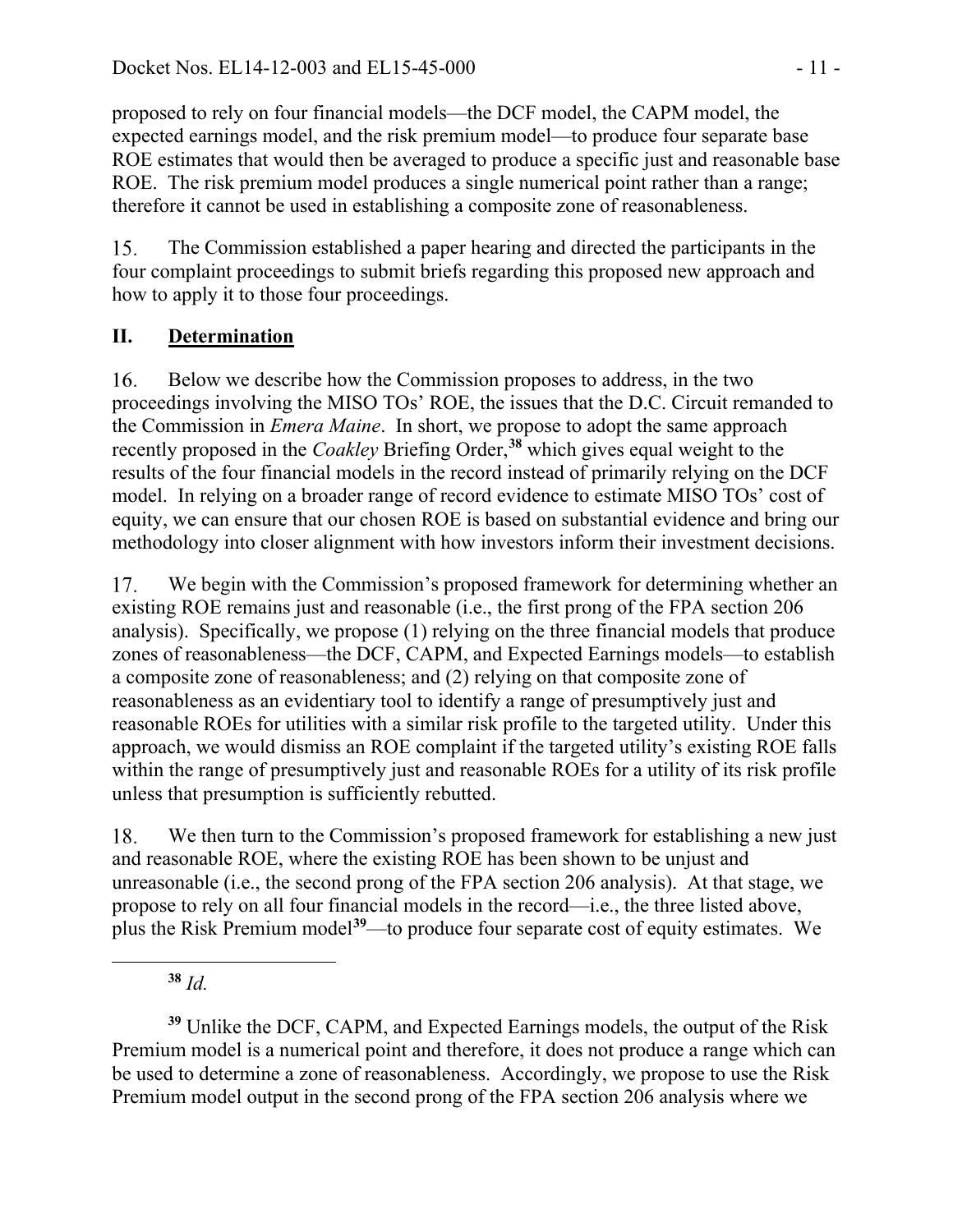<span id="page-11-1"></span>propose to then give them equal weight by averaging the four estimates to produce the just and reasonable ROE. For each of the DCF, CAPM, and Expected Earnings models, we propose to use the central tendency of the respective zones of reasonableness as the cost of equity estimate for average risk utilities.**[40](#page-11-0)** We would then average those three midpoint/median figures with the sole numerical figure produced by the Risk Premium model to determine the ROE of average risk utilities. We would use the midpoint/medians of the resulting lower and upper halves of the zone of reasonableness to determine ROEs for below or above average risk utilities, respectively. Because our current policy is to cap a utility's total ROE, i.e., its base ROE plus incentive ROE adders, at the top of the zone of reasonableness, we propose to use the composite zone of reasonableness produced by the DCF, CAPM, and Expected Earnings to establish the cap on a utility's total ROE.

19. After explaining our proposed frameworks for the first and second prongs of our FPA section 206 analysis, we then perform an illustrative calculation using record evidence from the First Complaint proceeding. That calculation indicates that, for the time period at issue in the First Complaint, (1) the range of presumptively just and reasonable ROEs for MISO TOs is 9.55 percent to 10.95 percent; (2) MISO TOs' preexisting ROE of 12.38 percent is therefore unjust and unreasonable; (3) the just and reasonable ROE is 10.28 percent; and (4) the cap on MISO TOs' total ROE is 13.06 percent. However, these findings are merely preliminary.

20. We conclude by establishing a paper hearing on whether and how our proposed frameworks should apply to the two complaint proceedings involving MISO TOs' ROE. In this order, as in the *Coakley* Briefing Order, we do not make any final determinations with respect to the proposed new methodology for analyzing the base ROE component of rates under section 206 of the FPA. The scope of the paper hearing established in this order includes all aspects of this order's proposed methodology. Accordingly, the briefs directed by this order may address the justness and reasonableness of any aspect of the proposed methodology. The participants are free to present evidence supporting the proposed new methodology or supporting a different or revised new methodology.

determine a specific just and reasonable ROE, but not in the first prong of the analysis, which requires models that produce a range that can be used to determine a zone of reasonableness.

<span id="page-11-0"></span>**<sup>40</sup>** The Commission will continue to use the midpoint of the zone of reasonableness as the appropriate measure of central tendency for a diverse group of average risk utilities and the median as the measure of central tendency for a single utility. *See Coakley* Briefing Order, 165 FERC ¶ 61,030 at P 17 n.46*. See also S. Cal. Edison Co*., 131 FERC ¶ 61,020, at P 91 (2010), *remanded on other grounds sub nom. S. Cal. Edison Co. v. FERC*, 717 F.3d 177, 183-87 (D.C. Cir. 2013).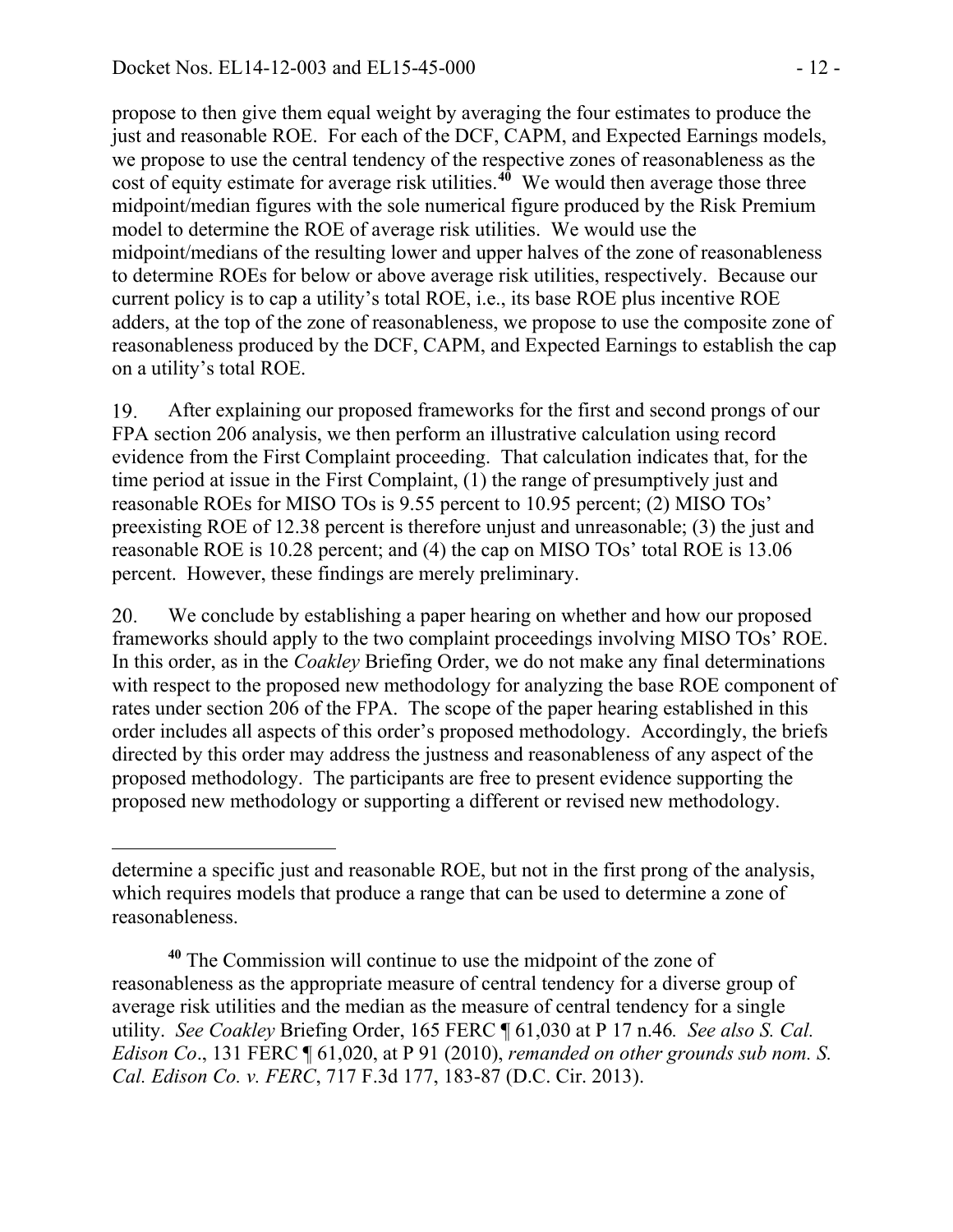### **A. Determining Whether an Existing ROE has Become Unjust and Unreasonable**

21. In this section, we describe the approach recently explained in the *Coakley* Briefing Order, which represents the Commission's new proposed approach for determining whether an existing ROE remains just and reasonable.**[41](#page-12-0)** That new approach reflects the Commission's proposed policy for addressing this issue in the proceedings currently pending before the Commission. Before outlining that approach, however, we review the guidance that the D.C. Circuit has provided regarding this task.

## **1. Background**

22. The D.C. Circuit has explained that, to satisfy the first prong of an FPA section 206 inquiry into an ROE, the Commission must "make an explicit finding that [an] existing [ROE is] unjust and unreasonable before proceeding to set a new rate."**[42](#page-12-1)** Although *Emera Maine* held that a difference between the existing ROE and the just and reasonable ROE that the Commission would set under current circumstances is, by itself, insufficient to show that the existing ROE is unjust and unreasonable, the D.C. Circuit has also held that a comparison between the existing ROE and the just and reasonable ROE that the Commission would establish under current circumstances is relevant—and, in some cases, determinative—for whether the existing ROE remains just and reasonable.**[43](#page-12-2)** In addition, the D.C. Circuit has explained that, although showing that an existing ROE is entirely outside a zone of reasonableness produced by a financial model, such as the DCF methodology, is one way of demonstrating that an existing ROE is unjust and unreasonable, it is not the *only* way in which the Commission can satisfy its

**<sup>41</sup>** *Coakley* Briefing Order, 165 FERC ¶ 61,030 at P 19.

**<sup>42</sup>** *Emera Maine*, 854 F.3d at 24.

<span id="page-12-0"></span> $\overline{a}$ 

<span id="page-12-2"></span><span id="page-12-1"></span>**<sup>43</sup>** *Papago Tribal Util. Auth. v. FERC*, 723 F.2d 950, 957 (D.C. Cir. 1983) (*Papago*) (concluding that the difference between the existing ROE and the just and reasonable ROE that the Commission would have set was sufficient *as a matter of law* to show the existing rate was unjust and unreasonable); *see also Emera Maine*, 854 F.3d at 26 (explaining that the Commission's "finding that 10.57 percent was a just and reasonable ROE, *standing alone*, 'did not amount to a finding that every other rate of return was not'" (citing *Papago*, 723 F.2d at 957) (emphasis added)).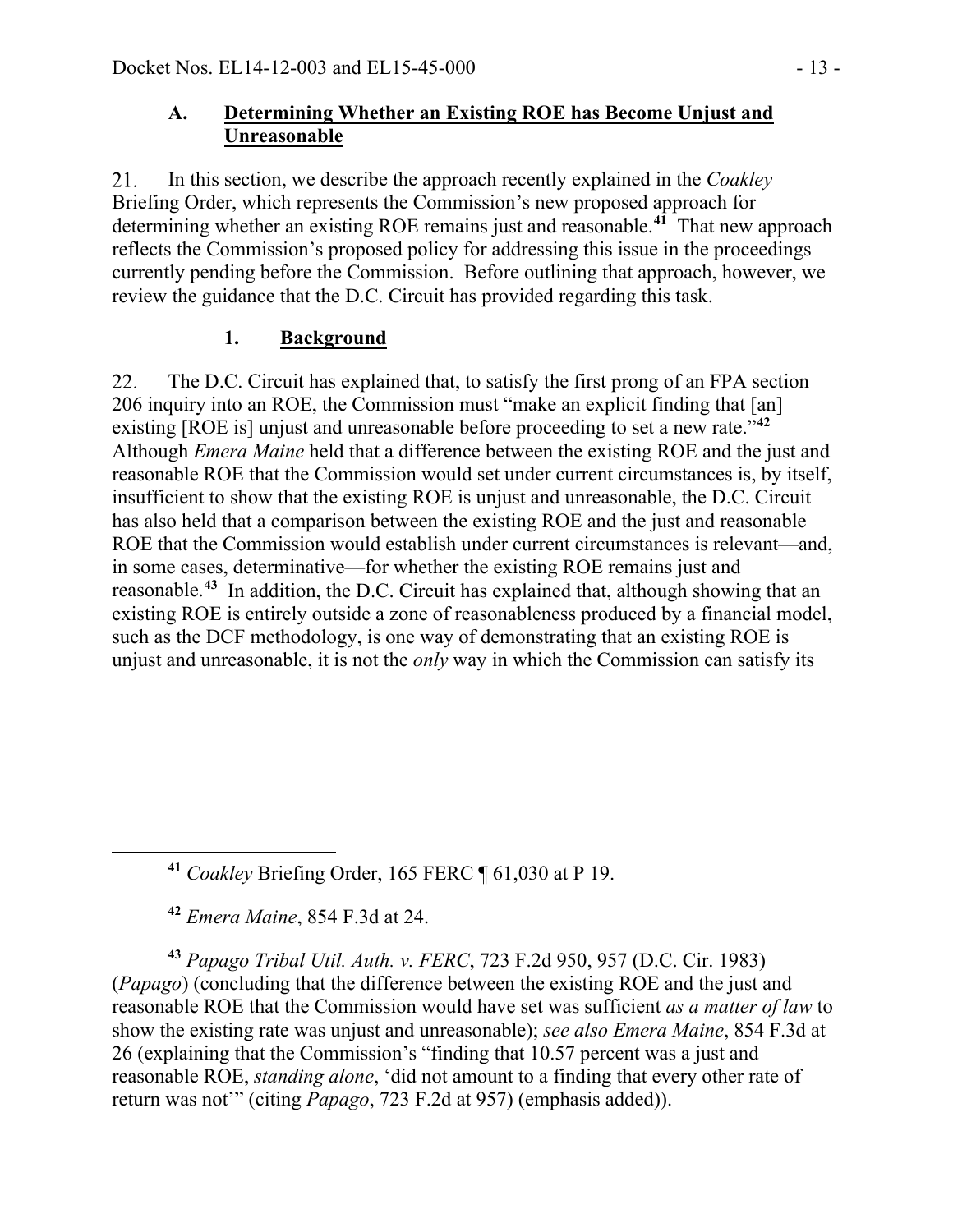burden under the first prong of FPA section 206.**[44](#page-13-0)** The Commission may also find that an existing ROE—even one that is within the zone of reasonableness produced by its financial analysis—is unjust and unreasonable based on the "particular circumstances" of the case.**[45](#page-13-1)**

The D.C. Circuit has not discussed in detail what "particular circumstances" are 23. relevant to that determination in the context of an FPA section 206 proceeding. Nevertheless, it has, in the context of an FPA section 205 proceeding, noted factors that may be relevant to determining whether an ROE is just and reasonable.**[46](#page-13-2)** Chief among those factors is the company's risk profile, with a riskier profile indicating that a higher ROE may be appropriate.**[47](#page-13-3)** As the Supreme Court explained in *Hope*, when describing what has become the standard for evaluating whether an ROE is just and reasonable under the FPA, a utility's ROE "should be commensurate with returns on investments in other enterprises *having corresponding risks*."**[48](#page-13-4)** Indeed, the D.C. Circuit has explained that failing to consider a utility's risk profile, at least relative to the proxy group

<span id="page-13-0"></span> $\overline{a}$ **<sup>44</sup>** *Emera Maine*, 854 F.3d at 24; *see also Pub. Serv. Comm'n of State of N.Y. v. FERC*, 642 F.2d 1335, 1350 n.27 (D.C. Cir. 1980) (finding that the fact that an existing ROE was outside the zone of reasonableness was sufficient to carry the Commission's burden to show that an existing rate was unjust and unreasonable under the analogous section 5 of the Natural Gas Act).

**<sup>45</sup>** *Emera Maine*, 854 F.3d at 23, 26.

<span id="page-13-2"></span><span id="page-13-1"></span>**<sup>46</sup>** *See, e.g.*, *NEPCO Mun. Rate Comm. v. FERC*, 668 F.2d 1327, 1344 (D.C. Cir. 1981) (*NEPCO*) (observing in the context of a challenge to the Commission approval of an FPA section 205 filing, which, among other things, established an ROE, that "[r]atemaking is a complicated process involving many factors, e.g., money market conditions, financial health of the utility, and financial risks.") (*NEPCO*).

<span id="page-13-3"></span>**<sup>47</sup>** *Petal Gas Storage, L.L.C. v. FERC*, 496 F.3d 695, 700 (D.C. Cir. 2007) (*Petal Gas)*; *Canadian Ass'n of Petroleum Producers (CAPP) v.* FERC, 254 F.3d 289, 295 (D.C. Cir. 2001) (noting that, after establishing a proxy group, the Commission "then determin[es] where [the filing entity] belong[s] within that group, in large part on the basis of . . . business risk"); *Williston Basin Interstate Pipeline Co. v. FERC*, 165 F.3d 54, 57 (D.C. Cir. 1999) ("Once the Commission has defined a zone of reasonableness . . . , it then assigns . . . a rate within that range to reflect specific investment risks . . . as compared to the proxy group companies."); *see also Emera Maine*, 854 F.3d at 29-30 (discussing instances in which the Commission had awarded a higher ROE because "the utility at issue was riskier than the proxy group.").

<span id="page-13-4"></span>**<sup>48</sup>** *Hope*, 320 U.S. 591 at 603 (emphasis added); *Petal Gas*, 496 F.3d at 698 (discussing this standard in the context of whether rates are just and reasonable).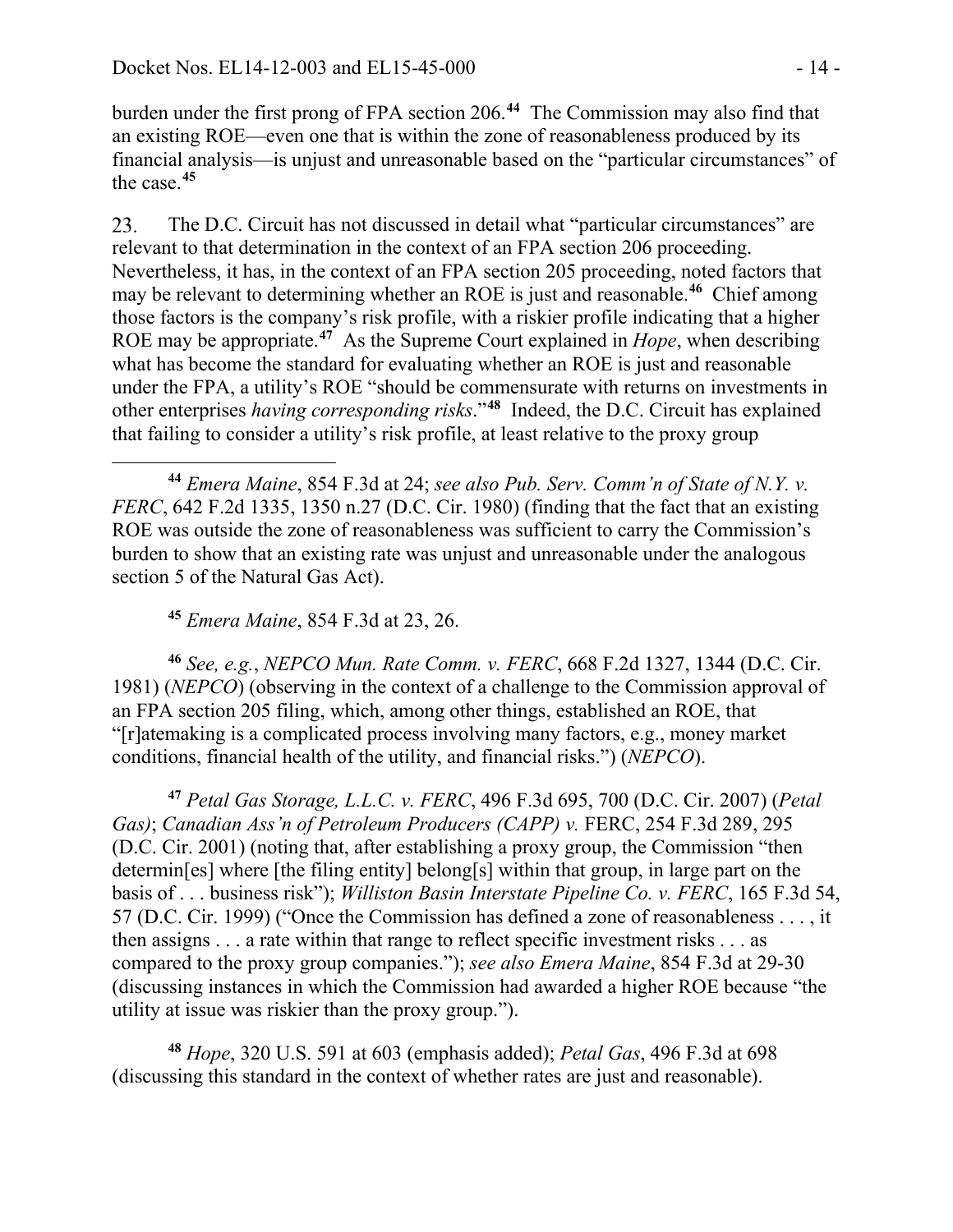companies, can itself be arbitrary and capricious.**[49](#page-14-0)** In addition, the D.C. Circuit has noted that financial considerations, such as the state of the capital markets, the financial condition of the utility in question, and other "financial risks" may also be relevant.**[50](#page-14-1)**

## **2. Proposed Approach**

24. As recently proposed in the *Coakley* Briefing Order, here, we also propose to adopt a new framework for evaluating whether an existing ROE remains just and reasonable for purposes of the first prong of FPA section 206. In sum, we propose to establish a range of presumptively just and reasonable ROEs, within the zone of reasonableness indicated by the record evidence. As explained below, this framework reflects the D.C. Circuit's guidance, both in *Emera Maine* as well as in the D.C. Circuit's other decisions regarding the determination of a just and reasonable ROE.

The Commission has long relied on a financial model to guide its evaluation of 25. whether an ROE is just and reasonable.<sup>[51](#page-14-2)</sup> As explained below, we propose to continue using an analysis of the relevant financial considerations to establish an initial zone of reasonableness. However, as the D.C. Circuit observed in *Emera Maine*, even where the Commission's financial analysis produces an initial zone of reasonableness, the presence of that record evidence is not necessarily the end of the inquiry, and it is not a proxy for the just and reasonable standard in the FPA. Instead, the Commission may look to the particular circumstances of the case to determine whether an ROE—even one that falls within that zone—is just and reasonable for purposes of the first prong of FPA section 206.**[52](#page-14-3)**

26. Consistent with the Commission's established practice and the D.C. Circuit's guidance, we continue to find that a utility's risk profile remains the "particular

**<sup>49</sup>** *Petal Gas*, 496 F.3d at 700.

<span id="page-14-0"></span> $\overline{a}$ 

<span id="page-14-1"></span>**<sup>50</sup>** *See, e.g.*, *Aera Energy LLC v. FERC*, 789 F.3d 184, 194 (D.C. Cir. 2015) (observing that, in general, "'the higher the proportion of equity capital, the lower the financial risk . . . and thus, in this respect, the lower the necessary rate of return' on equity." (quoting *Mo. Pub. Serv. Comm'n v. FERC*, 215 F.3d 1, 2 (D.C. Cir. 2000))); *NEPCO*, 668 F.2d at 1344 (listing considerations for setting the ROE, including the health of the utility and its "financial risk").

<span id="page-14-3"></span><span id="page-14-2"></span>**<sup>51</sup>** *See generally Emera Maine*, 854 F.3d at 21 (explaining the Commission's approach to setting ROE); *Canadian Ass'n of Petroleum Producers v. FERC*, 308 F.3d 11, 15 (D.C. Cir. 2002) (similar); *Tenn. Gas Pipeline Co. v. FERC*, 926 F.2d 1206, 1209 (D.C. Cir. 1991) (similar) (*Tenn. Gas*).

**<sup>52</sup>** *Emera Maine*, 854 F.3d at 23, 27.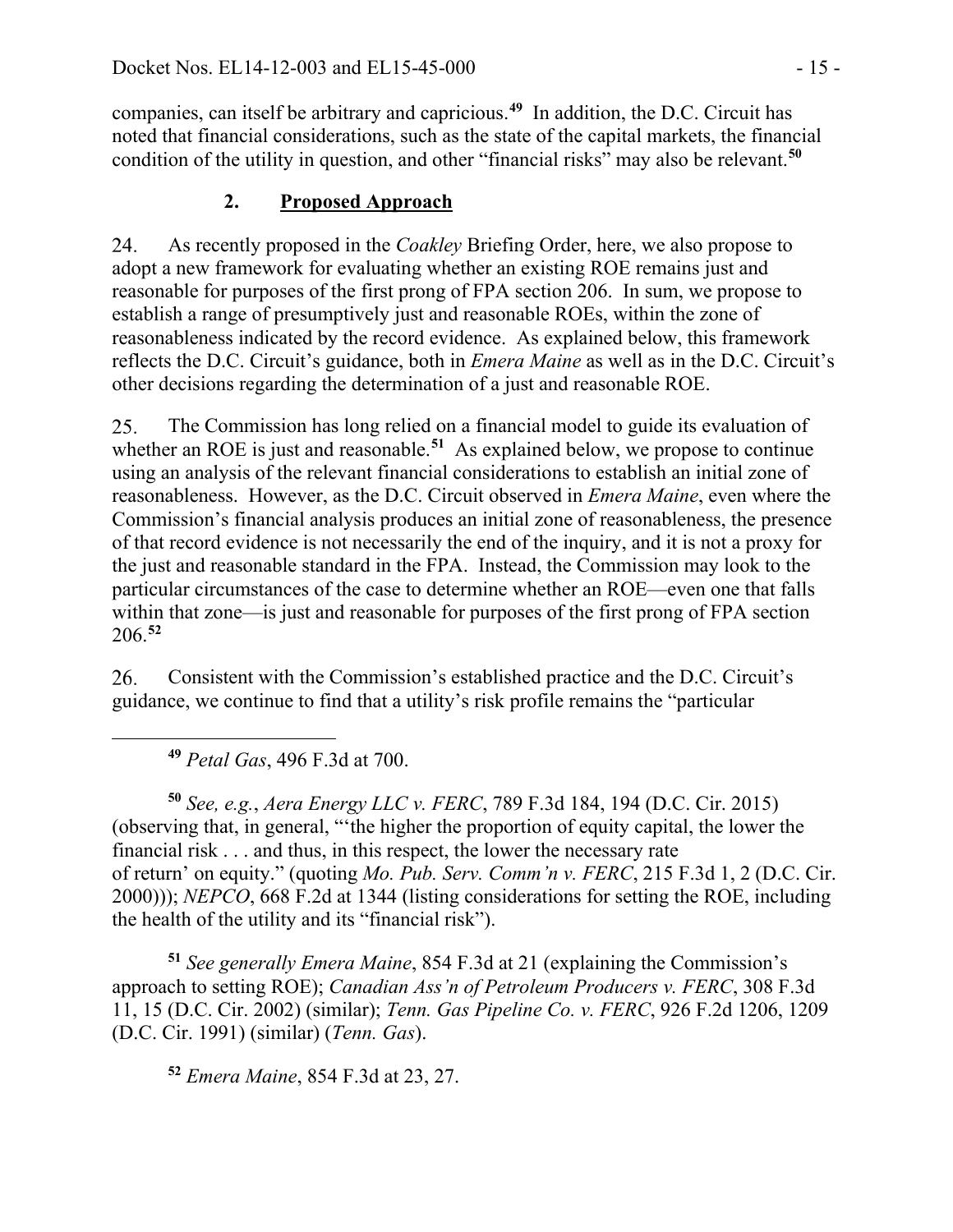circumstance[]" most relevant to determining whether a point within a zone of reasonableness is a just and reasonable ROE for that utility. In particular, as noted, the courts have held that, to be just and reasonable, an ROE must be "commensurate" with the returns on investments in other enterprises having "corresponding risks." By the same token, an ROE—even one within the zone of reasonableness—that is *not*  commensurate with the returns on investments in other enterprises having "corresponding risks" will not be just and reasonable. Accordingly, we conclude that a utility's relative risk profile should be the most critical consideration when identifying the "broad range of potentially lawful ROEs" that *Emera Maine* contemplates within the overall zone of reasonableness produced by the DCF when determining whether an existing ROE remains unjust and unreasonable.

27. The Commission has historically accounted for a utility's risk profile in two ways. First, it has attempted to compare that utility to other utilities facing similar risks by establishing a proxy group of comparable risk companies. Thus, for example, the Commission has limited the composition of the proxy group to utilities with a credit rating similar to that of the utility in question.**[53](#page-15-0)** Second, recognizing that, nevertheless, the particular circumstances facing a utility may differ from some or all of the proxy group companies, the Commission has adjusted the ROE within the zone of reasonableness derived from the proxy group, increasing the ROE for a riskier utility and decreasing it for one that is less risky. Thus, as the D.C. Circuit explained in *Emera Maine*, the Commission has in multiple instances set a utility's ROE at the midpoint of the upper half of the zone reasonableness after finding "that the utility at issue was riskier than the proxy group, meaning that the utility's costs fell somewhere above the midpoint of the zone of reasonableness."**[54](#page-15-1)** The D.C. Circuit has approved this approach, noting that, when dealing with a relatively risky utility, "the midpoint of the upper half [of the zone of reasonableness] was 'an obvious place to begin'" the analysis of what constitutes a just and reasonable ROE.**[55](#page-15-2)** Similarly, the Commission has also held that, where a utility's risks are significantly less than those of the proxy group companies, an ROE at the relevant measure of central tendency for the lower half of the zone of reasonableness represents a just and reasonable ROE.**[56](#page-15-3)**

**<sup>54</sup>** *Emera Maine*, 854 F.3d at 29-30.

 $\overline{a}$ 

**<sup>55</sup>** *Id.* at 30 (quoting *Tenn. Gas*, 926 F.2d at 1213).

<span id="page-15-3"></span><span id="page-15-2"></span><span id="page-15-1"></span>**<sup>56</sup>** *See Potomac-Appalachian Transmission Highline, LLC*, 158 FERC ¶ 61,050, at PP 270, 273 (2017).

<span id="page-15-0"></span>**<sup>53</sup>** *See, e.g.*, Opinion No. 531, 147 FERC ¶ 61,234 at PP 106-108 (citing *Tallgrass Transmission, LLC*, 125 FERC ¶ 61,248, 62,240 n.79 (2008)); *see also Petal Gas*, 496 F.3d at 699 ("[P]roxy group arrangements must be risk-appropriate . . . [t]hat principle is well-established.").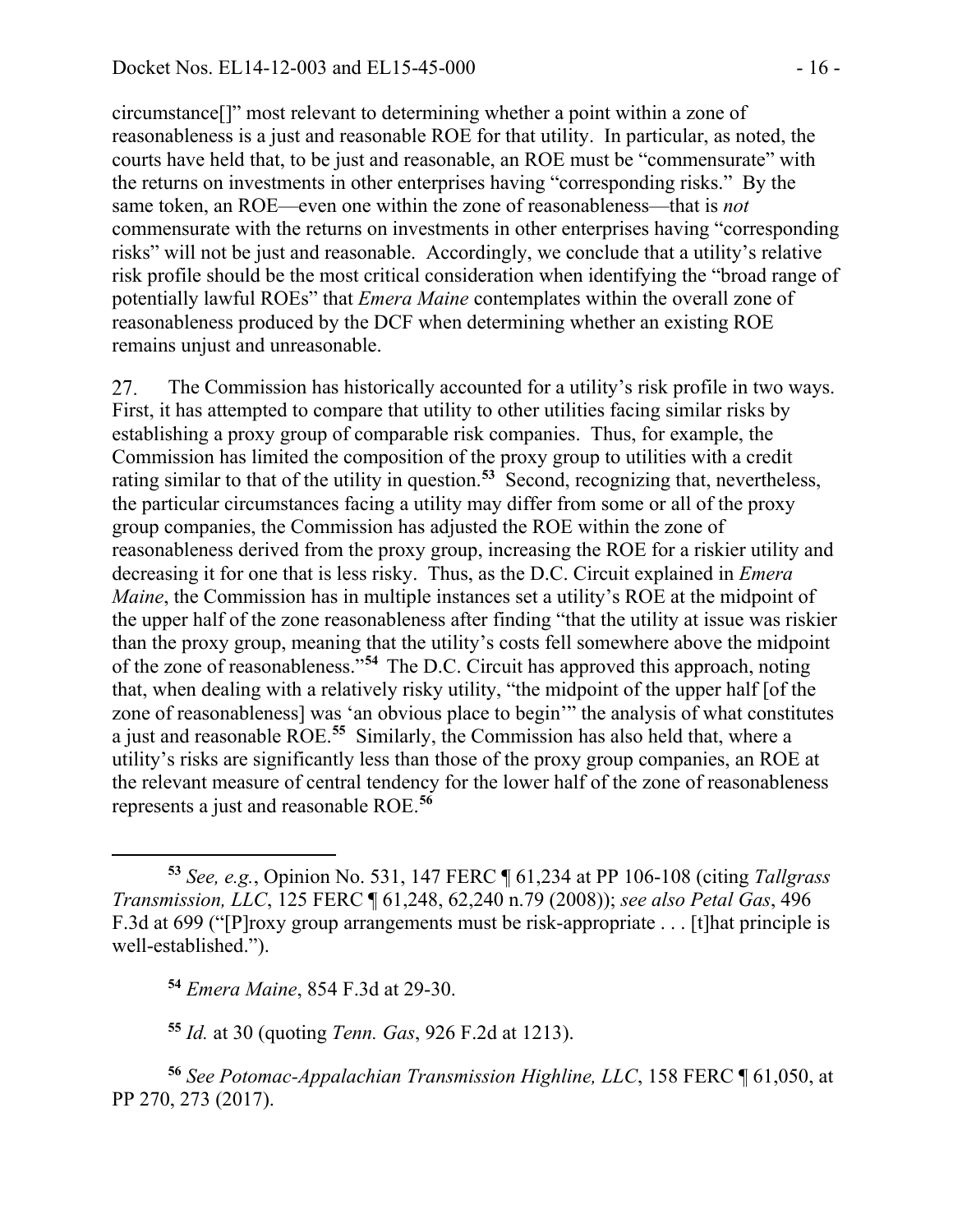Those longstanding determinations form the basis of the Commission's proposal 28. to evaluating whether an existing ROE may be found unjust and unreasonable under the first prong of FPA section 206. In particular, we believe that the principal consideration for determining whether an existing ROE within the overall zone of reasonableness has become unjust and unreasonable is the risk profile of the utility or utilities for which the Commission is setting the ROE. This is consistent with the Commission's wellestablished policy on relative risk analysis, in which the presumptively just and reasonable ROE for an average-risk utility is the relevant measure of central tendency for the entire zone of reasonableness while the presumptively just and reasonable ROE for an above- or below-average risk utility is the relevant measure of central tendency for either the upper or lower half of the zone of reasonableness, respectively. Following that approach, logic dictates that it typically would be unjust and unreasonable for an averagerisk utility to receive an ROE that is closer to the ROE that would be just and reasonable for a utility of above- or below-average risk.

29. With these principles in mind, we believe that, for an average risk utility, the "broad range of potentially lawful ROEs" that the D.C. Circuit contemplated in *Emera Maine* should correspond to those points that are closer to the ROE that the Commission would set for that utility than to the ROE for a utility of a different risk profile. As illustrated below in Figure 1, for a diverse group of average risk utilities, such as MISO TOs, this range constitutes one quarter of the zone of reasonableness, centered on the midpoint. Every potential ROE within that range is closer to the current just and reasonable ROE for an average-risk utility than the current just and reasonable ROE for a utility of a different risk profile.**[57](#page-16-0)**





<span id="page-16-0"></span> $\overline{a}$ **<sup>57</sup>** In cases where the ROE of a single utility is at issue, the quartiles will be centered on the median of the overall zone of reasonableness for a single utility of average risk and the medians of the lower and upper halves of the zone of reasonableness for single utilities of below and above average risk, respectively.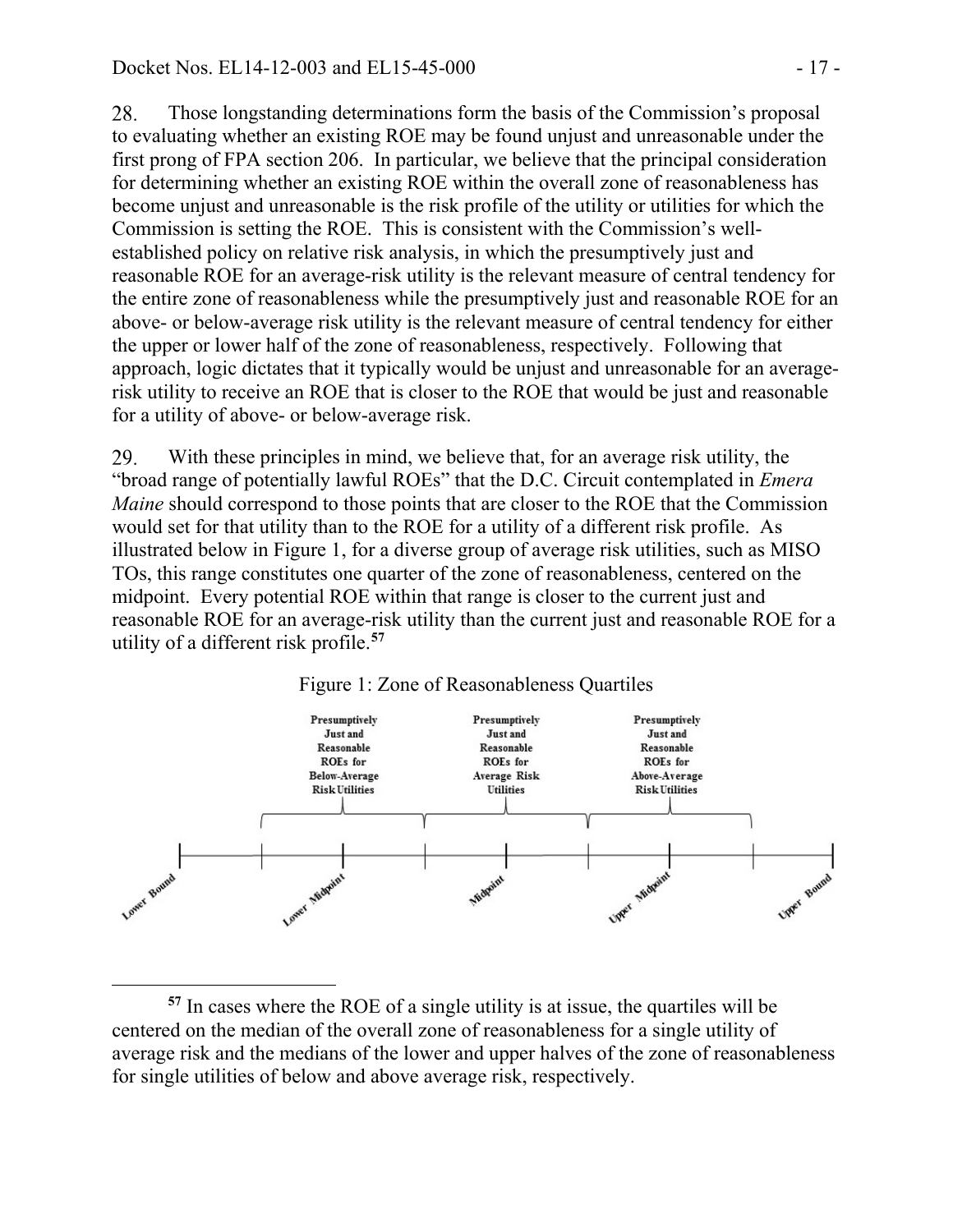Pursuant to this framework, a finding that the existing ROE of an average risk 30. utility falls within the applicable range of presumptively just and reasonable ROEs (in the case of an average risk utility, the middle quartile of the newly-calculated zone of reasonableness)**[58](#page-17-0)** would support a holding that the existing ROE has not been shown to be unjust and unreasonable under the first prong of FPA section 206, at least absent additional evidence to the contrary. By the same token, a finding that the existing ROE of an average risk utility falls outside that range may support a holding that that the ROE has become unjust and unreasonable.

31. In evaluating whether an existing ROE has become unjust and unreasonable, the Commission may, in addition to applying the above framework, consider other indications of a change in capital market conditions since the existing ROE was established. For example, since the existing ROE was established, a significant decrease in financial indicators, such as prime interest rates and U.S. Treasury and public utility bond yields as well as changes in the returns on investments in other enterprises having corresponding risks, may indicate that the existing ROE has become unjust and unreasonable. A utility's cost of equity is determined, at least in part, by comparison with other potential investments. As the return on those investments fluctuates, so too will the utility's cost of equity and, by extension, the ROE needed to service that cost of equity.

Lastly, it is important to explain how we propose to calculate the predicate, 32. evidentiary zone of reasonableness that we will use to identify the range of presumptively just and reasonable ROEs. The Commission previously relied solely on the DCF model to produce the evidentiary zone of reasonableness. As explained below, we are concerned that relying on that methodology alone will not produce just and reasonable results. Therefore, we propose to expand the evidence on which we rely. Specifically, we propose to use the composite zone of reasonableness produced by the DCF, CAPM, and Expected Earnings models. Each of these three methodologies relies on a proxy group to determine a zone of reasonableness, and thus the top and bottom of the zone of reasonableness produced by each methodology can be averaged to determine a single composite zone of reasonableness. After determining the composite zone of reasonableness, we would then calculate the lower midpoint/median, midpoint/median, and upper midpoint/median of that zone. The presumptively just and reasonable ROEs for below-average-, average-, and above-average-risk utilities would then be the quartile of the zone corresponding to the lower midpoint/median, midpoint/median, and upper midpoint/median, respectively.

<span id="page-17-0"></span> $\overline{a}$ **<sup>58</sup>** Similarly, for a utility of above-average risk, the zone of presumptively just and reasonable ROEs is the quartile centered on the upper midpoint/median; for a utility of below-average risk, the zone of presumptively just and reasonable ROEs is the quartile centered on the lower midpoint/median.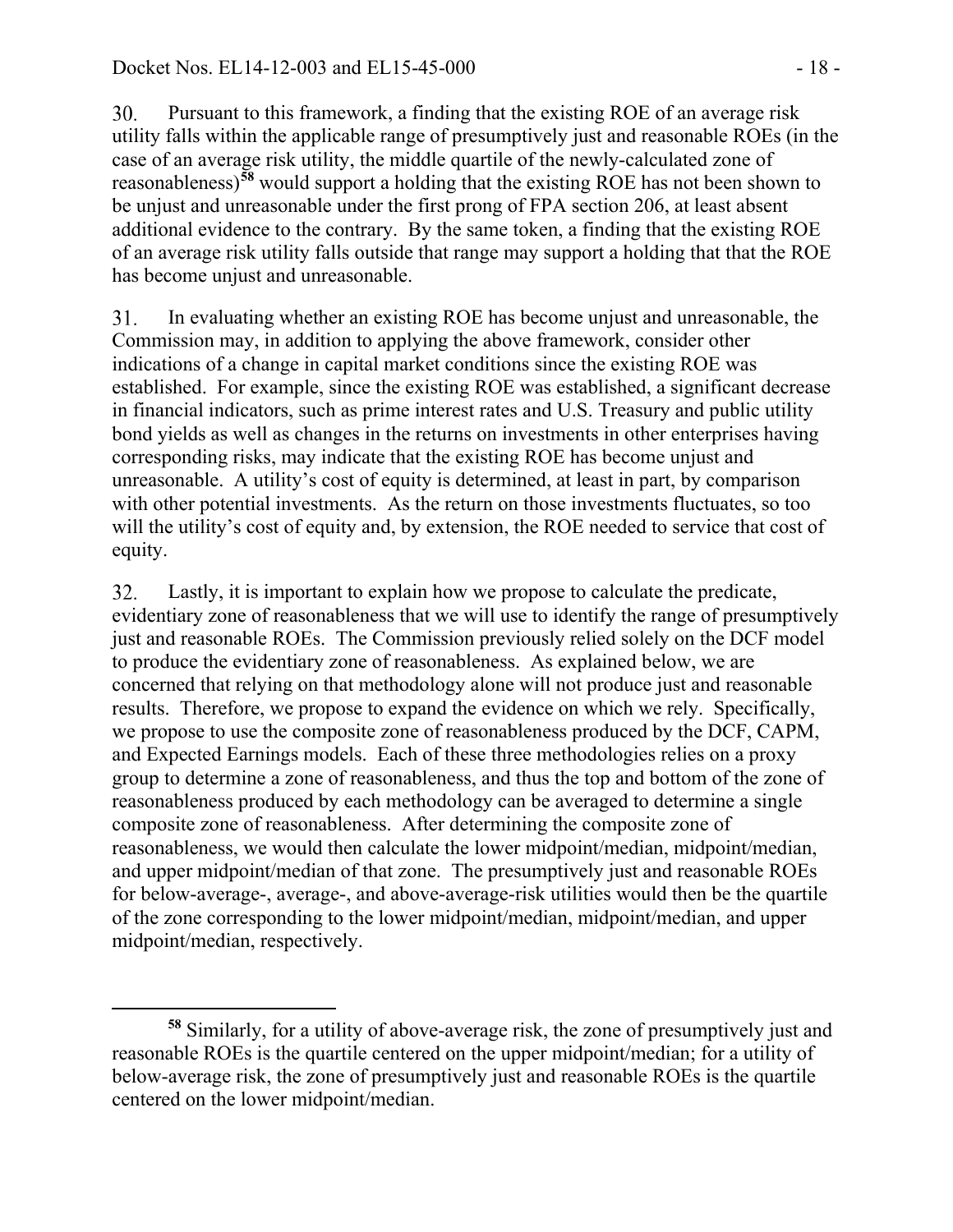33. As discussed below, because we are proposing to adopt a new approach to meeting the Commission's burden under the first prong of the FPA section 206 inquiry, we will institute a paper hearing on whether and how our approach should apply to the records assembled in the two complaints against MISO TOs' ROE.

# **B. Determining a Just and Reasonable ROE**

34. The Commission has relied upon the DCF methodology to determine a just and reasonable ROE for a public utility since the 1980s. However, as the D.C. Circuit has repeatedly observed, the Commission is not required to rely upon the DCF methodology alone or even at all.**[59](#page-18-0)** For the reasons that follow, we believe that, in light of current investor behavior and capital market conditions, relying on the DCF methodology alone will not produce a just and reasonable ROE. Instead, we propose to rely upon the results of all four financial models in the records for these proceedings: the DCF, CAPM, Expected Earnings, and Risk Premium models. We propose to give each of those four models equal weight by calculating a single cost of equity estimate for each model and then averaging those four figures together to produce the just and reasonable ROE. To determine the cost of equity figure for average risk utilities using the DCF, CAPM, and Expected Earnings models, we propose to calculate the midpoint or median of the zone of reasonableness produced by each model, depending upon whether we are determining the ROE of a diverse group of utilities or a single utility. Those three midpoint/median figures would then be averaged with the single numerical figure produced by the Risk Premium model. We propose to use the midpoint/medians of the resulting lower and upper halves of the zone of reasonableness to determine ROEs for below or above average risk utilities, respectively.

# **1. Use of Multiple Financial Models**

35. In *Hope*, the Supreme Court held that "the return to the equity owner should be commensurate with returns on investments in other enterprises having corresponding risks. That return, moreover, should be sufficient to assure confidence in the financial

<span id="page-18-0"></span> $\overline{a}$ **<sup>59</sup>** *Tenn. Gas*, 926 F.2d at 1211 (explaining that the Commission is free to reject the DCF methodology, provided it adequately explains its reasons for doing so); *Elec. Consumers Res. Council v. FERC*, 747 F.2d 1511, 1514 n.6 (D.C. Cir. 1984) ("neither statutes nor decisions of this court require that the Commission utilize a particular formula or a combination of formulae to determine whether rates are just and reasonable"); *NEPCO*, 668 F.2d at 1345 ("FERC is not bound 'to the service of any single formula or combination of formulas.'" (quoting *FPC v. Natural Gas Pipeline Co.*, 315 U.S. at 586)); *see also Emera Maine*, 854 F.3d at 27 (noting that the Commission has authority to make "'pragmatic adjustments' to a utility's ROE" based on the facts of the particular case (quoting *FPC v. Nat. Gas Pipeline Co.*, 315 U.S. at 586)).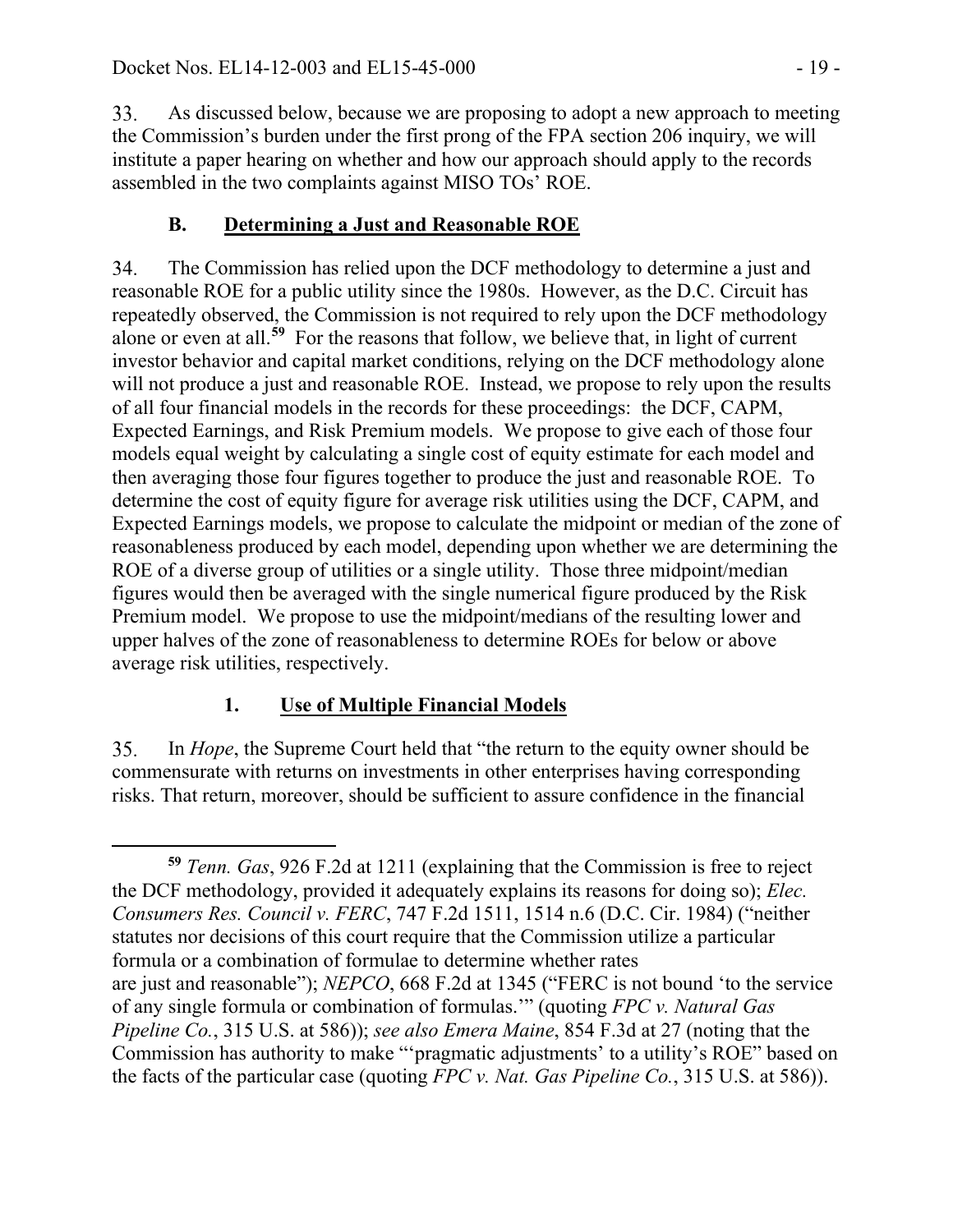integrity of the enterprise, so as to maintain its credit and to attract capital."**[60](#page-19-0)** Thus, a key consideration in determining just and reasonable utility ROEs is determining what ROE a utility must offer in order to attract capital, i.e., induce investors to invest in the utility in light of its risk profile.**[61](#page-19-1)** As the Commission stated in Opinion No. 414-B,**[62](#page-19-2)** "the cost of common equity to a regulated enterprise depends upon what the market expects not upon precisely what is going to happen."**[63](#page-19-3)** Thus, in determining what ROE to award a utility, we must look to how investors analyze and compare their investment opportunities.

36. The record in these proceedings includes four traditional methods investors may use to estimate the expected return from an investment in a company. These are the DCF, CAPM, Expected Earnings, and Risk Premium methodologies.**[64](#page-19-4)** The DCF analysis provides a market-based approach based upon market-determined dividend yields and expected dividend growth. The CAPM provides a market-based approach determined by beta, a measure of the risk based upon the volatility of a company's stock price over time in comparison to the overall market, and the risk premium between the risk-free rate (generally, long-term U.S. Treasury bonds) and the market's return (generally, the return of the S&P 500 or another broad indicator for common stocks). The Expected Earnings methodology provides an accounting-based approach that uses investment analyst estimates of return (net earnings) on book value (the equity portion of a company's overall capital, excluding long-term debt). Finally, the Risk Premium methodology is a market-oriented methodology based on the premium investors require above the return they expect to earn on a bond investment to reflect the greater risk of a stock investment. In New Regulatory Finance, a leading academic text, Roger Morin explains that none of these methods "conclusively determines or estimates the expected return for an individual firm. Each methodology possesses its own way of examining investor behavior, its own premises, and its own set of simplifications of reality. Each

<span id="page-19-0"></span> $\overline{a}$ **<sup>60</sup>** *Hope*, 320 U.S. at 603. *See also CAPP v. FERC*, 254 F.3d at 293 ("In order to attract capital, a utility must offer a risk-adjusted expected rate of return sufficient to attract investors.").

<span id="page-19-1"></span>**<sup>61</sup>** *See Bluefield*, 262 U.S. at 692-93 (discussing factors an investor considers in making investment decisions).

<span id="page-19-2"></span>**<sup>62</sup>** *Transcontinental Gas Pipe Line Corp.*, Opinion No. 414-B, 85 FERC ¶ 61,323 (1998) (Opinion No. 414-B).

<span id="page-19-3"></span>**<sup>63</sup>** *Id.* at 62,268. *See also Kern River Gas Transmission Co*., Opinion No. 486-B, 126 FERC ¶ 61,034, at P 120 (2009).

<span id="page-19-4"></span>**<sup>64</sup>** *See, e.g.*, Roger A. Morin, *New Regulatory Finance* 428 (Public Utilities Reports, Inc. 2006) (Morin). These methods are described in the appendix to this order.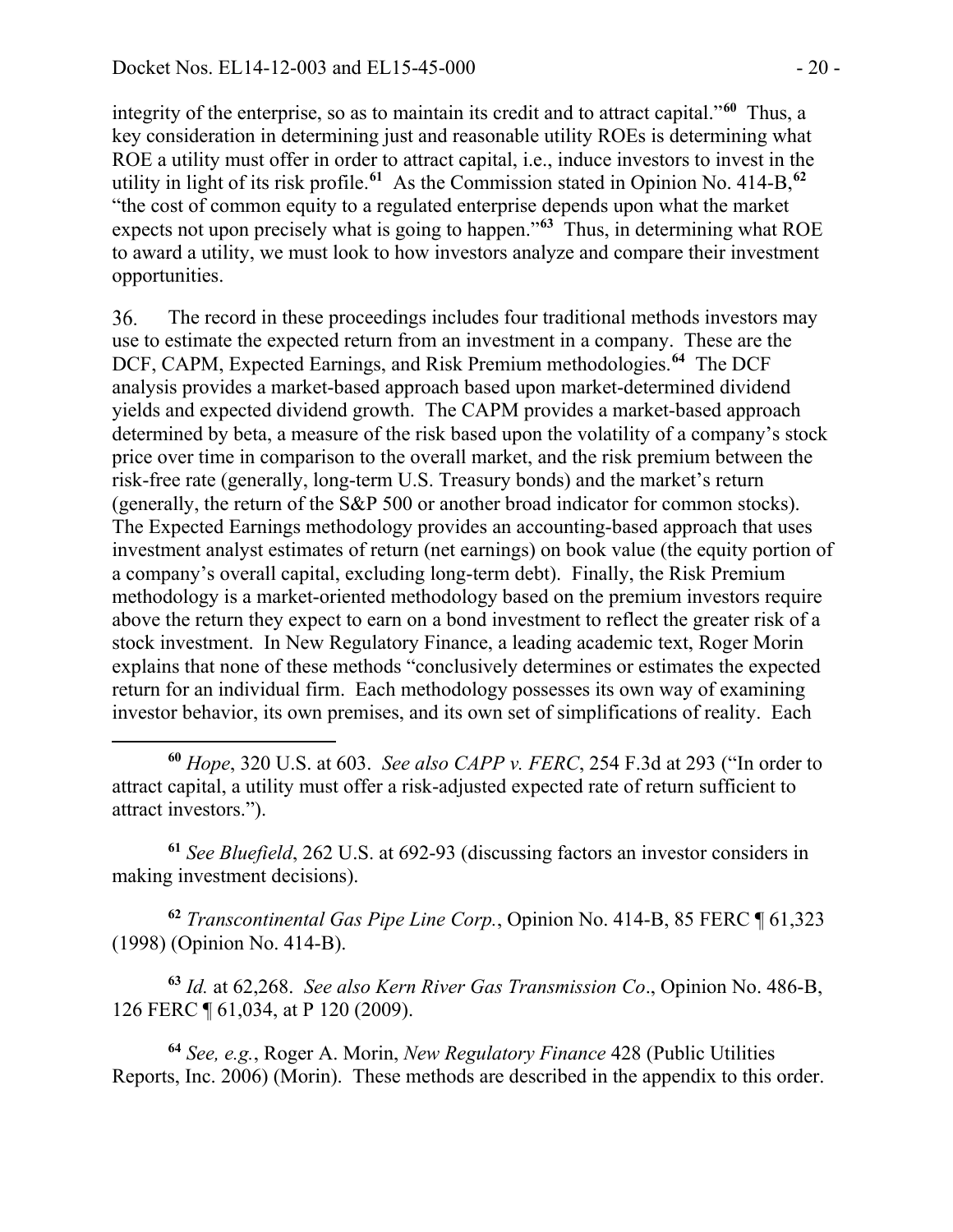method proceeds from different fundamental premises that cannot be validated empirically."**[65](#page-20-0)**

Investors have varying preferences as to which of these or other methods they may 37. use to inform their investment decisions. As Morin states, "Investors do not necessarily subscribe to any one method, nor does the stock price reflect the application of any one single method by the price-setting investor. There is no monopoly as to which method is used by investors."**[66](#page-20-1)** While some investors may give some weight to a DCF analysis, it is clear that other investors place greater weight on one or more of the other methods for estimating the expected returns from a utility investment, as well as taking other factors into account. Thus, cost of equity estimates based on all four of the methods described above are a reasonable measure of investor expectations, since they are among the information that investors rely upon when making investment decisions.**[67](#page-20-2)**

38. In these circumstances, we believe that averaging the results of the three methods that produce zones of reasonableness—the DCF, CAPM, and Expected Earnings methodologies—will produce a composite zone of reasonableness that most accurately

<span id="page-20-1"></span>**<sup>66</sup>** Morin at 429. *See also* Docket No. EL15-45-000, Ex. MTO-1 at 13 ("The DCF method . . . is only one theoretical approach to gain insight into the return investors require; there are numerous other methodologies for estimating the cost of capital and the ranges (or zones) produced by the different approaches can vary widely.").

<span id="page-20-2"></span>**<sup>67</sup>** We note that we will not consider the level of state ROEs when we are determining the composite zone of reasonableness, nor will we weight it equally with the financial models in establishing a new just and reasonable ROE. We will, however, consider evidence of state ROEs to the extent that the record adequately demonstrates that investors are using it to inform their investment decisions.

<span id="page-20-0"></span>**<sup>65</sup>** Morin at 429. *See also* Docket No. EL15-45-000, Ex. MTO-1 at 12 ("Different methodologies have been developed to estimate investors' expected and required return on capital, but all such methodologies are merely theoretical tools and generally produce a range of estimates, based on different assumptions and inputs."); Docket No. EL15-45- 000, Ex. MTO-1 at 28 ("While it is true that every approach to estimating the cost of equity is founded on a theoretical abstraction, each model is based on its own set of assumptions regarding investors' behavior and uses different capital market inputs."); Docket No. EL15-45-000, Ex. S-3 at 500 ("Theories are simplifications of reality and the models articulated from theories are necessarily abstractions from and simplifications of the existing world so as to facilitate understanding and explanation of the real world.") (quoting Morin at 255).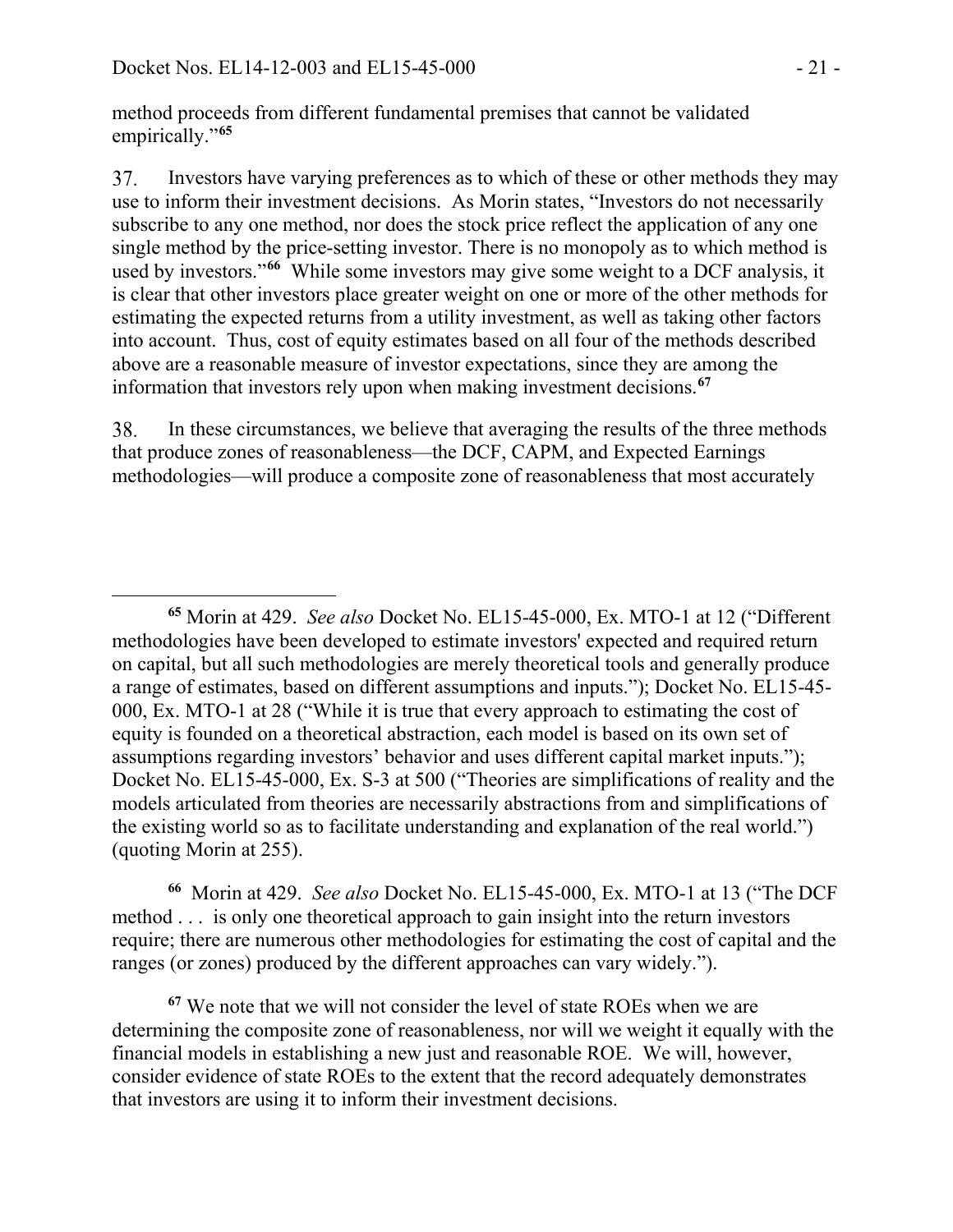captures the cost of equity**[68](#page-21-0)** that informs the ROE that the Commission must award to a utility so that the ROE can provide the return to investors necessary to satisfy their expectations. Additionally, the Risk Premium methodology should be included in the calculation of the average return of the composite zone of reasonableness for the same reason. Giving equal weight to all four of these methodologies in determining a utility's ROE is supported by Morin:

> In the absence of any hard evidence as to which method outdoes the other, all relevant evidence should be used and weighted equally, in order to minimize judgmental error, measurement error, and conceptual infirmities. A regulator should rely on the results of a variety of methods applied to a variety of comparable groups, and not on one particular method. There is no guarantee that a single DCF result is necessarily the ideal predictor of the stock price and of the cost of equity reflected in that price, just as there is no guarantee that a single CAPM or Risk Premium result constitutes the perfect explanation of that stock price.**[69](#page-21-1)**

39. Record testimony also supports using multiple methodologies to determine a utility's ROE. For example, Mr. Adrien M. McKenzie testified on behalf of MISO TOs that "the Commission should consider alternative methods and ROE benchmarks in all conditions and in all cases, because the DCF model – like any model . . . is not infallible."**[70](#page-21-2)** Similarly, Ms. Ellen Lapson testified on behalf of MISO TOs that "it is wise to consider a broader set of evidence from alternate models and methods of estimating investors' cost of equity . . . . Although all such methods are potentially subject to error, the use of multiple models that are based on different underlying assumptions provides a check on the reasonableness of the results of the DCF model and the placement of the [MISO TOs'] base ROE with the DCF range."**[71](#page-21-3)**

**<sup>69</sup>** Morin at 429.

<span id="page-21-2"></span><span id="page-21-1"></span>**<sup>70</sup>** Docket No. EL15-45-000, Ex. MTO-22 at 21; *see also* Docket No. EL15-45- 000, Tr. 283:16-284:2 (McKenzie) (explaining "that alternative benchmarks should be considered, even when conditions are not anomalous….[as] that's widely done in other jurisdictions. And I think given the fact that no particular method is infallible, it makes sense to check the results of any method with the results of other approaches.").

<span id="page-21-3"></span>**<sup>71</sup>** Docket No. EL14-12-001, Ex. MTO-39 at 37.

<span id="page-21-0"></span> $\overline{a}$ **<sup>68</sup>** A utility's cost of equity is the return that the utility must provide its shareholders in order to induce them to invest their capital in that utility. A utility's ROE is the return that the utility generates by using that invested capital in its operations.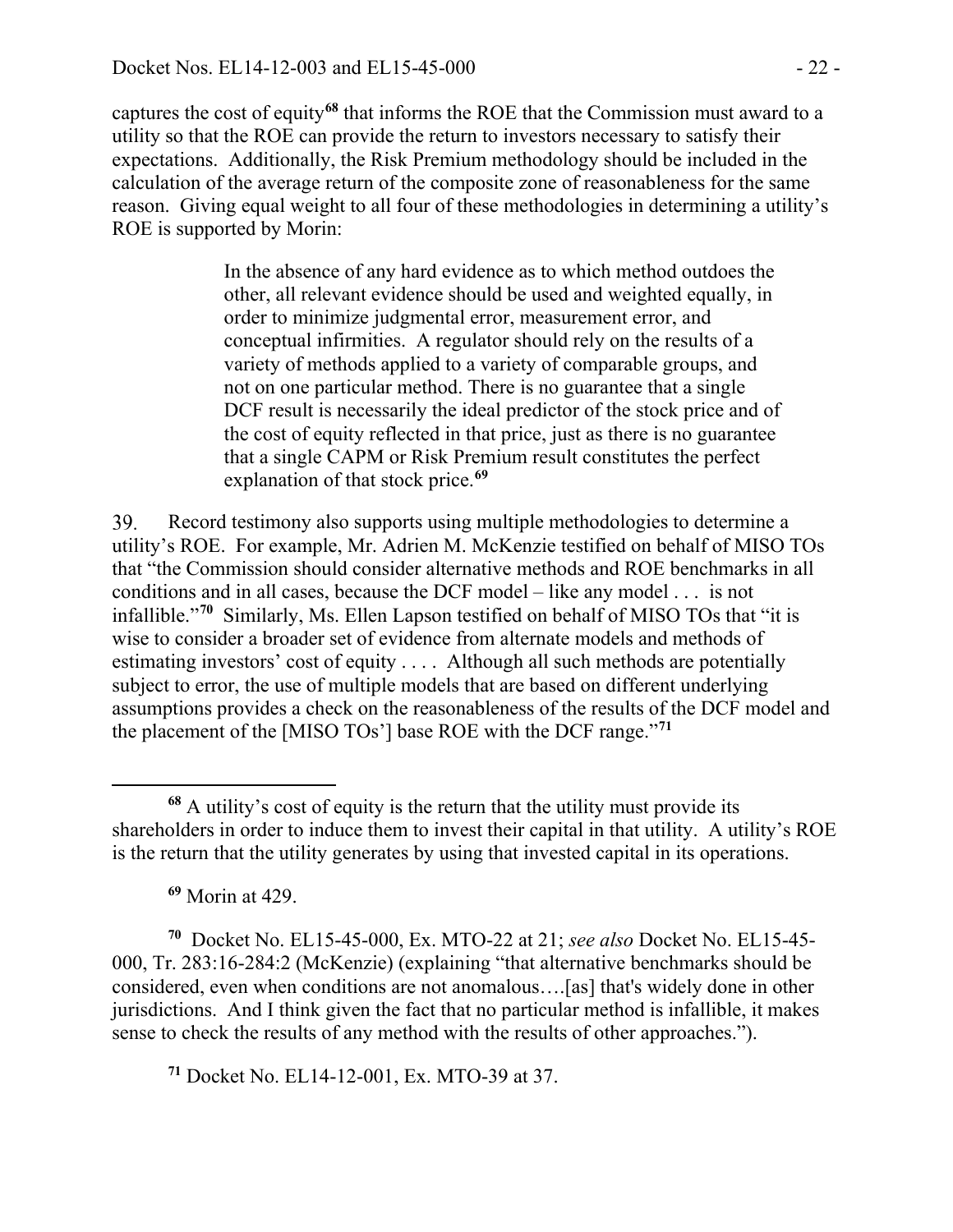Moreover, any methodology has the potential for errors or inaccuracies. 40. Therefore, relying exclusively on any single methodology increases the risk that the Commission could authorize an unjust and unreasonable ROE. For example, in discussing "model risk," Mr. McKenzie explained that "when conditions associated with a model are outside of the normal range, there is a risk . . . that the theoretical model will fail to predict or represent the real phenomenon that is being modeled."**[72](#page-22-0)** There is significant evidence indicating that combining estimates from different models is more accurate than relying on a single model.**[73](#page-22-1)** We conclude that, by providing four different approaches to estimating the cost of equity and determining ROEs, using these models together reduces the risk associated with relying on only one model; that is, the risk of misidentifying the just and reasonable ROE by relying on a flawed cost of equity estimate.

41. In the briefs directed by this order, the participants may address the merits of these models and whether there should be any adjustments in the manner these models were implemented in Opinion No. 551. In Opinion No. 551, the Commission emphasized that it was using the alternative methodologies only for the purpose of corroborating the

<span id="page-22-1"></span>**<sup>73</sup>** *See, e.g.*, *In re. Connect Am. Fund*, 28 FCC Rcd. 7123, 7147 (2013) ("As the cost of equity reflects the uncertain expectations of investors, there is potential for introducing significant errors into the estimates, and no single model can be counted on exclusively to provide a precise estimate of the cost of equity."); *Use of a Multi-Stage Discounted Cash Flow Model in Determining the Railroad Industry's Cost of Capital*, STB Ex Parte No. 664 (Sub-No. 1), 2009 WL 197991, \*11 (S.T.B. Jan. 23, 2009) ("As the Federal Reserve Board noted in its testimony in STB Ex Parte No. 664, academic studies had demonstrated that using multiple models will improve estimation techniques when each model provides new information. In addition, there is robust economic literature confirming that, in many cases, combining forecasts from different models is more accurate than relying on a single model.") (citations omitted); EL15-45-000, Ex. MTO-1 at 28 ("Rather, reference to the results of a number of well accepted methodologies provides greater clarity regarding the extent to which DCF results may be distorted, and the use of multiple benchmarks is useful in guiding the determination of a just and reasonable ROE within the zone of reasonableness.").

<span id="page-22-0"></span>**<sup>72</sup>** Docket No. EL15-45-000, Ex. MTO-22 at 18-19 (citations omitted). *See also*  Morin at 428 ("Reliance on any single method or preset formula is inappropriate when dealing with investor expectations because of possible measurement difficulties and vagaries in individual companies' market data."); *id.* at 429-30 ("If a regulatory commission relies on a single cost of equity estimate or on a single methodology, that commission greatly limits its flexibility and increases the risk of authorizing unreasonable rates of return. The results from one methodology . . . are likely to contain a high degree of measurement error and may be distorted by short-term aberrations.").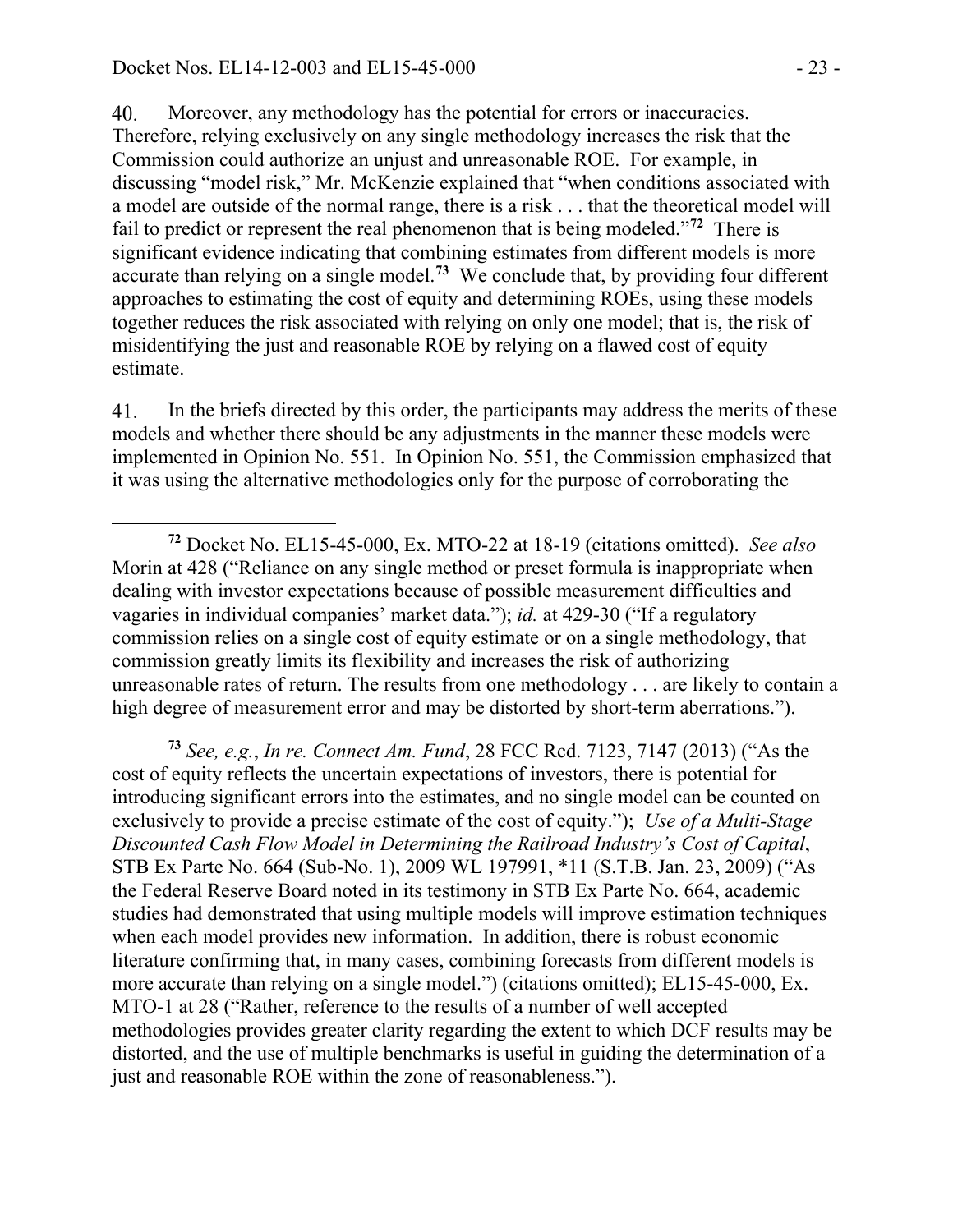decision to place the ROE above the midpoint of the zone of reasonableness,**[74](#page-23-0)** and therefore, in discussing the alternative methodologies, the Commission explained that it was "appropriate to look at other record evidence to inform the just and reasonable placement of the ROE within the zone of reasonableness produced by the DCF methodology.<sup>"[75](#page-23-1)</sup> The fact that the Commission is now proposing to give equal weight to the alternative models along with the DCF methodology raises the issue of whether there should be any adjustments in how we implement them.

## **2. Difficulties with Sole Reliance on the DCF Methodology**

42. Our proposal to rely on multiple methodologies in these two complaint proceedings is based on our conclusion that the DCF methodology may no longer singularly reflect how investors make their decisions. We believe that, since we adopted the DCF methodology as our sole method for determining utility ROEs in the 1980s, investors have increasingly used a diverse set of data sources and models to inform their investment decisions.**[76](#page-23-2)** Investors appear to base their decisions on numerous data points and models, including the DCF, CAPM, Risk Premium, and Expected Earnings methodologies.**[77](#page-23-3)** As demonstrated in Figure 2 below, which shows the ROE results

**<sup>74</sup>** *See, e.g.*, Opinion No. 551, 156 FERC ¶ 61,234 at PP 66, 135.

<span id="page-23-1"></span><span id="page-23-0"></span>**<sup>75</sup>** *Id.* P 137. For example, the Commission found that "MISO TOs' risk premium analysis is sufficiently reliable to corroborate our decision to place MISO TOs' base ROE above the midpoint of the zone of reasonableness produced by the DCF analysis." *Id.* P 195.

<span id="page-23-2"></span>**<sup>76</sup>** *See, e.g.*, Docket No. EL15-45-000, Ex. MTO-22 at 92 ("The risk premium, CAPM, and expected earnings benchmarks . . . are generally accepted and widely referenced by investors, analysis, and regulators as useful methodologies to estimate the cost of equity"); Docket No. EL15-45-000, Ex. MTO-1 at 66 ("As explained in *New Regulatory Finance*, '[r]eliance on any single method or preset formula is inappropriate when dealing with investor expectations because of the possible measurement difficulties and vagaries in individual companies' market data") (quoting Morin at 428).

<span id="page-23-3"></span>**<sup>77</sup>** *See, e.g.*, Docket No. EL14-12-001, Ex. MTO-1 at 96 ("The CAPM approach generally is considered to be the most widely referenced method for estimating the cost of equity among academicians and professional practitioners . . . ."); *id*. at 99 ("[The risk premium approach] is routinely referenced by the investment community and in academia and regulatory proceedings . . . ."); *id.* at 94 ( "the expected earnings approach provides a direct guide to ensure that the allowed ROE is similar to what other utilities of comparable risk will earn on invested capital.").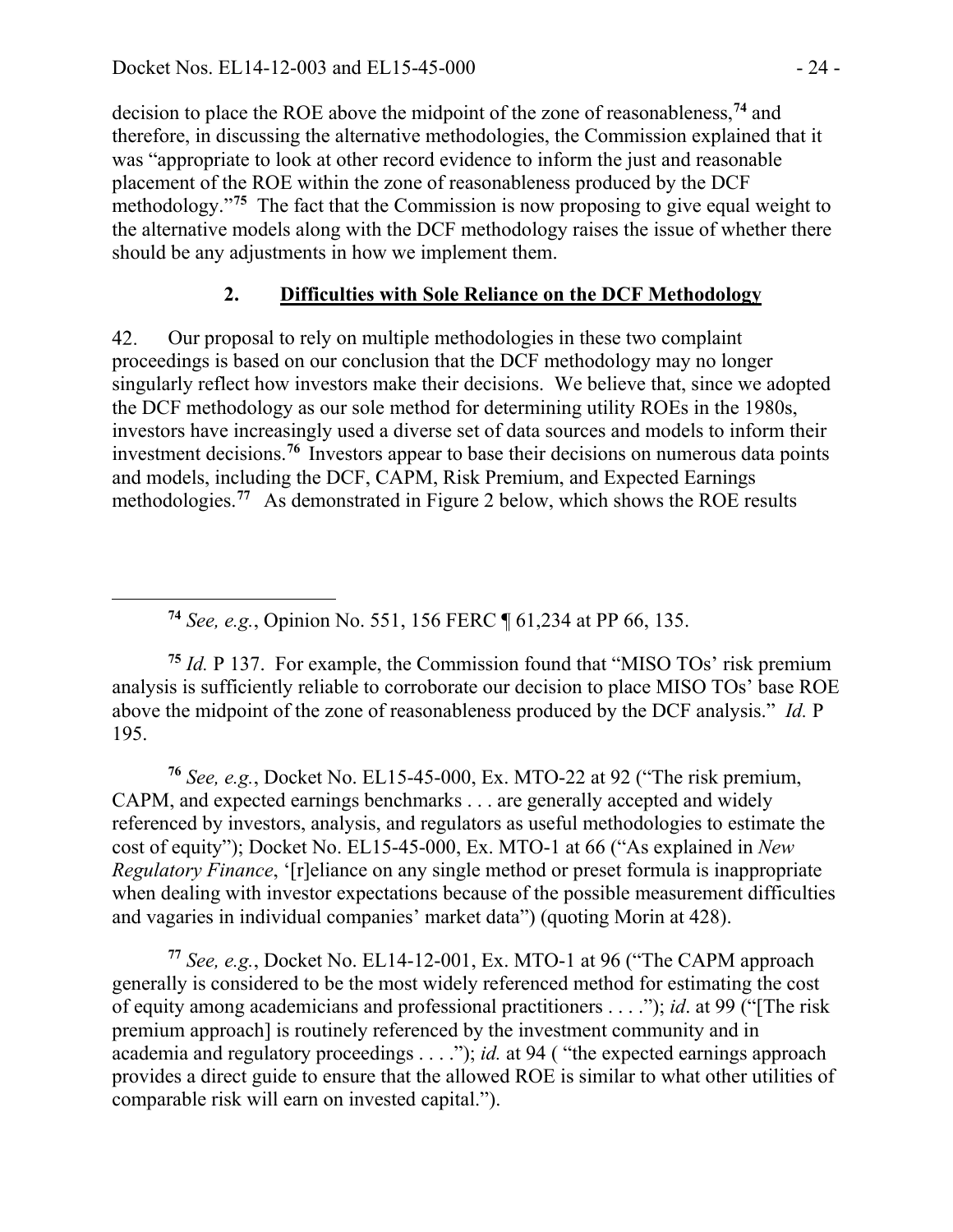from the four models over the two test periods at issue in these proceedings, **[78](#page-24-0)** the DCF model does not always correspond to movements or lack thereof in other models. In addition, as illustrated in the Coakley Briefing Order, over longer periods, the four models can diverge from each other even more, underscoring the problem of only relying on one of them.**[79](#page-24-1)** In fact, in some instances, their cost of equity estimates may move in opposite directions over time. Although we recognize the greater administrative burden on parties and the Commission to evaluate multiple models, we believe that the DCF methodology alone no longer captures how investors view utility returns because investors do not rely on the DCF alone and the other methods used by investors do not necessarily produce the same results as the DCF. Consequently, it is appropriate for our analysis to consider a combination of the DCF, CAPM, Risk Premium, and Expected Earnings approaches.

<span id="page-24-0"></span>**<sup>78</sup>** The midpoints are used for the DCF, CAPM, and Expected Earnings analyses; however, the Risk Premium model does not produce a range from which to calculate a midpoint, so the actual Risk Premium output is the numerical point plotted for that model in the figure. This chart reflects the ROE models removing high-end and low-end outliers, as discussed below.

<span id="page-24-1"></span>**<sup>79</sup>** *See Coakley* Briefing Order, 165 FERC ¶ 61,030 at Figure 2. The test periods in the four complaint proceedings involving the New England TOs' ROE include four sixmonth periods within the five years from October 2012 to October 2017. Specifically, those six month periods were October 2012 to March 2013, September 2013 to February 2014, November 2014 to April 2014, and May to October 2017. The two test periods at issue in this case are the first and second halves of 2015.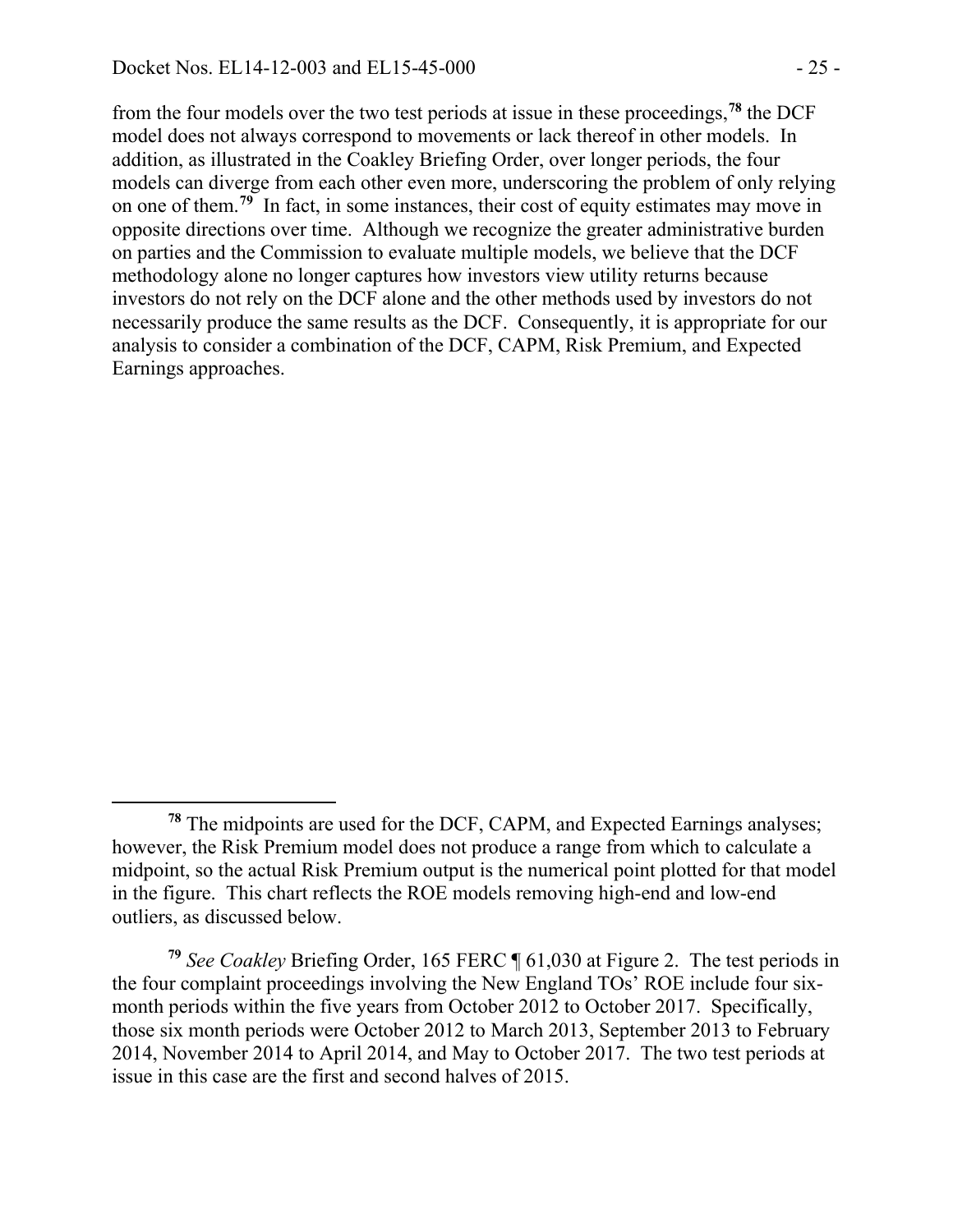

Figure 2: ROE Results from ROE Models

43. During the periods used for the DCF analyses in these two complaint proceedings, capital market conditions differed significantly from those during the mid-1980s, when the Commission began relying exclusively on the DCF methodology to set ROEs, through the mid-2000s, when the Commission set MISO TOs' preexisting 12.38 percent ROE. For example, except for brief periods in 2002-2004, the 10-year U.S. Treasury bond never fell below 4.00 percent during that entire period until January 2008, and its lowest rate was 3.33 percent in June 2003.

44. In contrast, the 10-year U.S. Treasury bond rates, beginning with the recession of 2008/2009 and continuing through the periods at issue in these proceedings, are the lowest since the early 1960s.<sup>[80](#page-25-0)</sup> In December 2008, the 10-year U.S. Treasury bond rate fell below 3.00 percent for the first time since June 1958.**[81](#page-25-1)** During the six-month periods used for the DCF analyses in these two complaint proceedings, the 10-year U.S. Treasury bond rate was always below 2.50 percent. During the January to June 2015 period at issue in the First Complaint, the 10-year U.S. Treasury bond rate ranged from 1.88 to

 $\overline{a}$ 

<span id="page-25-1"></span><span id="page-25-0"></span>**<sup>80</sup>** *See* Aswath Damodaran, *Equity Risk Premiums: Determinates, Estimation and Implications – The 2014 Edition* 81 (7<sup>th</sup> ed. 2014) (submitted as part of Workpapers of J. Randall Woolridge in Docket Nos. EL13-33-002 and EL14-86-000).

**<sup>81</sup>** *See* Docket No. EL14-12-001, Ex. S-1 at 13.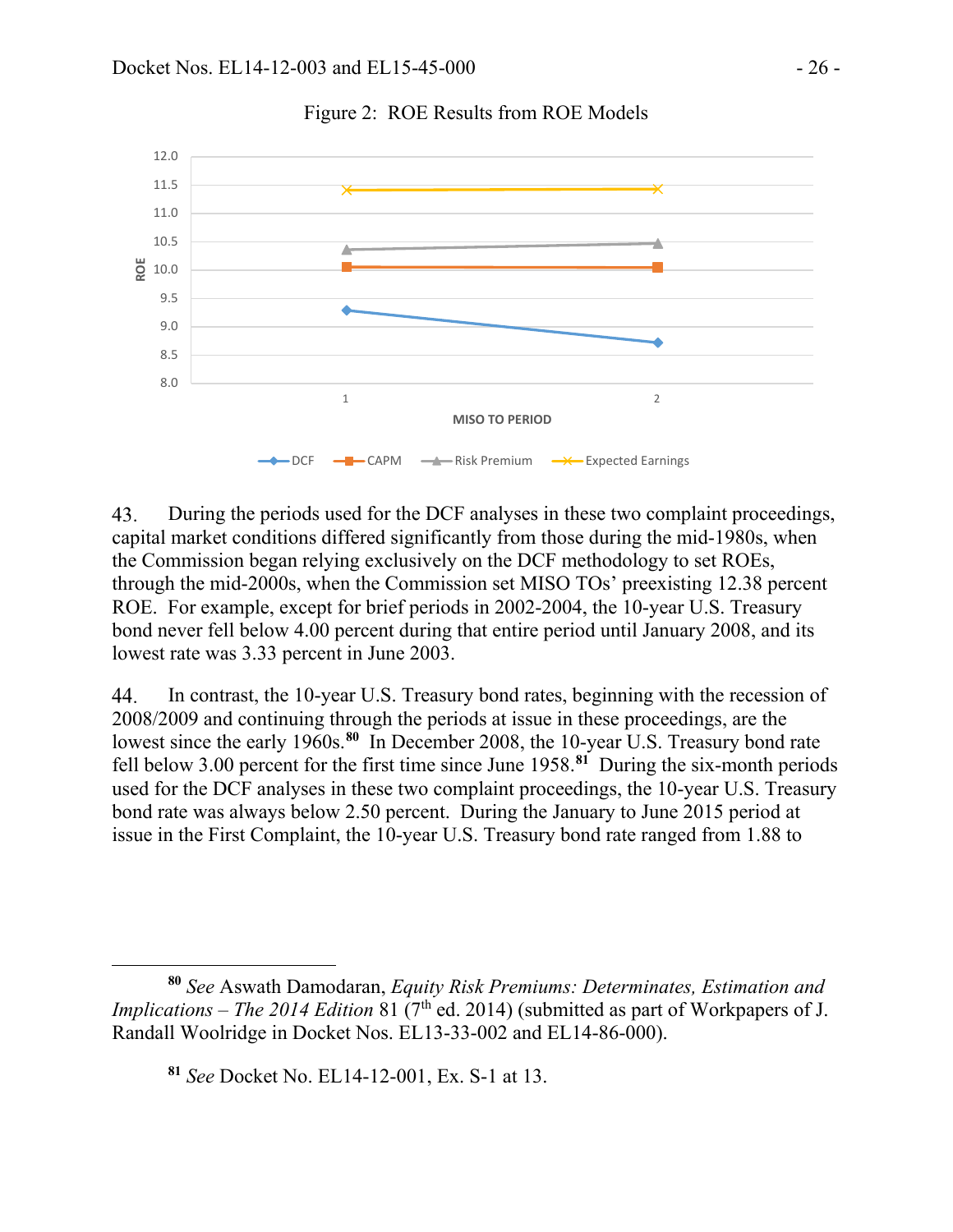2.36 percent.**[82](#page-26-0)** During the July to December 2015 period at issue in the Second Complaint, the 10-year U.S. Treasury bond rate ranged from 2.07 to 2.32 percent.**[83](#page-26-1)**

In Opinion No. 551, the Commission relied on the low 10-year U.S. Treasury 45. bond yields during the January to June 2015 period to find that capital market conditions were "anomalous" during that period.**[84](#page-26-2)** The Commission found that, in those circumstances, the Commission had "less confidence" that the midpoint of the zone of reasonableness determined by the DCF analysis satisfied the *Hope* and *Bluefield* capital attraction standards.**[85](#page-26-3)** The Commission then considered the alternative cost of equity models to corroborate the Commission's determination to set MISO TOs' ROE "at a point above the midpoint" of the DCF analysis' zone of reasonableness, i.e., the midpoint of the upper half of the zone.**[86](#page-26-4)** However, the Commission emphasized that it was not departing from the use of the DCF methodology to determine the zone of reasonableness.**[87](#page-26-5)** At the hearings on the Second Complaint, the participants devoted a substantial portion of their evidentiary presentations to debating whether the continuing low-interest rate capital market conditions should be considered "anomalous" and whether those conditions distort the results of a DCF analysis.**[88](#page-26-6)**

46. Those issues are largely irrelevant under the approach to determining just and reasonable ROEs that we are proposing in this order. Under this approach, we are averaging the cost of equity results produced by the DCF model and the other three models, using the midpoint/medians of the models that produce zones of reasonableness, to get one average figure for the cost of equity. We are not making an adjustment above

<span id="page-26-2"></span><span id="page-26-1"></span>**<sup>83</sup>** During this six-month period, the average 10-year U.S. Treasury bond rate was 2.21 percent and the average 30-year U.S. Treasury bond rate was 2.96 percent. *See* Docket No. EL15-45-000, Ex. S-5 at 8.

**<sup>84</sup>** Opinion No. 551, 156 FERC ¶ 61,234 at P 121.

<span id="page-26-3"></span>**<sup>85</sup>** *Id.* P 122.

 $\overline{a}$ 

**<sup>86</sup>** *Id.* P 135.

**<sup>87</sup>** *Id*. P 137.

<span id="page-26-6"></span><span id="page-26-5"></span><span id="page-26-4"></span>**<sup>88</sup>** *See, e.g.*, Docket No. EL15-45-000, Exs. JCA-1 at 6-18, JCI-1 at 29-32, 38, ICG-15 at 18-30, MTO-1 at 21-28, 102-105, MTO-16 at 16-38.

<span id="page-26-0"></span>**<sup>82</sup>** During this six-month period, the average 10-year U.S. Treasury bond rate was 2.07 percent and the average 30-year U.S. Treasury bond rate was 2.72 percent. *See*  Docket No. EL14-12-001, Ex. JC-16 at 1; *see also* Docket No. EL15-45-000, Ex. S-5 at 1.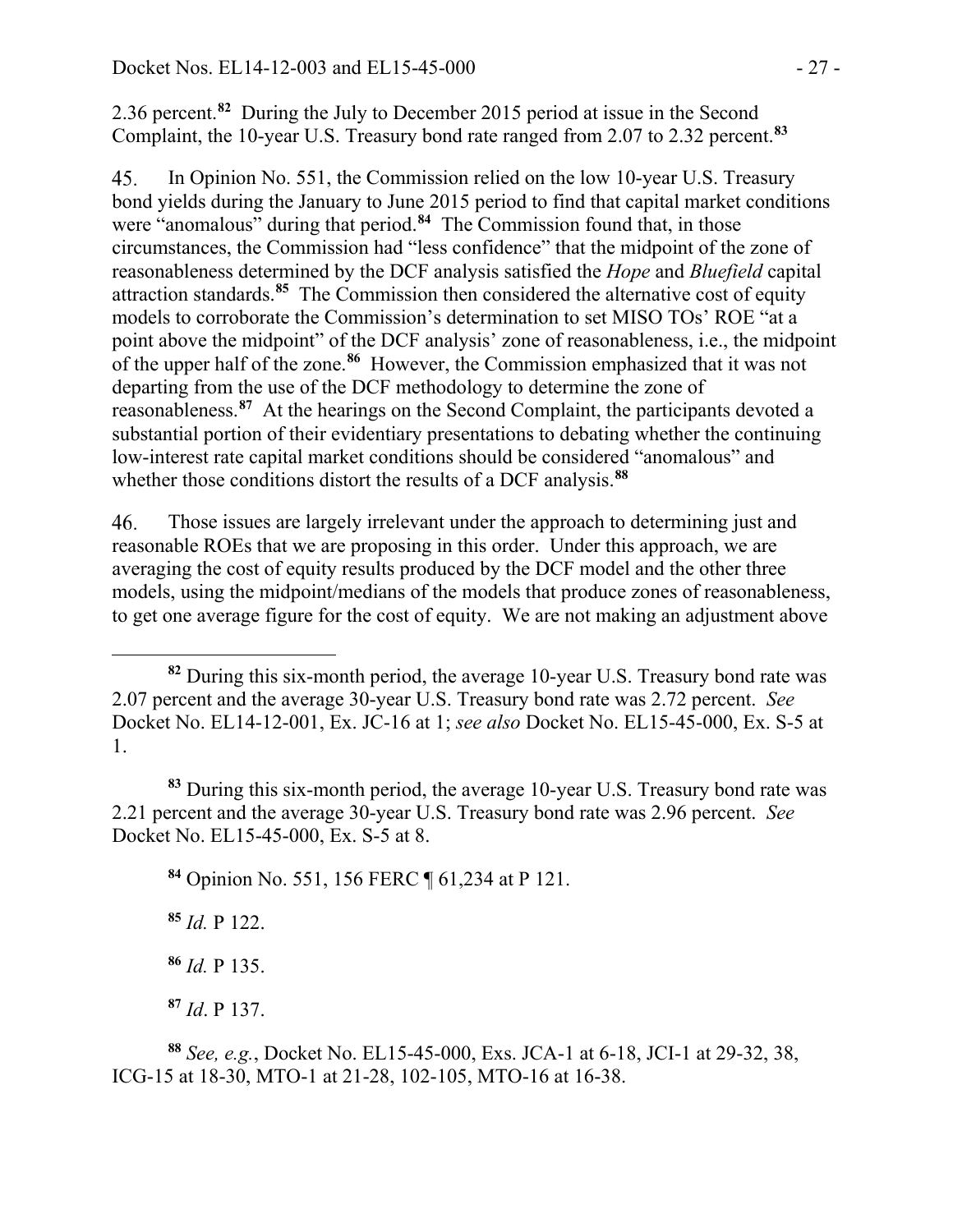the midpoint/median as we did in Opinion No. 551. There is thus no need to find that low-interest rate capital market conditions distort the results of a DCF analysis so as to justify adjusting the ROE for average risk utilities above the midpoint. To the contrary, our primary reason for proposing to average the results of a DCF analysis with the results of the CAPM, Expected Earnings, and Risk Premium analyses is that investors use those models, in addition to the DCF methodology, to inform their investment decisions. Under this approach, whether a change in the capital market conditions is anomalous or persistent is of less importance, because relying on multiple financial models makes it more likely that our decision will accurately reflect how investors are making their investment decisions. As discussed above, a key consideration in determining just and reasonable utility ROEs is determining what ROE a utility must offer in order to attract capital, i.e., induce investors to invest in the utility in light of its risk profile. For this purpose, we must look to the methods investors use to analyze and compare their investment opportunities in determining what ROE to award a utility consistent with the *Hope* and *Bluefield* capital attraction standards, and those methods include methods other than the DCF methodology.

47. We also note that, in recent years, utility stock prices appear to have performed in a manner inconsistent with the theory underlying the DCF methodology. **[89](#page-27-0)** Under that theory, increases in a company's actual earnings or projected growth in earnings would ordinarily be required to justify an increase in the company's stock price. However, as described in the *Coakley* Briefing Order, although the Dow Jones Utility Average increased by almost 70 percent from October 1, 2012 through December 1, 2017, there was not an increase in either utility earnings or projected earnings during that period that would justify the substantial increase in stock prices. This is an example of what MISO TOs have described as "model risk" —the risk that in some circumstances a model will produce results that do not reflect real world experience.**[90](#page-27-1)** It appears that, for whatever the reason, investors have seen greater value in utility stocks than the DCF methodology

**<sup>89</sup>** *See Coakley* Briefing Order, 165 FERC ¶ 61,030 at P 45.

<span id="page-27-0"></span> $\overline{a}$ 

<span id="page-27-1"></span>**<sup>90</sup>** *See* Docket No. EL15-45-000, Ex. MTO-16 at 36 ("There is 'model risk' associated with the excessive reliance or mechanical application of a model when the surrounding conditions are outside of the normal range. 'Model risk' is the risk that a theoretical model that is used to value real-world transactions fails to predict or represent the real phenomenon that is being modeled. Although the concept of model risk was originally applied to derivative instruments and hedging transactions, it applies equally to models used to value companies, to manage investment portfolios, to assign credit ratings, or in this case, to determine the ROE that will provide a fair return and encourage investment in critical infrastructure.").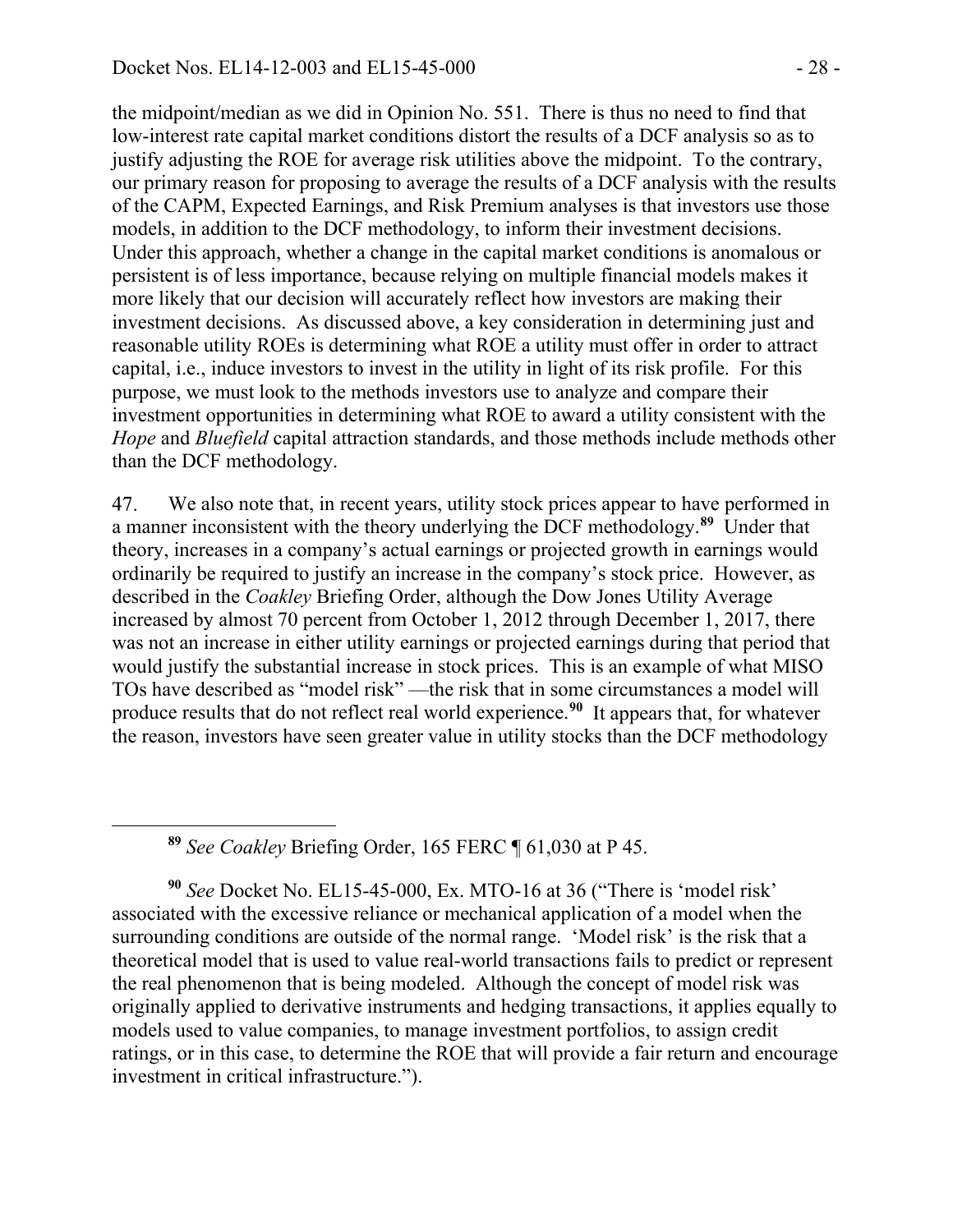would predict. This suggests that the ROE estimated by that methodology may be correspondingly inaccurate.

48. We are also generally concerned with the low number of current IBES three to five-year earnings growth projections available for use in a two-step DCF analysis. The Commission has based the short-term growth projection in the two-step DCF analysis on IBES three to five year earnings growth projections because those growth projections represent the consensus projection of a number of investment analysts.**[91](#page-28-0)** For example, the Commission's 1999 decision in *Northwest* found that the IBES data "reflects an average of *numerous* projections of short-term growth of the proxy companies."**[92](#page-28-1)** In that same decision, the Commission rejected the use of Value Line growth projections because those projections are made by a single analyst.**[93](#page-28-2)** Although IBES growth projections represented a consensus in the past, we are concerned that they may not reflect as robust a consensus, or perhaps any consensus, now. The majority of investment analysts that make and publish quarterly and annual earnings estimates no longer make and publish three-to-five year short-term projections of earnings growth. The *Coakley* Briefing Order described evidence that in recent years the IBES data for many proxy companies have reflected only one to three analyst short-term growth projections.**[94](#page-28-3)**

The reduced number of current IBES growth projections raises the question of 49. whether the IBES growth rates reflect a consensus among investors. Further, the reduced number of short-term growth projections means that a significant change in a single analyst's growth projection for a particular proxy company can have a major effect on the DCF analysis result for that company.<sup>[95](#page-28-4)</sup> Accordingly, the decreased number of shortterm growth projections necessary to perform a DCF analysis of the proxy companies reduces our confidence in the results of that analysis and its suitability as the sole basis for our ROE determinations. However, because at least some investors continue to use

<span id="page-28-1"></span>**<sup>92</sup>** *Northwest*, 87 FERC at 62,059 (emphasis added).

**<sup>93</sup>** *Id*.

**<sup>94</sup>** *See Coakley* Briefing Order, 165 FERC ¶ 61,030 at P 47.

<span id="page-28-4"></span><span id="page-28-3"></span><span id="page-28-2"></span>**<sup>95</sup>** *See e.g., id.* P 48 (noting, for example, that one analyst's error involving the growth projection for Portland General Electric Company (Portland General) reduced the overall Reuters consensus projected short-term percentage growth in earnings for Portland General from 10.96 percent to 7.80 percent).

<span id="page-28-0"></span> $\overline{a}$ **<sup>91</sup>** Opinion No. 414-B, 85 FERC ¶ 61,323 at 62,268-69. *Northwest Pipeline Corp.*  87 FERC ¶ 61,266, at 62,058-9 (1999) (*Northwest*). *Composition of Proxy Groups for Determining Gas and Oil Pipeline Return on Equity*, 123 FERC ¶ 61,048, at PP 75-76 (2008).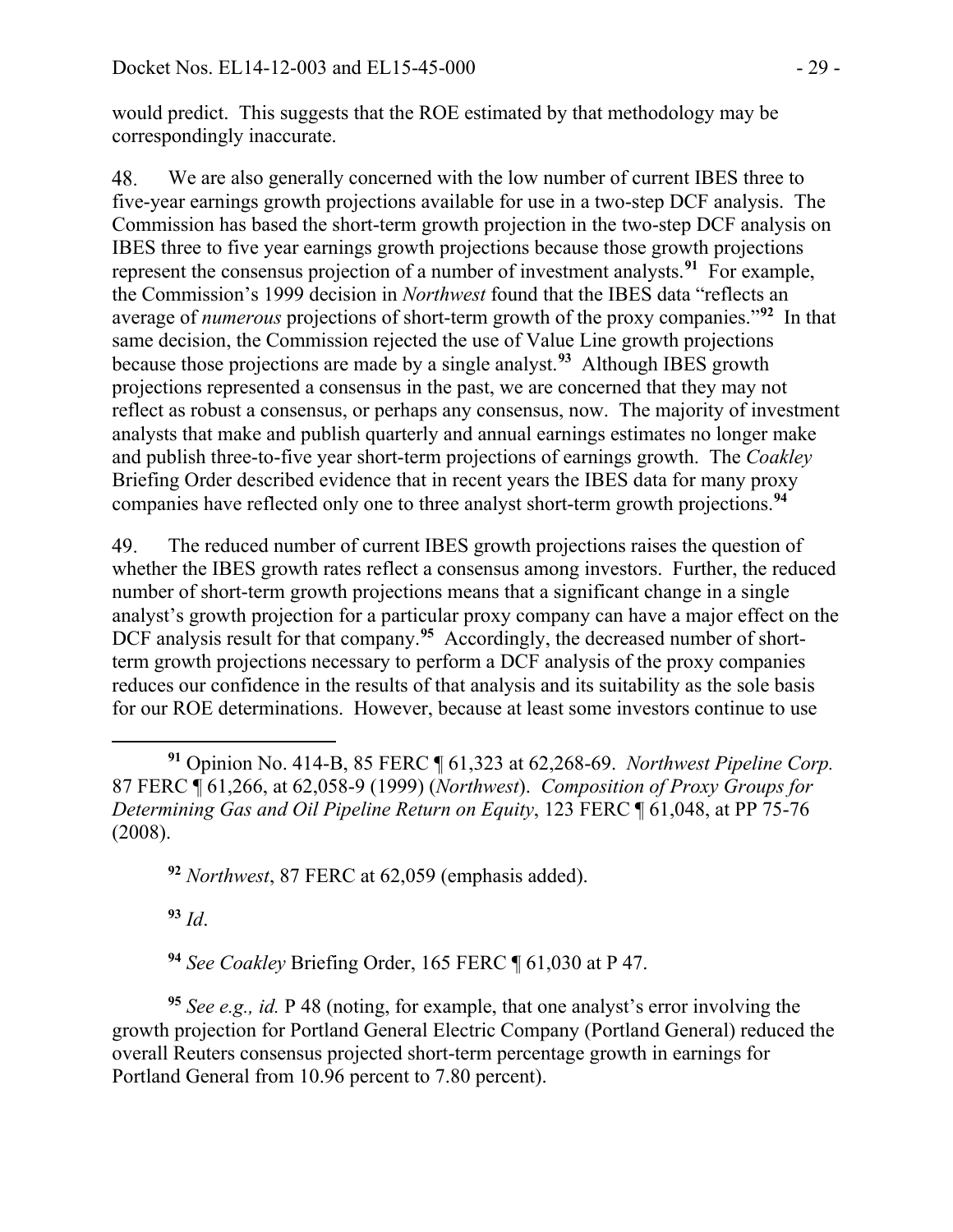the DCF model, we believe that it is reasonable to give that model some weight, along with other models used by investors, in the overall approach to determining ROE proposed in this order.

## **3. Proxy Groups to be used for DCF, CAPM, and Expected Earnings Analyses**

50. As described above, three of the four methodologies that we discussed above for determining the cost of equity use proxy groups to determine a range of reasonable returns. These include the DCF, CAPM, and Expected Earnings analyses. In selecting these proxy groups, the Commission intends to continue to use the same screens for developing a proxy group as the Commission has used in recent cases, including Opinion Nos. 531**[96](#page-29-0)** and 551.**[97](#page-29-1)** These screens are: (1) the use of a national group of companies considered electric utilities by Value Line;**[98](#page-29-2)** (2) the inclusion of companies with credit ratings no more than one notch above or below the utility or utilities whose ROE is at issue;**[99](#page-29-3)** (3) the inclusion of companies that pay dividends and have neither made nor announced a dividend cut during the six month study period;**[100](#page-29-4)** (4) the inclusion of companies with no merger activity during the six-month study period that is significant enough to distort the study inputs; $101$  and (5) companies whose ROE results pass threshold tests of economic logic, including both a low-end outlier test and a high-end outlier test, as discussed below.

51. The first four screens listed above evaluate particular characteristics of the companies in question that do not vary depending upon the results of the DCF, CAPM, or Expected Earnings analyses. Accordingly, those screens may be used to develop a single group of proxy companies eligible for inclusion in the proxy group to be used for the purposes of DCF, CAPM, and Expected Earnings analyses, subject to the availability of data such as three-to-five year growth rates, betas, and earnings estimates, respectively. However, application of the last screen—whether the company's cost of equity estimate passes threshold tests of economic logic—depends upon the cost of equity estimate each

**<sup>96</sup>** 147 FERC ¶ 61,234 at P 97.

**<sup>97</sup>** 156 FERC ¶ 61,234 at P 20.

**<sup>98</sup>** Opinion No. 531, 147 FERC ¶ 61,234 at PP 96 and 100-102.

<span id="page-29-5"></span><span id="page-29-4"></span><span id="page-29-3"></span><span id="page-29-2"></span>**<sup>99</sup>** The Commission requires use of both Standard and Poor's corporate credit ratings and Moody's issuer ratings when both are available. *Id.* P 107.

**<sup>100</sup>** *Id.* P 112.

<span id="page-29-1"></span><span id="page-29-0"></span> $\overline{a}$ 

**<sup>101</sup>** *Id.* P 114; Opinion No. 551, 156 FERC ¶ 61,234 at PP 37-43.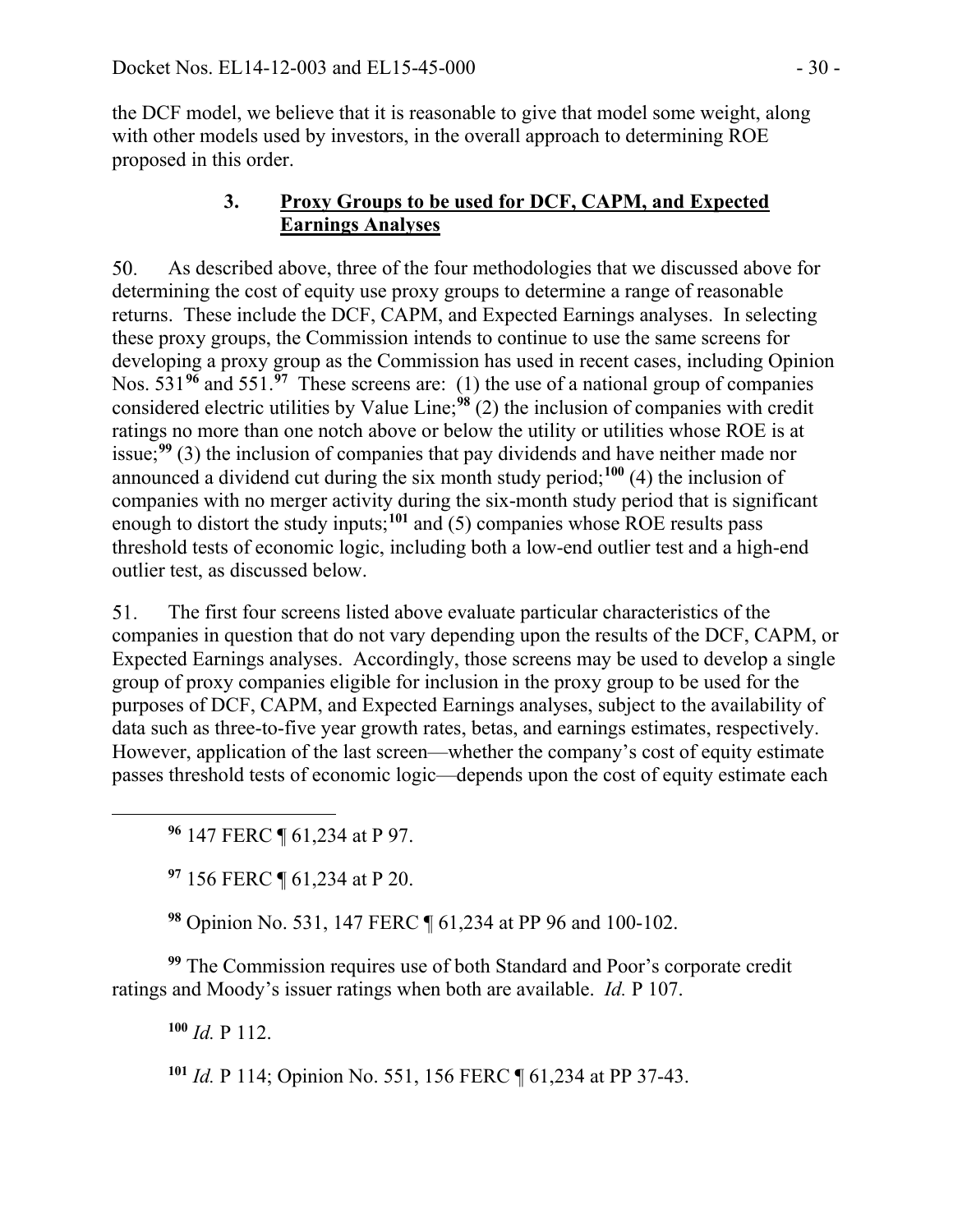of the three models produces. Thus, in determining the zone of reasonableness produced by each of these models, the low-end and high-end outlier tests must be applied separately to each model.

52. Under the low-end outlier test, the Commission excludes from the proxy group companies whose ROE fails to exceed the average 10-year bond yield by approximately 100 basis points, taking into account any natural break between the cost of equity estimates of the companies excluded from the proxy group and the lowest cost of equity estimate of the companies included in the proxy group.**[102](#page-30-0)** The Commission excludes these low-end outliers on the ground that investors generally cannot be expected to purchase a common stock if debt, which has less risk than a common stock, yields essentially the same expected return.**[103](#page-30-1)** The Commission will continue to use this test for purposes of the CAPM and Expected Earnings analyses as well as the DCF analysis.

53. As noted in the *Coakley* Briefing Order with respect to use of the high-end outlier test, neither the CAPM nor Expected Earnings analyses include a long-term growth projection based on GDP that would normalize the ROEs produced by the model, similar to that used in the two-step DCF methodology. Moreover, the Commission recognizes that in unusual circumstances the two-step DCF methodology may produce unsustainably high results for a particular proxy company. Accordingly, given these facts and our decision to give the same weight to the CAPM and Expected Earnings analyses as to the DCF analysis, we believe that a high-end outlier test should be applied to the results of each of these three methods.

Consistent with the *Coakley* Briefing Order*,* we propose to treat as high-end 54. outliers any proxy company whose cost of equity estimated with a given model is more than 150 percent of the median result of all of the potential proxy group members in that model before any high or low-end outlier test is applied, subject to a "natural break" analysis similar to the approach the Commission uses for low-end DCF analysis results.**[104](#page-30-2)** This test should identify those companies whose cost of equity under the model in question is so far above the cost of equity of a typical proxy company as to suggest that it is the result of atypical circumstances not representative of the risk profile of a more normal utility.

55. To illustrate how this high-end outlier test would be applied, in the First Complaint, this test would exclude two companies from the proxy group used for the Expected Earnings analysis. The median ROE under that methodology of all the companies eligible for inclusion in the proxy group after applying the first four screens

<span id="page-30-2"></span><span id="page-30-1"></span><span id="page-30-0"></span> $\overline{a}$ 

**<sup>104</sup>** *Coakley* Briefing Order, 165 FERC ¶ 61,030 at P 53.

**<sup>102</sup>** Opinion No. 531, 147 FERC ¶ 61,234 at P 123.

**<sup>103</sup>** *S. Cal. Edison Co*., 92 FERC ¶ 61,070, at 61,266 (2000).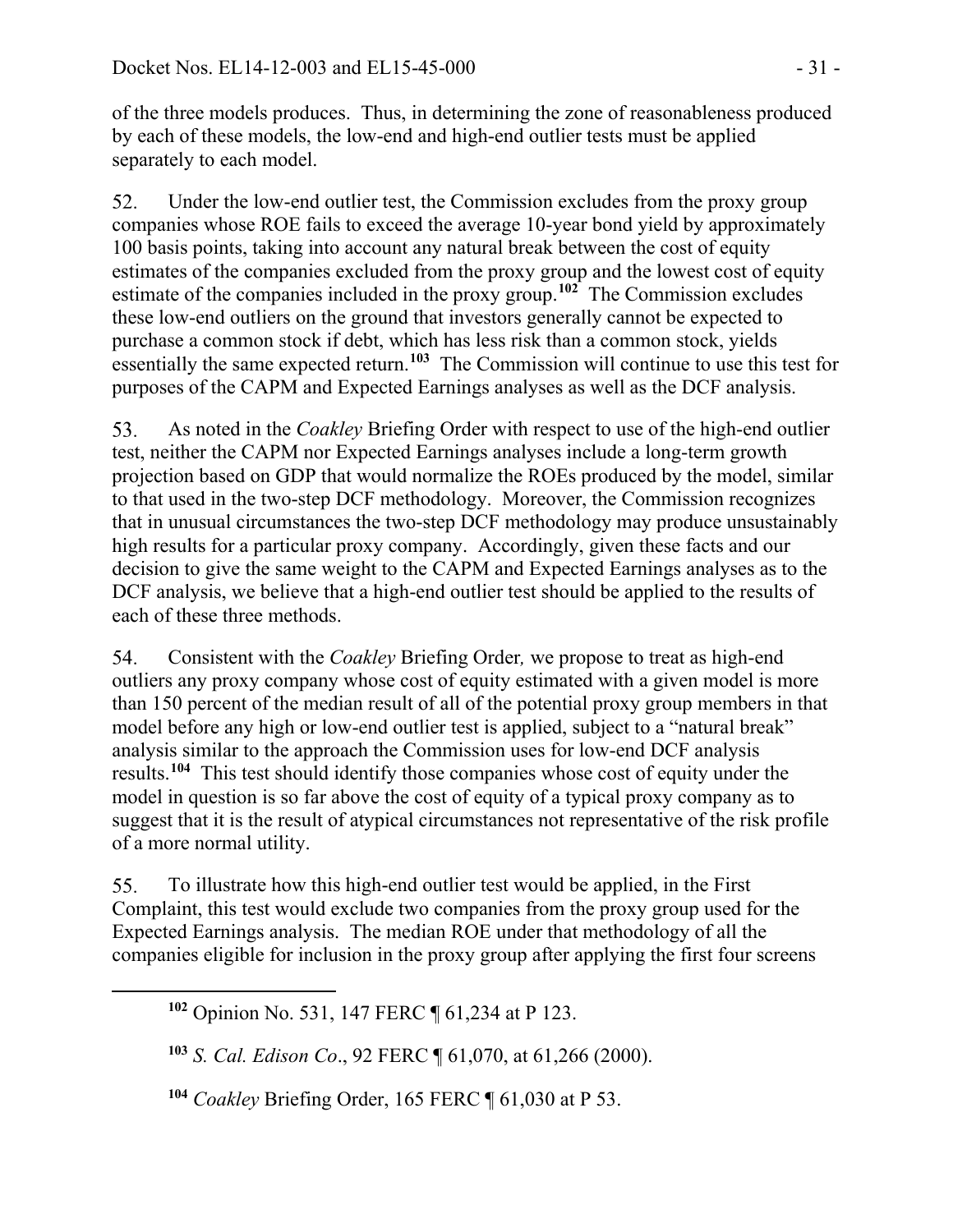described above is 10.20 percent. One hundred fifty percent of 10.20 percent is 15.30 percent. Dominion Resources Inc.'s (Dominion) and ITC Holding Corp.'s (ITC Holdings) cost of equities under the Expected Earnings analysis are 18.24 percent and 16.37 percent, respectively, and therefore this test would exclude Dominion and ITC Holdings in the determination of the Expected Earnings zone of reasonableness for the First Complaint. The next highest Expected Earnings ROEs in that proceeding is 15.21 percent for Vectren Corp. Thus, there is a 116 basis point break between ITC Holding's 16.37 percent ROE and Vectren Corp's 15.21 percent, which is large enough to constitute a significant break under the proposed high-end outlier test. In the First Complaint, this high-end outlier test does not eliminate any company from the proxy groups used in the DCF or CAPM analyses. The elimination of such outliers is particularly important where the Commission uses the midpoint of the zone of reasonableness because a single outlier can dramatically affect the resulting ROE.

### **C. Preliminary Results of Applying Proposed Approach to the First Complaint**

56. Having described, above, our proposed approaches to determining whether (1) an existing ROE is unjust and unreasonable under the first prong of FPA section 206 and (2) if so, what the replacement ROE should be under the second prong of FPA section 206, we now explain how those approaches would apply in the First Complaint. This description represents the Commission's preliminary determinations as to how we should resolve the issues remanded by the D.C. Circuit in *Emera Maine*. However, as described in the next section, we are also directing participants to file briefs regarding our proposed approaches to the FPA section 206 inquiry and how they should apply to the Second Complaint.

Under our proposed framework for determining whether MISO TOs' preexisting 57. 12.38 percent ROE is unjust and unreasonable under the first prong of FPA section 206, we must first determine what a composite zone of reasonableness would be. For this purpose, we find that the DCF zone of reasonableness, as determined in Opinion No. 551 based on financial data from the period January to June 2015, is 7.23 percent to 11.35 percent.**[105](#page-31-0)** Similarly, the CAPM zone of reasonableness as determined in Opinion No. 551 is 7.50 percent to 12.61 percent.**[106](#page-31-1)** With the adjustment discussed in the preceding section, the Expected Earnings approach's zone of reasonableness is 7.61 percent to 15.21 percent. Averaging these results, we determine that the composite zone of reasonableness is 7.45 percent to 13.06 percent. The top of this new composite zone of

**<sup>105</sup>** Opinion No. 551, 156 FERC ¶ 61,234 at P 65.

**<sup>106</sup>** *Id.* PP 140, 165.

<span id="page-31-1"></span><span id="page-31-0"></span> $\overline{a}$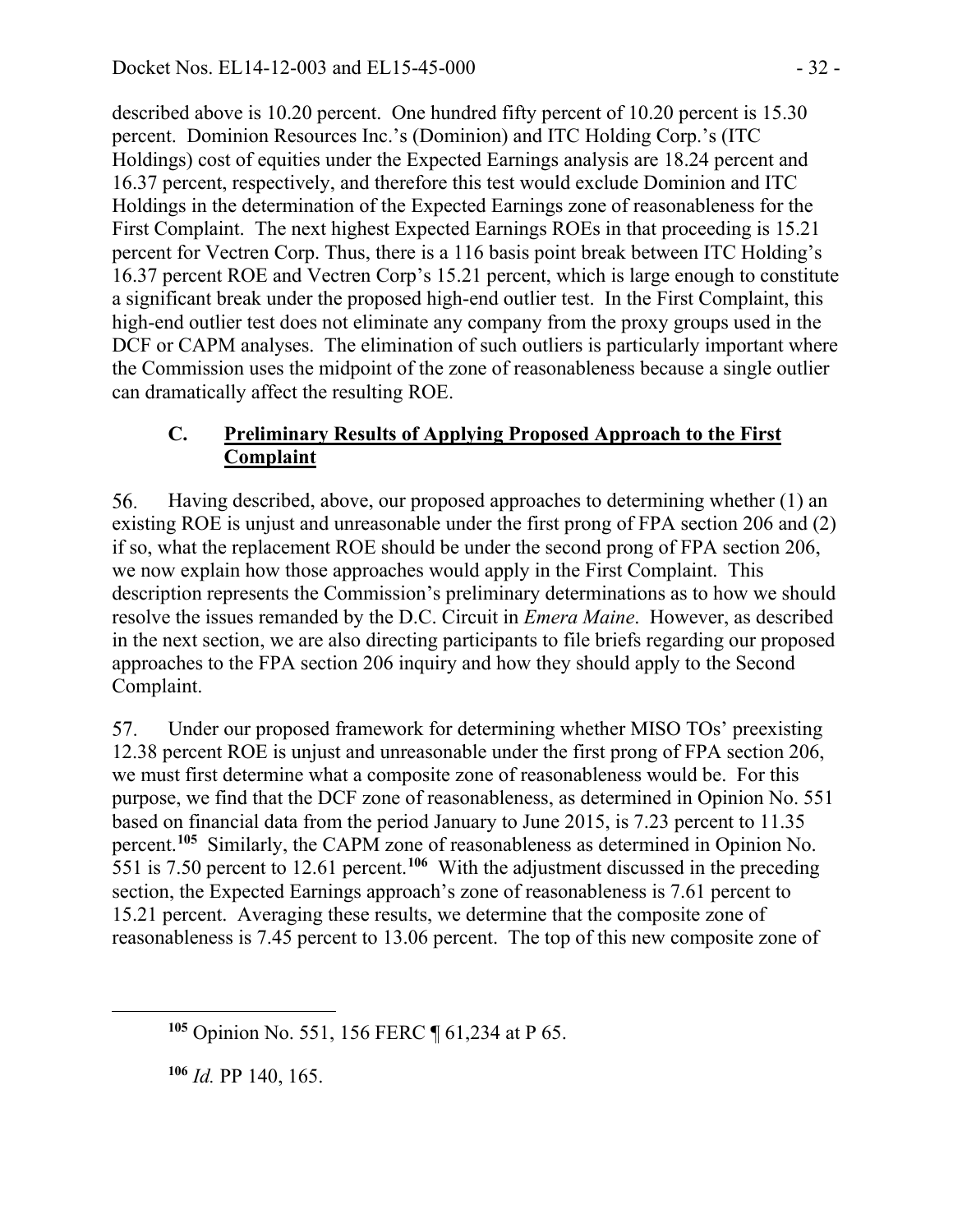reasonableness would also determine the cap for the total ROE, i.e., the base ROE plus any ROE incentives.

It is undisputed that MISO TOs are of average risk. Accordingly, the range of 58. presumptively just and reasonable ROEs for MISO TOs is the middle quartile of the composite zone of reasonableness.**[107](#page-32-0)** As discussed above, this represents the "broad range of potentially lawful ROEs" for MISO TOs that the D.C. Circuit contemplated in *Emera Maine* for purposes of determining whether an existing ROE is unjust and unreasonable under the first prong of FPA section 206. Here, that range specifically corresponds to the one quarter of the overall zone of reasonableness centered around the 10.26 percent midpoint of the zone of reasonableness. That quarter of the 7.45 percent to 13.06 percent zone of reasonableness is 9.55 percent to 10.95 percent. MISO TOs' preexisting 12.38 percent ROE is outside this range of potentially lawful ROEs; it is closer to the current just and reasonable ROE for a utility of above average risk than for utilities of average risk such as MISO TOs. This supports a finding that a 12.38 percent ROE is unjust and unreasonable for average risk utilities, such as MISO TOs. If any total ROEs—i.e., base ROE plus incentive ROE adders—exceed 13.06 percent, we would find those ROEs unjust and unreasonable as well.

59. Moreover, a finding that MISO TOs' preexisting 12.38 ROE has become unjust and unreasonable is buttressed by the substantial change in capital market conditions since the Commission established that ROE. The 12.38 percent ROE was based on a DCF analysis using financial data from August 2001 to January 2002. **[108](#page-32-1)** During the August 2001 to January 2002 period, average Baa corporate bond yields ranged from 7.81 percent to 8.05 percent. By contrast, during the January to June 2015 period at issue in the First Complaint, Baa corporate bond yields ranged from 4.45 percent to 5.13 percent. The substantial reduction in Baa corporate bond yields since MISO TOs' preexisting 12.38 percent ROE was established buttresses a finding that capital market conditions have so changed as to render that ROE unjust and unreasonable. Based on these facts, we would reaffirm our holding in Opinion No. 551 that MISO TOs' preexisting ROE is unjust and unreasonable.

We thus turn to selecting a replacement just and reasonable ROE for MISO TOs. 60. Under the approach outlined above, to select a replacement just and reasonable ROE, we average the central tendencies of the zones of reasonableness produced by the DCF, CAPM, and Expected Earnings analyses together with the estimated cost of equity produced by the Risk Premium method, with each figure being given equal weight. Accordingly, we average the 9.29 percent midpoint of the DCF analysis, the 10.06

 $\overline{a}$ 

<span id="page-32-1"></span>**<sup>108</sup>** *Midwest Indep. Transmission Sys. Operator, Inc.*, 99 FERC ¶ 63,011 at P 33, *aff'd*, 100 FERC ¶ 61,292.

<span id="page-32-0"></span>**<sup>107</sup>** MISO TOs being a diverse group of average risk utilities, the relevant central tendency is the midpoint. *See supra* n[.40.](#page-11-1)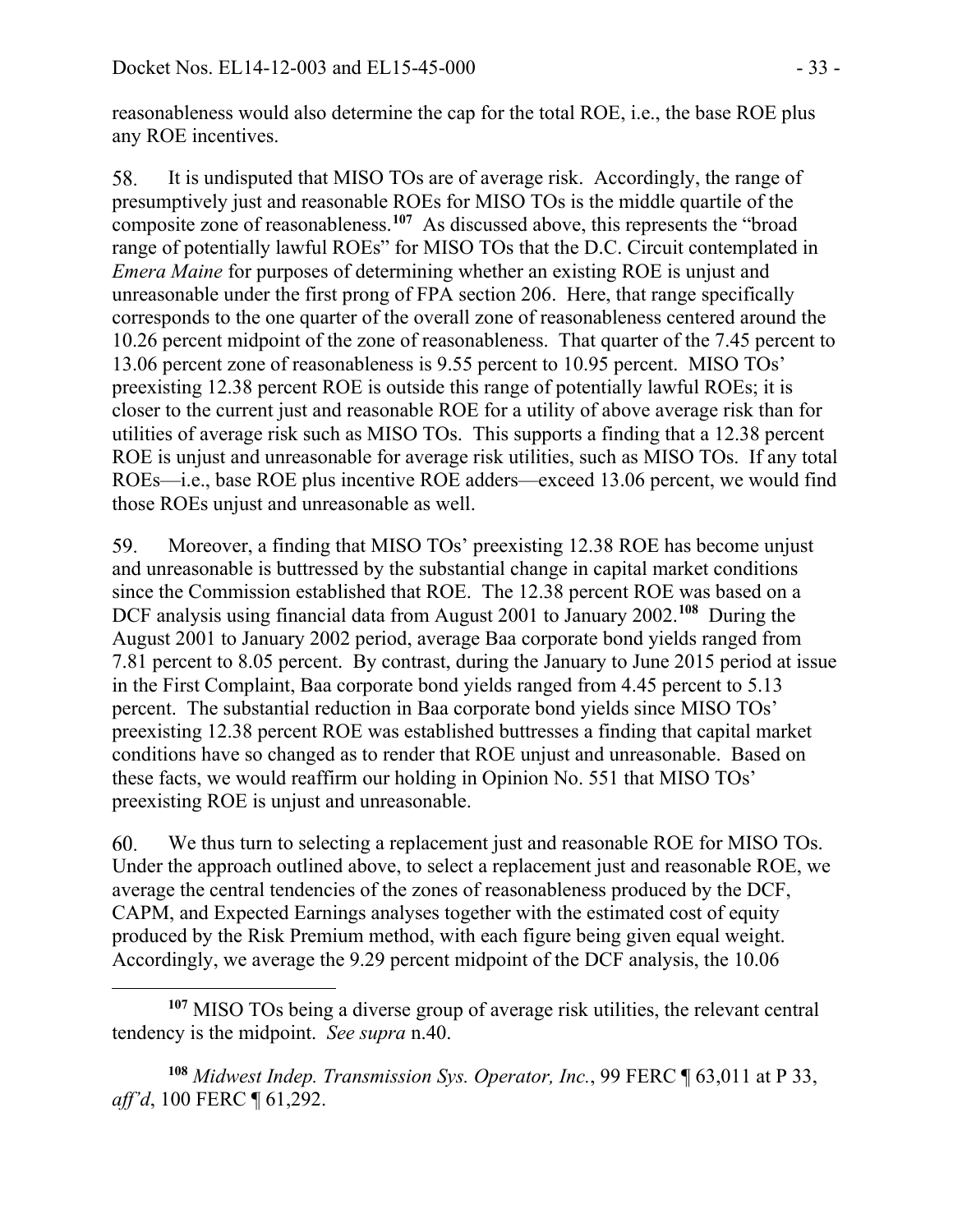percent midpoint of the CAPM analysis, the 11.41 percent midpoint of the Expected Earnings analysis, and the 10.36 percent result of the Risk Premium analysis to arrive at a preliminary 10.28 percent just and reasonable ROE for MISO TOs, exclusive of incentives. Further, we would cap any preexisting incentive-based total ROE above 13.06 percent at 13.06 percent.

61. If the Commission adopts this finding in its order following the briefing directed by this order, the Commission will exercise its "broad remedial authority" to correct its legal error in order to make the 10.28 percent ROE, exclusive of incentives, effective as of the September 28, 2016 date of Opinion No. 551, and the Commission will order refunds of amounts collected in excess of 10.28 percent pursuant to the 10.32 percent ROE established by that opinion.**[109](#page-33-0)** Accordingly, the issue to be addressed in the Second Complaint is whether the ROE established on remand in the First Complaint remained just and reasonable based on financial data for the six-month period July to December 2015 addressed by the evidence presented by the participants in the Second Complaint.

## **D. Briefing**

<span id="page-33-0"></span> $\overline{a}$ 

62. As discussed above, we are directing the participants to these proceedings to submit briefs regarding the proposed approaches to the FPA section 206 inquiry and whether and how to apply them to the First and Second Complaints. The participants should submit separate briefs regarding each of the two complaints. In addition, the participants may supplement the record with additional written evidence as necessary to support the arguments advanced in their briefs.<sup>[110](#page-33-1)</sup> However, to the extent that participants submit additional financial data or evidence concerning economic conditions in any proceeding it must relate to periods before the conclusion of the hearings in the relevant complaint proceeding. Any additional evidence shall be submitted in the form of affidavits accompanying the relevant brief(s). Initial briefs shall be due 60 days from the

**<sup>109</sup>** Opinion No. 551, 156 FERC ¶ 61,234 at PP 9, 67.

<span id="page-33-1"></span>**<sup>110</sup>** *See Consolidated Edison of N.Y., Inc. v. FERC*, 315 F.3d 316, 323 (D.C. Cir. 2003) (holding that the Commission may apply a new policy "retroactively to the parties in an ongoing adjudication, so long as the parties before the agency are given notice and an opportunity to offer evidence bearing on the new standard") *Town of Norwood, Mass. v. FERC*, 80 F.3d 526, 535 (D.C. Cir. 1996) (holding that, "the Commission takes account of changes that occur between the ALJ's decision and the Commission's review of that decision . . . the Commission may not depart from the zone of reasonableness on the basis of the change without giving parties an opportunity to reopen the record" (citing *Union Elec. Co. v. FERC,* 890 F.2d 1193, 1201-04 (D.C. Cir. 1989))); *see also Clark-Cowlitz Joint Operating Agency v. FERC*, 826 F.2d 1074, 1081 (D.C. Cir. 1987) (*en banc*) (discussing factors that the D.C. Circuit considers when determining whether it would be inappropriate to apply new policy retrospectively).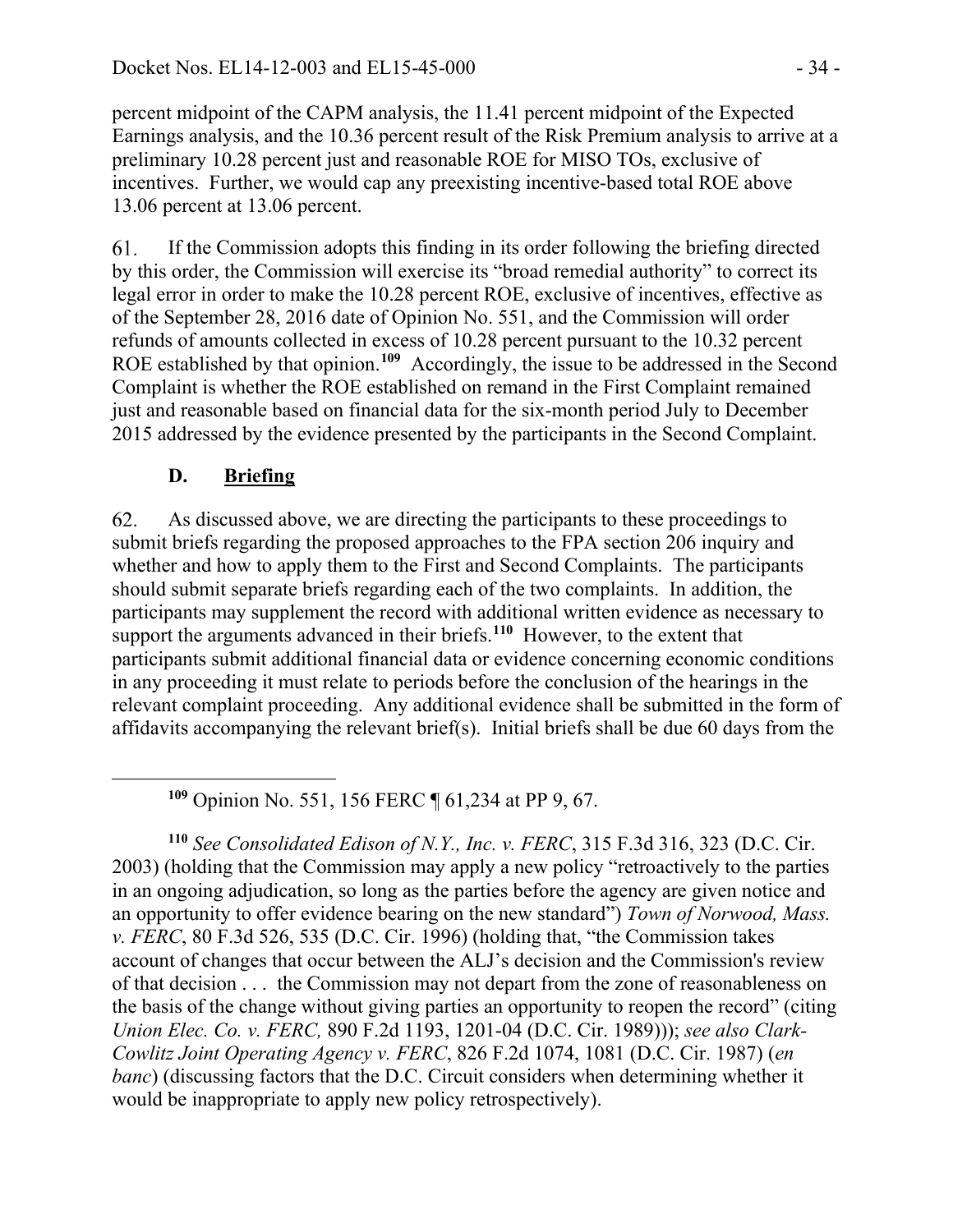date of this order. Responses to those initial briefs shall be due 30 days later. No answers or additional briefs will be permitted.

### The Commission orders:

The participants are directed to submit supplemental briefs and additional written evidence, as discussed in the body of this order.

By the Commission. Commissioner McIntyre is not voting on this order.

 $(S E A L)$ 

Nathaniel J. Davis, Sr., Deputy Secretary.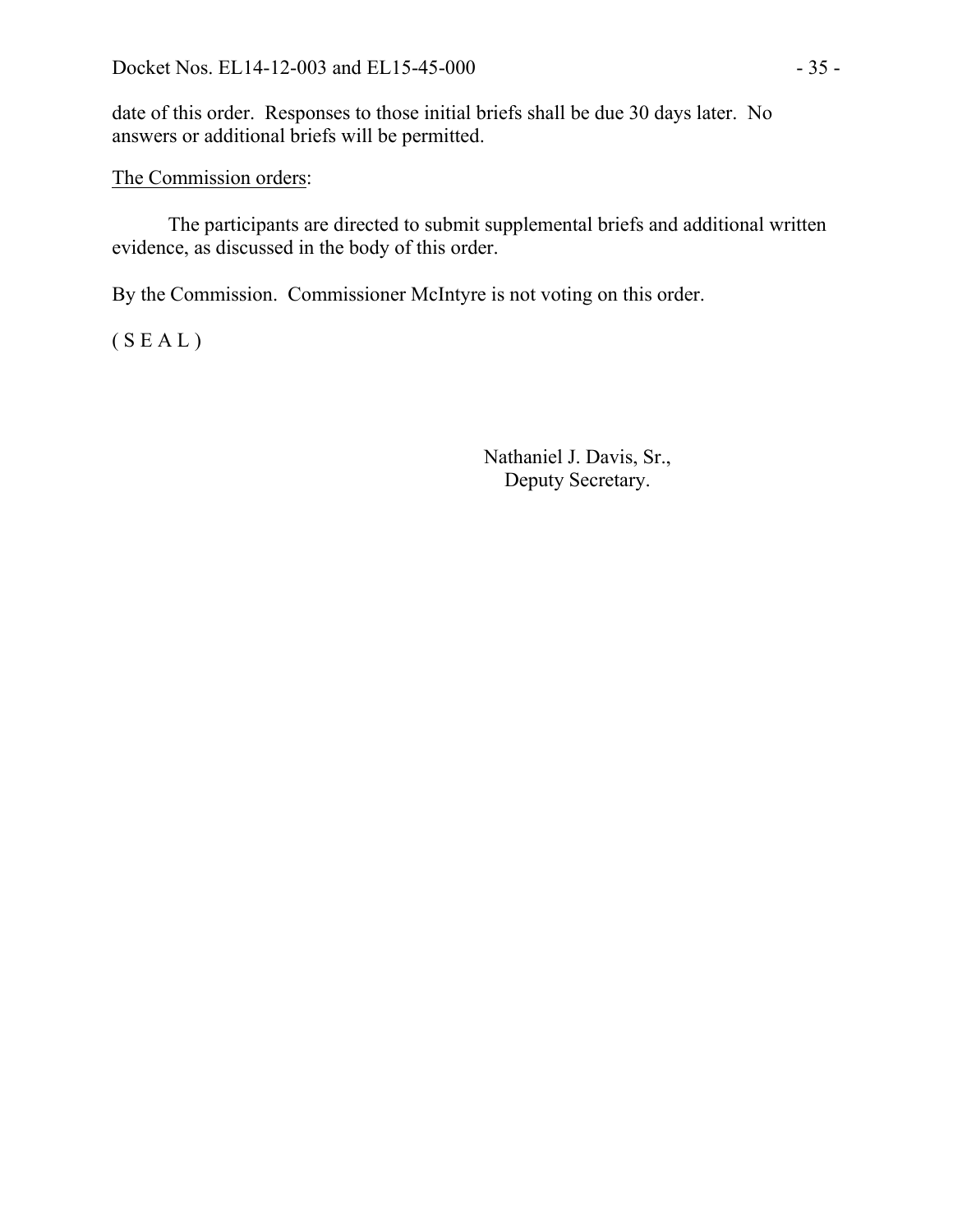### **Appendix**

The four traditional methods investors may use to estimate the expected return from an investment in a company.

### **DCF Methodology**

With simplifying assumptions, the formula for the DCF methodology reduces to:  $P =$ D/k-g, where "P" is the price of the common stock, "D" is the current dividend, "k" is the discount rate (or investors' required rate of return), and "g" is the expected growth rate in dividends. For ratemaking purposes, the Commission rearranges the DCF formula to solve for "k", the discount rate, which represents the rate of return that investors require to invest in a company's common stock, and then multiplies the dividend yield by the expression (1+.5g) to account for the fact that dividends are paid on a quarterly basis. Multiplying the dividend yield by  $(1+.5g)$  increases the dividend yield by one half of the growth rate and produces what the Commission refers to as the "adjusted dividend yield." The resulting formula is known as the constant growth DCF methodology and can be expressed as follows:  $k=D/P$  (1+.5g) + g. Under the Commission's two-step DCF methodology, the input for the expected dividend growth rate, "g," is calculated using both short-term and long-term growth projections.**[111](#page-35-0)** Those two growth rate estimates are averaged, with the short-term growth rate estimate receiving two-thirds weighting and the long-term growth rate estimate receiving one-third weighting.**[112](#page-35-1)**

## **CAPM**

Investors use CAPM analysis as a measure of the cost of equity relative to risk.**[113](#page-35-2)** The CAPM methodology is based on the theory that the market-required rate of return for a security is equal to the risk-free rate, plus a risk premium associated with the specific security. Specifically, the CAPM methodology estimates the cost of equity by taking the "risk-free rate" and adding to it the "market-risk premium" multiplied by "beta."**[114](#page-35-3)** The risk-free rate is represented by a proxy, typically the yield on 30-year U.S. Treasury bonds.**[115](#page-35-4)** Betas, which are published by several commercial sources, measure a specific stock's risk relative to the market. The market risk premium is calculated by subtracting

<span id="page-35-1"></span><span id="page-35-0"></span> $\overline{a}$ **<sup>111</sup>** Opinion No. 531, 147 FERC ¶ 61,234 at PP 15-17, 36-40; Opinion No. 531-A, 149 FERC ¶ 61,032 at P 10.

**<sup>112</sup>** Opinion No. 531, 147 FERC ¶ 61,234 at PP 17, 39.

<span id="page-35-2"></span>**<sup>113</sup>** *Id.* P 147.

<span id="page-35-3"></span>**<sup>114</sup>** Morin at 150.

<span id="page-35-4"></span>**<sup>115</sup>** *Id.* at 151.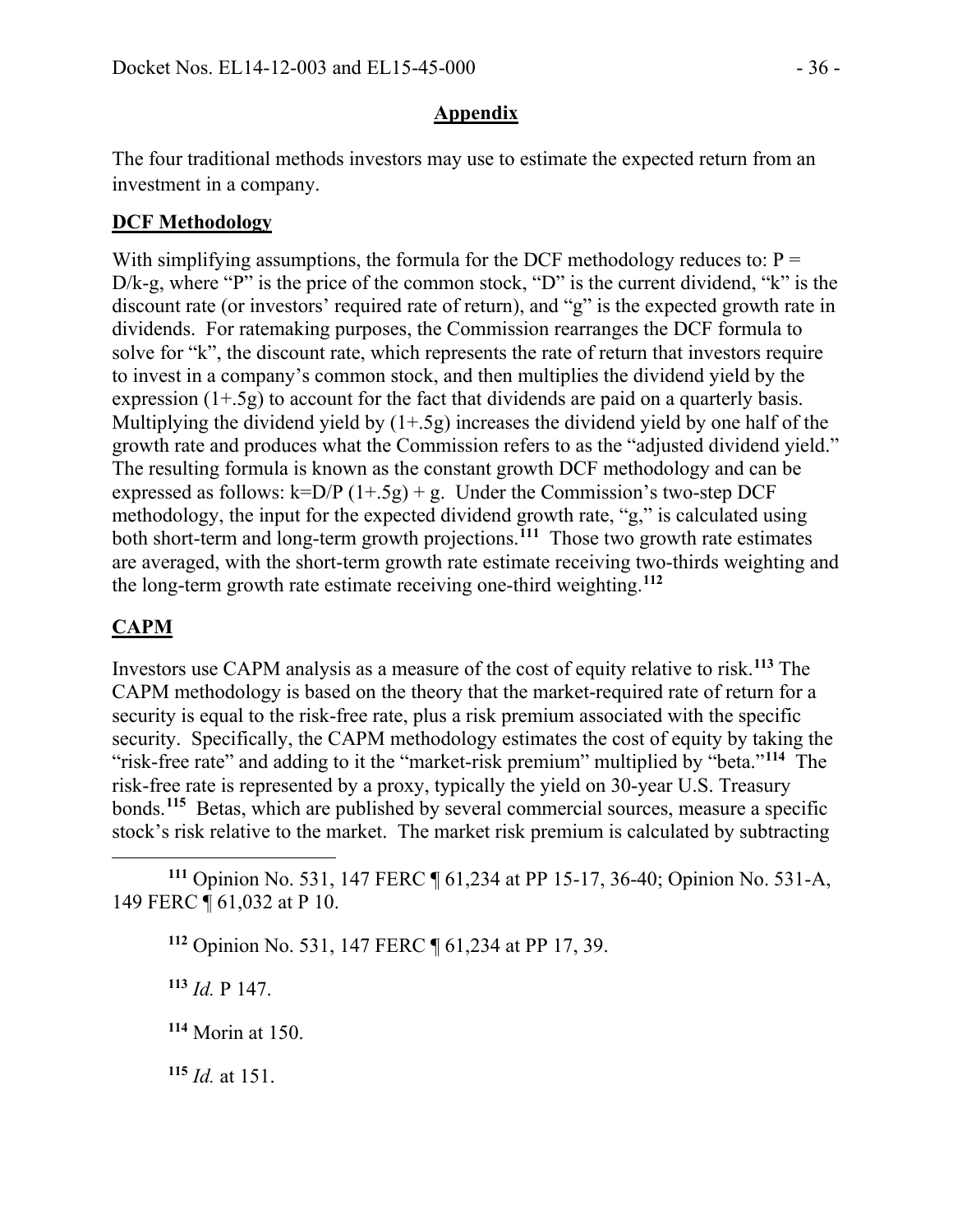the risk-free rate from the expected return. The expected return can be estimated either using a backward-looking approach, a forward-looking approach, or a survey of academics and investment professionals.**[116](#page-36-0)** A CAPM analysis is backward-looking if the expected return is determined based on historical, realized returns.**[117](#page-36-1)** A CAPM analysis is forward-looking if the expected return is based on a DCF analysis of a large segment of the market.**[118](#page-36-2)** Thus, in a forward-looking CAPM analysis, the market risk premium is calculated by subtracting the risk-free rate from the result produced by the DCF analysis.**[119](#page-36-3)**

## **Risk Premium**

The risk premium methodology, in which interest rates are also a direct input, is "based on the simple idea that since investors in stocks take greater risk than investors in bonds, the former expect to earn a return on a stock investment that reflects a 'premium' over and above the return they expect to earn on a bond investment."**[120](#page-36-4)** As the Commission found in Opinion No. 531, investors' required risk premiums expand with low interest rates and shrink at higher interest rates. The link between interest rates and risk premiums provides a helpful indicator of how investors' required rate of return have been impacted by the interest rate environment.

Multiple approaches have been advanced to determine the equity risk premium for a utility.**[121](#page-36-5)** For example, a risk premium can be developed directly, by conducting a risk premium analysis for the company at issue, or indirectly by conducting a risk premium analysis for the market as a whole and then adjusting that result to reflect the risk of the company at issue.**[122](#page-36-6)** Another approach for the utility context is to "examin[e] the risk premiums implied in the returns on equity allowed by regulatory commissions for utilities over some past period relative to the contemporaneous level of the long-term U.S.

**<sup>116</sup>** *Id.* at 155-162.

<span id="page-36-2"></span><span id="page-36-1"></span><span id="page-36-0"></span> $\overline{a}$ 

- **<sup>118</sup>** *Id.* at 159-160.
- <span id="page-36-3"></span>**<sup>119</sup>** *See id.* at 150, 155.

<span id="page-36-4"></span>**<sup>120</sup>** Opinion No. 531, 147 FERC ¶ 61,234 at P 147 (citing Morin at 108).

<span id="page-36-5"></span>**<sup>121</sup>** *See generally* Morin at 107-130.

<span id="page-36-6"></span>**<sup>122</sup>** *Id.* at 110.

**<sup>117</sup>** *Id.* at 155-156.